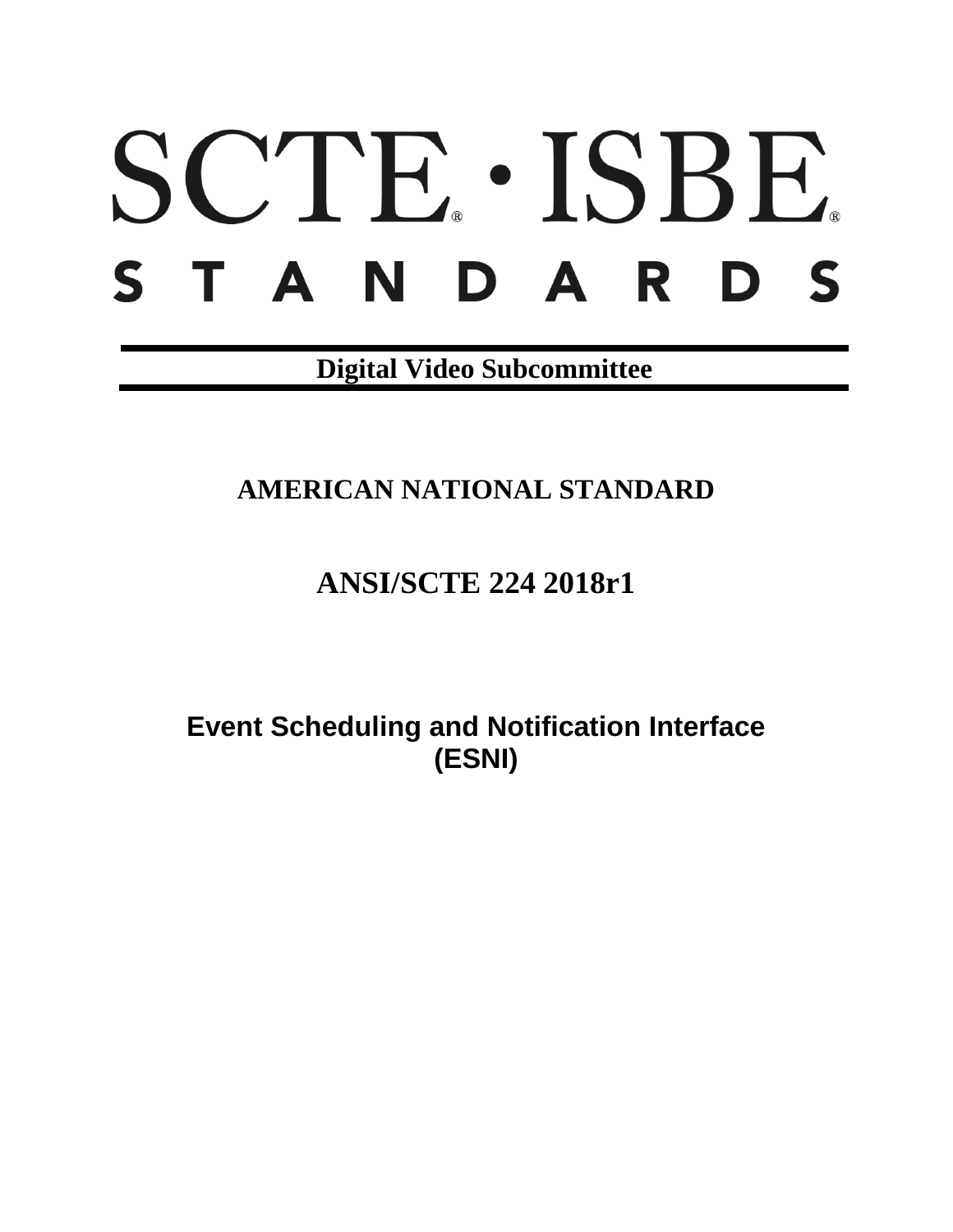# **NOTICE**

<span id="page-1-0"></span>The Society of Cable Telecommunications Engineers (SCTE) / International Society of Broadband Experts (ISBE) Standards and Operational Practices (hereafter called "documents") are intended to serve the public interest by providing specifications, test methods and procedures that promote uniformity of product, interchangeability, best practices and ultimately the long-term reliability of broadband communications facilities. These documents shall not in any way preclude any member or non-member of SCTE•ISBE from manufacturing or selling products not conforming to such documents, nor shall the existence of such standards preclude their voluntary use by those other than SCTE•ISBE members.

SCTE•ISBE assumes no obligations or liability whatsoever to any party who may adopt the documents. Such adopting party assumes all risks associated with adoption of these documents, and accepts full responsibility for any damage and/or claims arising from the adoption of such documents.

Attention is called to the possibility that implementation of this document may require the use of subject matter covered by patent rights. By publication of this document, no position is taken with respect to the existence or validity of any patent rights in connection therewith. SCTE•ISBE shall not be responsible for identifying patents for which a license may be required or for conducting inquiries into the legal validity or scope of those patents that are brought to its attention.

Patent holders who believe that they hold patents which are essential to the implementation of this document have been requested to provide information about those patents and any related licensing terms and conditions. Any such declarations made before or after publication of this document are available on the SCTE•ISBE web site at [http://www.scte.org.](http://www.scte.org/)

> All Rights Reserved © Society of Cable Telecommunications Engineers, Inc. 2018 140 Philips Road Exton, PA 19341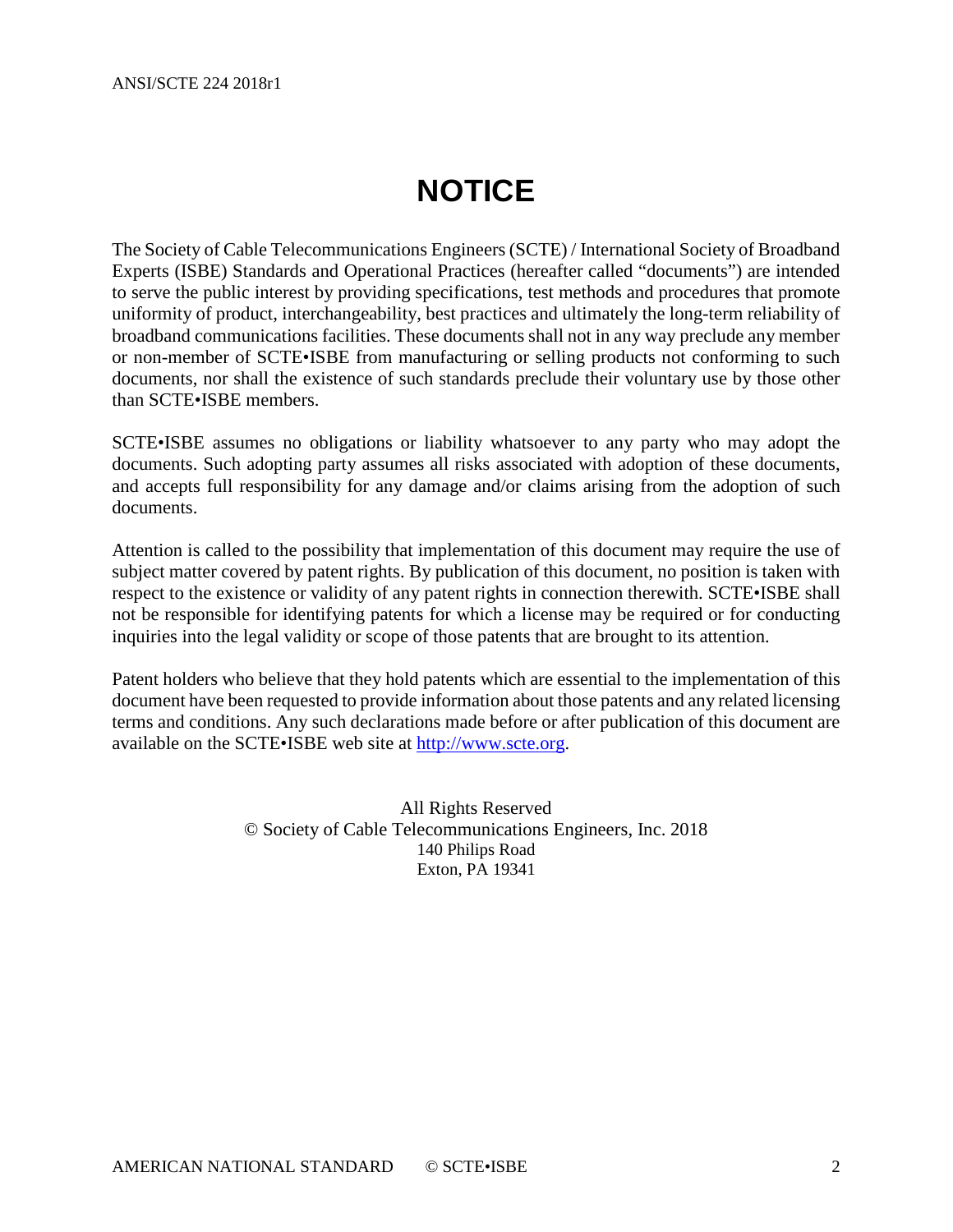## **Table of Contents**

| <b>Title</b> |               | <b>Page Number</b>                                                              |                |
|--------------|---------------|---------------------------------------------------------------------------------|----------------|
|              | <b>NOTICE</b> |                                                                                 | $\overline{2}$ |
|              |               | Introduction                                                                    | 6              |
|              | 1.1.          |                                                                                 |                |
|              | 1.2.          |                                                                                 |                |
|              | 1.3.          |                                                                                 | 6              |
|              | 1.4.          | Intended Audience 6                                                             |                |
|              |               | 1.5. Areas for Further Investigation or to be Added in Future Versions _______6 |                |
| 2.           |               |                                                                                 | 7              |
|              | 2.1.          |                                                                                 |                |
|              |               |                                                                                 |                |
|              |               |                                                                                 | $\overline{7}$ |
| 3.           |               | <b>Informative References</b>                                                   |                |
|              | 3.1.          |                                                                                 |                |
|              |               |                                                                                 |                |
|              |               |                                                                                 |                |
| 4.           |               |                                                                                 |                |
|              |               |                                                                                 |                |
|              |               |                                                                                 | 8              |
|              |               |                                                                                 |                |
|              | 5.3.          |                                                                                 |                |
| 6.           |               |                                                                                 |                |
| 7.           |               | <b>XML Practices</b>                                                            |                |
|              | 7.1.          |                                                                                 |                |
|              |               |                                                                                 | 11             |
|              | 7.3.          |                                                                                 | 11             |
|              | 7.4.          |                                                                                 |                |
|              |               |                                                                                 |                |
| 8.           |               |                                                                                 | 12             |
|              | 8.1.          |                                                                                 | 13             |
|              |               |                                                                                 | 14             |
|              |               | Metadata<br>8.1.2.                                                              | 14             |
|              | 8.2.          |                                                                                 | 14             |
|              | 8.3.          | Media                                                                           | 15             |
|              | 8.4.          | <b>MediaPoint</b>                                                               | 17             |
|              |               | 8.4.1.                                                                          | 22             |
|              |               | 8.4.2.                                                                          | 24             |
|              |               |                                                                                 | 24             |
|              | 8.5.          |                                                                                 | 25             |
|              | 8.6.          |                                                                                 | 25             |
|              | 8.7.          |                                                                                 | 26             |
|              | 8.8.          | <b>Results</b>                                                                  | 27             |
|              | 8.9.          | Audit                                                                           | 28             |
|              |               | Sanjica interface definition                                                    | 30             |

9. Service interface definition [\\_\\_\\_\\_\\_\\_\\_\\_\\_\\_\\_\\_\\_\\_\\_\\_\\_\\_\\_\\_\\_\\_\\_\\_\\_\\_\\_\\_\\_\\_\\_\\_\\_\\_\\_\\_\\_\\_\\_\\_\\_\\_](#page-29-0) 30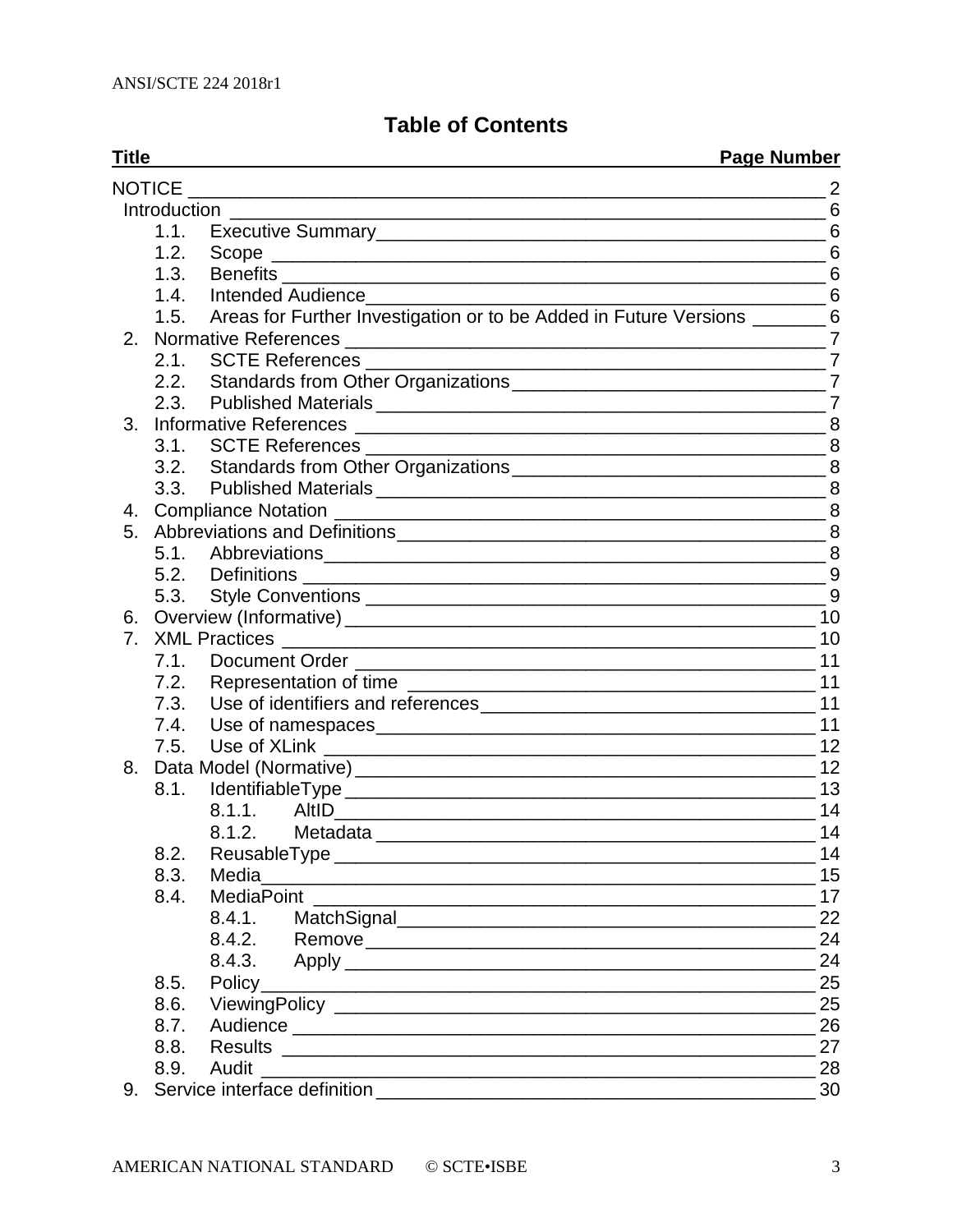| Broken References<br>9.1.                                                      | 31 |
|--------------------------------------------------------------------------------|----|
| 9.2.                                                                           | 32 |
| 9.3.                                                                           | 32 |
| 9.3.1.                                                                         |    |
|                                                                                | 32 |
|                                                                                | 33 |
| 9.3.4.                                                                         |    |
| 9.4.                                                                           |    |
| 9.5.                                                                           | 34 |
| 9.6.                                                                           |    |
|                                                                                |    |
|                                                                                |    |
|                                                                                |    |
|                                                                                |    |
|                                                                                | 39 |
|                                                                                | 46 |
| Appendix C: User's Guide Recommendations ___________________________________53 |    |
|                                                                                |    |
|                                                                                | 53 |
| C.4.1 Metadata                                                                 |    |
|                                                                                |    |
|                                                                                |    |
|                                                                                |    |
|                                                                                |    |
|                                                                                |    |
|                                                                                | 54 |
|                                                                                |    |
|                                                                                | 54 |
| C.4.1 Metadata                                                                 | 54 |
|                                                                                |    |
| C.4 Media and MediaPoint Messages                                              | 54 |
|                                                                                | 54 |
|                                                                                | 54 |
|                                                                                | 54 |
|                                                                                | 55 |
|                                                                                | 55 |
|                                                                                |    |
|                                                                                | 55 |
|                                                                                | 55 |
|                                                                                | 55 |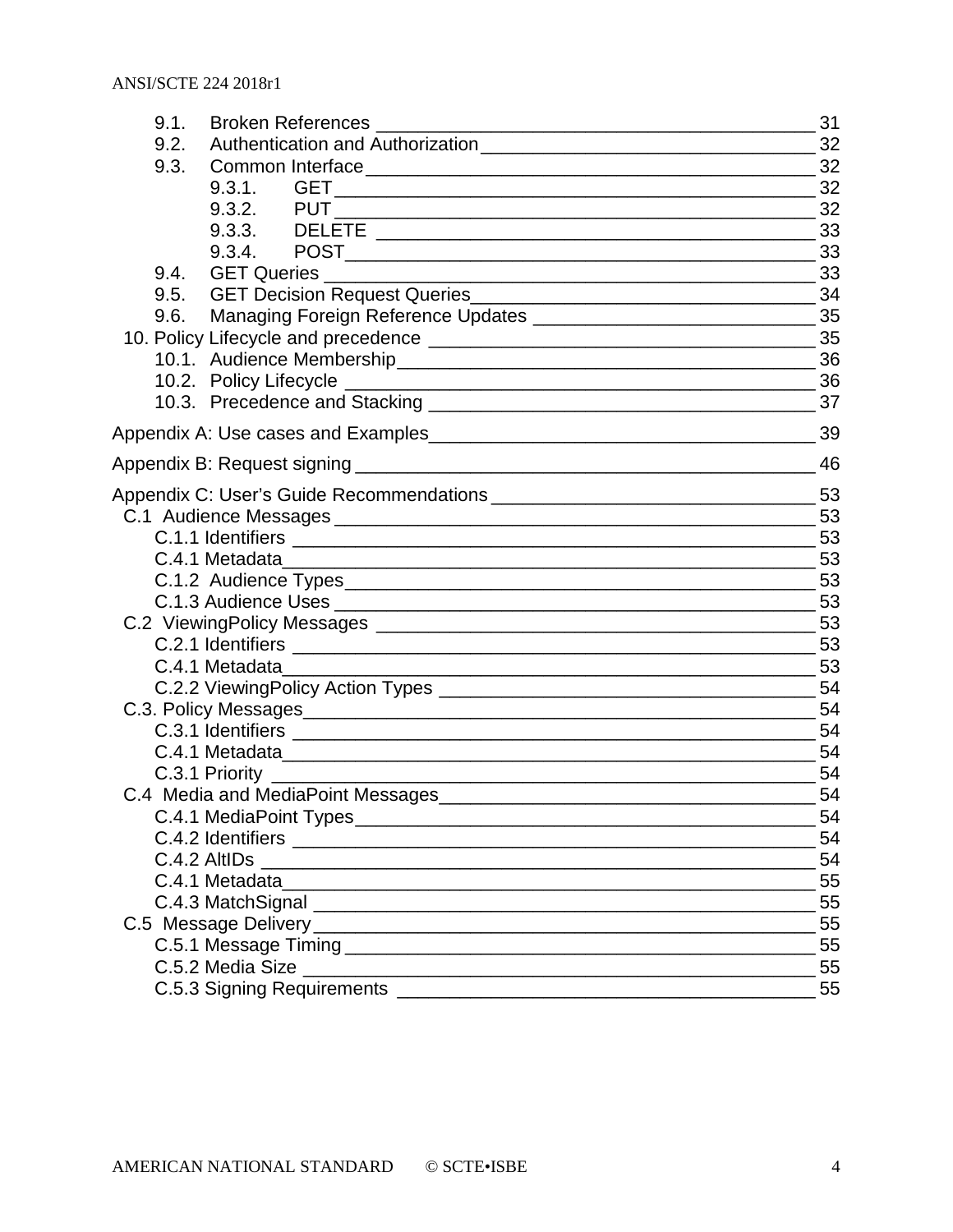## **List of Figures**

| <b>Title</b>                                                            | Page Number |
|-------------------------------------------------------------------------|-------------|
| FIGURE 1 - CONCEPTUAL CABLE ALTERNATE CONTENT ECOSYSTEM (NON-NORMATIVE) | 10          |
| FIGURE 2 - DATA MODEL UML CLASS DIAGRAM                                 | 12          |
| FIGURE 3 - POLICY STACKING USE-CASE                                     | 19          |
| FIGURE 4 - POLICY PRECEDENCE AND STACKING                               | 37          |

## **List of Tables**

| <b>Title</b>                                             | Page Number |
|----------------------------------------------------------|-------------|
| TABLE 1 - ALTERNATE CONTENT ELEMENT DESCRIPTIONS         | 10          |
| TABLE 2 - NAMESPACES                                     | 11          |
| TABLE 3 - SEMANTICS OF THE IDENTIFIABLETYPE COMPLEX TYPE | 13          |
| TABLE 4 - SEMANTICS OF THE ALTID ELEMENT                 | 14          |
| TABLE 5 - SEMANTICS OF THE METADATA ELEMENT              | 14          |
| TABLE 6 - REUSABLE MODES                                 | 15          |
| TABLE 7 - SEMANTICS OF THE REUSABLETYPE COMPLEX TYPE     | 15          |
| TABLE 8 - SEMANTICS OF THE MEDIA ELEMENT                 | 16          |
| TABLE 9 - SEMANTICS OF THE MEDIAPOINT ELEMENT            | 19          |
| TABLE 10 - SEMANTICS OF THE MATCHSIGNAL ELEMENT          | 22          |
| TABLE 11 - SEMANTICS OF THE REMOVE ELEMENT               | 24          |
| TABLE 12 - SEMANTICS OF THE APPLY ELEMENT                | 24          |
| TABLE 13 - SEMANTICS OF THE POLICY ELEMENT               | 25          |
| TABLE 14 - SEMANTICS OF THE VIEWINGPOLICY ELEMENT        | 26          |
| TABLE 15 - SEMANTICS FOR THE AUDIENCETYPE COMPLEX TYPE   | 27          |
| TABLE 16 - SEMANTICS FOR THE RESULTS ELEMENT             | 28          |
| TABLE 17 - SEMANTICS FOR THE AUDITTYPE COMPLEX TYPE      | 28          |
| TABLE 18 - SERVICE QUERY PARAMETERS                      | 34          |
| TABLE 19 - DECISION REQUEST QUERY PARAMETERS             | 35          |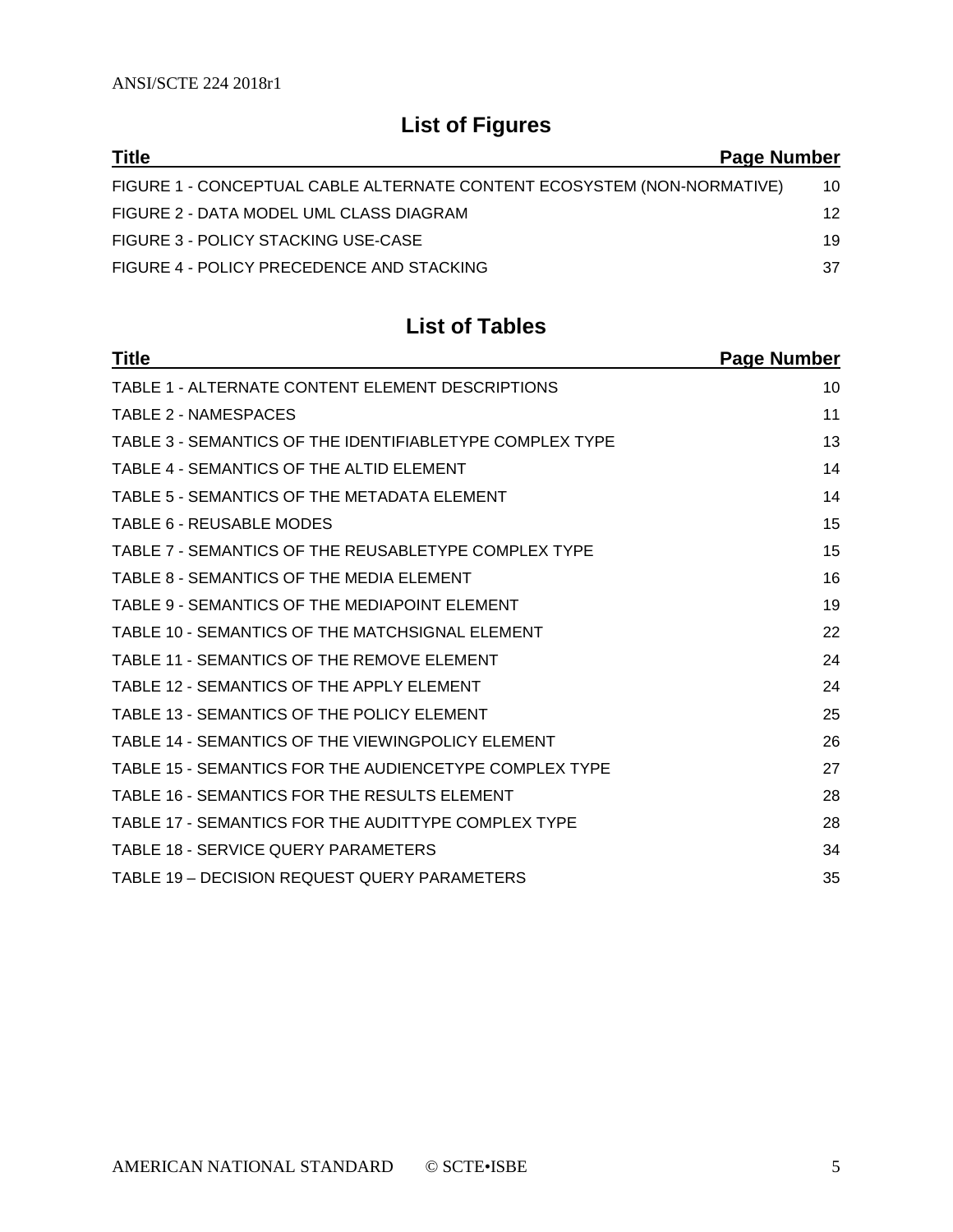## <span id="page-5-1"></span><span id="page-5-0"></span>**Introduction**

## **1.1. Executive Summary**

Video distribution is transitioning from Quadrature Amplitude Modulation (QAM) to delivery over Internet Protocol (IP) networks. These IP networks are delivering video content to subscribers via many distribution paths to many IP-connected devices, including mobile phones, tablets and game consoles for video content of all forms, including Video on Demand (VOD) and linear, live content.

Many QAM systems were developed to enable programmers to inform and affect the content delivery to subscribers. For example, during a regional sports blackout, a video provider may use an Integrated Receiver and Decoder (IRD) to provide alternate content to a unique geographic area serving a set of subscribers.

As distributors migrate to IP-delivered content, systems must be created to replicate the traditional functional systems in order to create a contiguous service capability between QAM and IP video delivery. Additionally, providers are also delivering single mezzanine quality feeds to the distributor. This requires the distributor to also replicate the functionality on the traditional delivery system.

## <span id="page-5-2"></span>**1.2. Scope**

This document defines the Event Scheduling and Notification Interface (ESNI), which is a web interface facilitating the transmission of event and policy information. ESNI provides a functional method for providers to communicate upcoming schedule or signal-based events and corresponding policy to distributors. This interface allows existing content distribution controls traditionally performed via manual control in IRD's by providers to be replaced with a programmatic interface (this standard). ESNI policy enables control of content distributed to audiences based on attributes of that audience including (but not limited to) geographic location and device type.

#### <span id="page-5-3"></span>**1.3. Benefits**

ESNI can be used to communicate details regarding regional blackout/alternate content selection, market protection, or other content restrictions as they may relate to a defined audience. This method can also inform the distributor of other events such as advertising breaks and availability for digital ad insertion, network PVR record times and restrictions, or program information (i.e. improve accuracy of electronic program guide). Additionally, ESNI supports an audit method that allows the provider to query the status of policy execution and verify the execution result.

#### <span id="page-5-4"></span>**1.4. Intended Audience**

Content Providers, Multi-Channel Video Program Distributors, TV Everywhere Providers/Distributors.

#### <span id="page-5-5"></span>**1.5. Areas for Further Investigation or to be Added in Future Versions**

There are two areas for further investigation and potential future versions. One area would be providing the ability to verify the audiences accessible on the distributor execution platform. Another would be further definition, enhancement, and standardization of the metadata fields in this standard.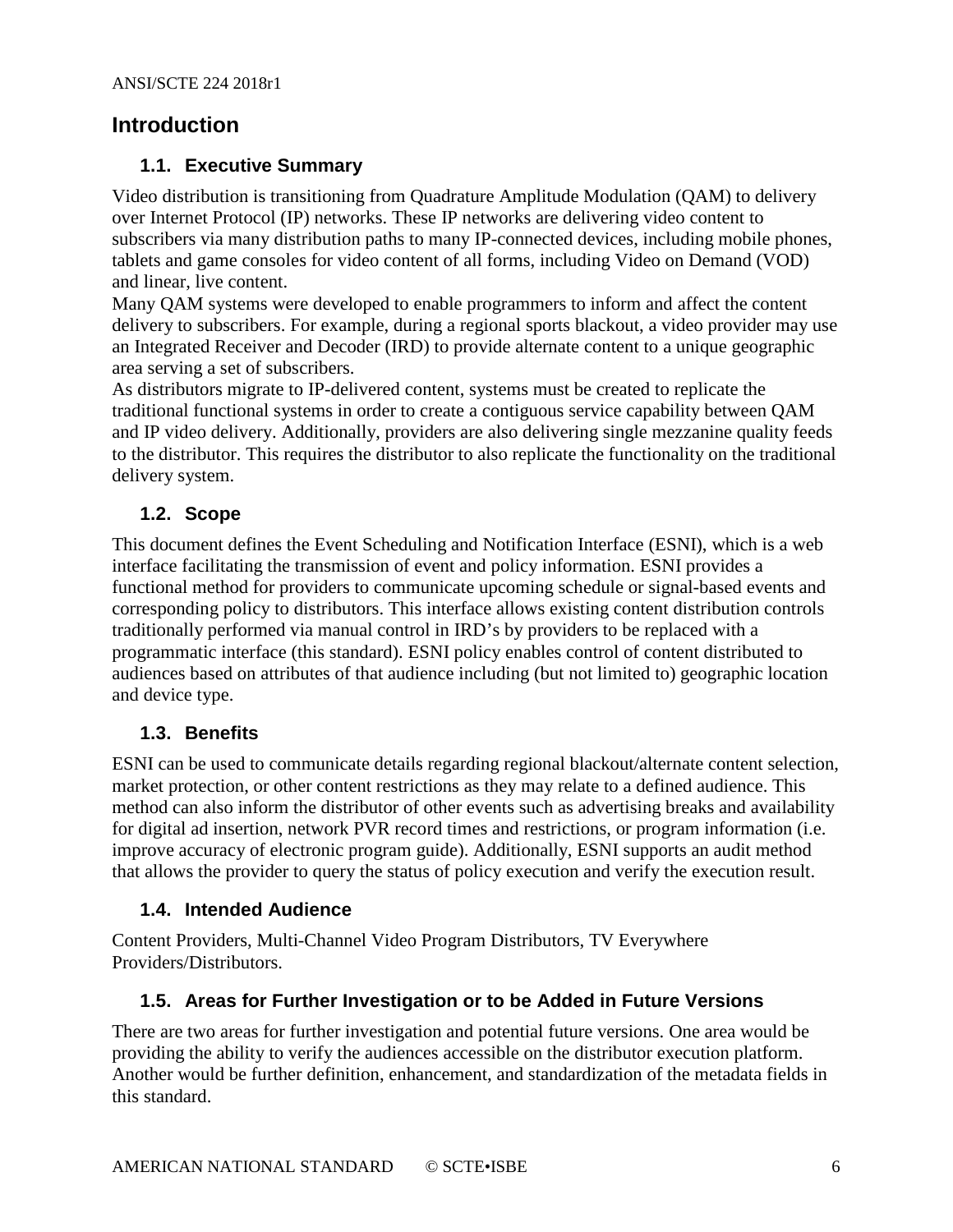## <span id="page-6-0"></span>**2. Normative References**

The following documents contain provisions, which, through reference in this text, constitute provisions of this document. At the time of Subcommittee approval, the editions indicated were valid. All documents are subject to revision; and while parties to any agreement based on this document are encouraged to investigate the possibility of applying the most recent editions of the documents listed below, they are reminded that newer editions of those documents might not be compatible with the referenced version.

## <span id="page-6-1"></span>**2.1. SCTE References**

- ANSI/SCTE 35 2017, Digital Program Insertion Cueing Message for Cable.
- ANSI/SCTE 236 2017, Content Metadata.

## <span id="page-6-2"></span>**2.2. Standards from Other Organizations**

- ISO 8601:2004, Data elements and interchange formats -- Information interchange -- Representation of dates and times (Coordinated Universal Time).
- IETF RFC 2014, Internet Research Task Force Research Group Guidelines and Procedures, A Weinrib, J. Postel October 1996.
- IETF RFC 2119, Key words for use in RFCs to Indicate Requirement Levels. S. Bradner. March 1997.
- IETF RFC 3986, Uniform Resource Identifier (URI): Generic Syntax. T. Berners-Lee, R. Fielding, L. Masinter. January 2005.
- IETF RFC 4684, Constrained Route Distribution for Border Gateway Protocol/MultiProtocol Label Switching (BGP/MPLS) Internet Protocol (IP) Virtual Private Networks (VPNs). P. Marques, R. Bonica, L. Fang, L. Martini, R. Raszuk, K. Patel, J. Guichard. November 2006.
- IETF RFC 6749, The OAuth 2.0 Authorization Framework. D. Hardt. October 2012.
- IETF RFC 7230, Hypertext Transfer Protocol (HTTP/1.1): Message Syntax and Routing. R. Fielding, J. Reschke. June 2014.
- IETF RFC 7231, Hypertext Transfer Protocol (HTTP/1.1): Semantics and Content. R. Fielding, J. Reschke. June 2014.
- W3C XML Base (Second Edition). W3C Recommendation 28 January 2009. [http://www.w3.org/TR/xmlbase/.](http://www.w3.org/TR/xmlbase/)
- W3C XML Schema Part 2: Datatypes Second Edition. W3C Recommendation 28 October 2004. [http://www.w3.org/TR/xmlschema-2/.](http://www.w3.org/TR/xmlschema-2/)
- W3C XML Path Language (XPath) 2.0 (Second Edition). W3C Recommendation 14 December 2010. [http://www.w3.org/TR/xpath20/.](http://www.w3.org/TR/xpath20/)
- W3C XML Linking Language (XLink) Version 1.1. W3C Recommendation 06 May 2010. http://www.w3.org/TR/xlink11/.

## <span id="page-6-3"></span>**2.3. Published Materials**

• No normative references are applicable.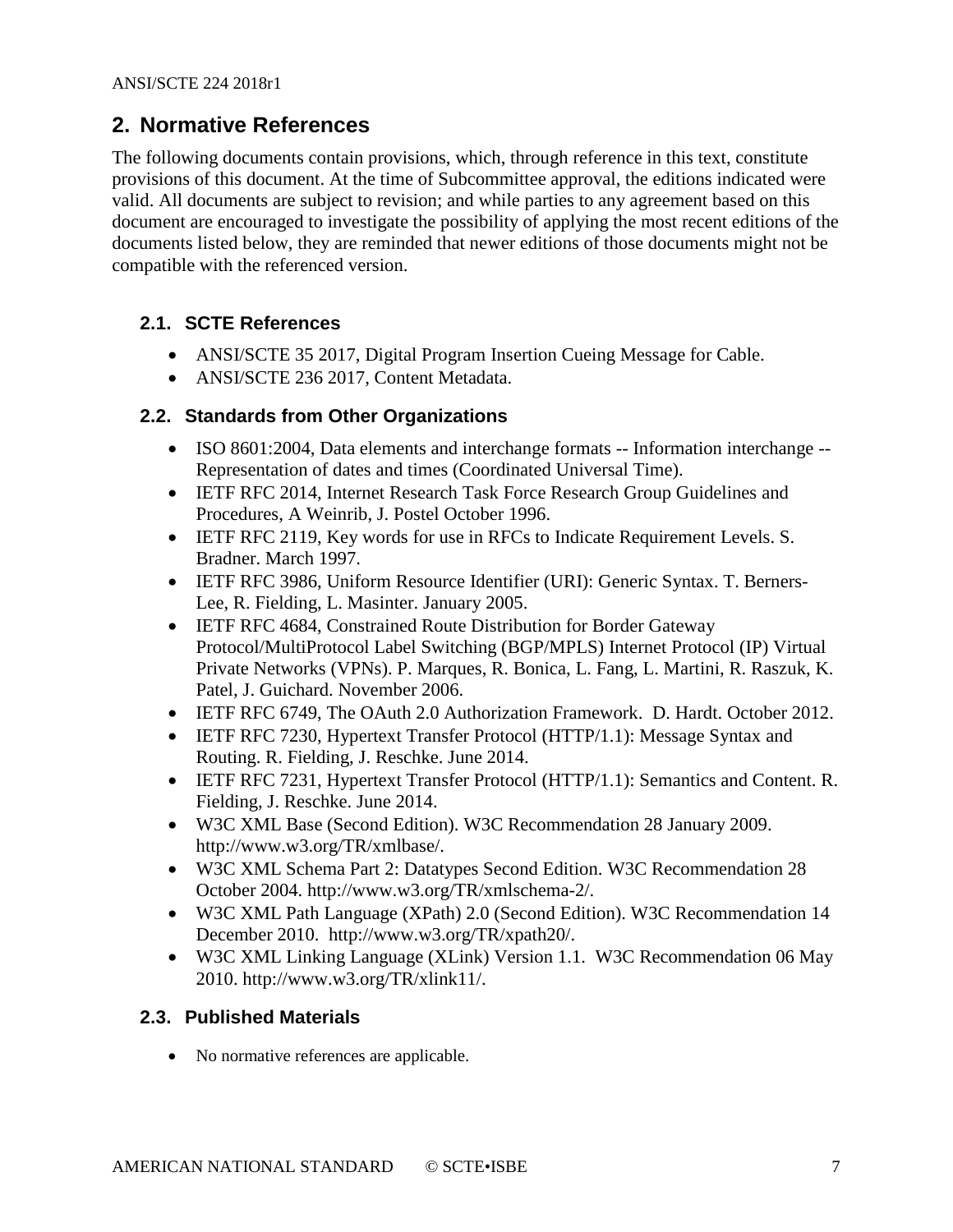## <span id="page-7-0"></span>**3. Informative References**

The following documents might provide valuable information to the reader but are not required when complying with this document.

#### <span id="page-7-1"></span>**3.1. SCTE References**

• No informative references are applicable.

## <span id="page-7-2"></span>**3.2. Standards from Other Organizations**

• Real-time Event Signaling and Management API, OC-SP-ESAM-API-I03-131025, October 25, 2013, Cable Television Laboratories, Inc.

#### <span id="page-7-3"></span>**3.3. Published Materials**

• No informative references are applicable.

## <span id="page-7-4"></span>**4. Compliance Notation**

| shall                                                                 | This word or the adjective "required" means that the item is an              |  |
|-----------------------------------------------------------------------|------------------------------------------------------------------------------|--|
|                                                                       | absolute requirement of this document.                                       |  |
|                                                                       | This phrase means that the item is an absolute prohibition of this           |  |
| shall not                                                             | document.                                                                    |  |
| forbidden<br>This word means the value specified shall never be used. |                                                                              |  |
|                                                                       | This word or the adjective "recommended" means that there may exist          |  |
|                                                                       | valid reasons in particular circumstances to ignore this item, but the       |  |
| should                                                                | full implications should be understood and the case carefully weighted       |  |
|                                                                       | before choosing a different course.                                          |  |
|                                                                       | This phrase means that there may exist valid reasons in particular           |  |
| should not                                                            | circumstances when the listed behavior is acceptable or even useful,         |  |
|                                                                       | but the full implications should be understood and the case carefully        |  |
|                                                                       | weighed before implementing any behavior described with this label.          |  |
|                                                                       | This word or the adjective " <i>optional</i> " means that this item is truly |  |
|                                                                       | optional. One vendor may choose to include the item because a                |  |
| may                                                                   | particular marketplace requires it or because it enhances the product,       |  |
|                                                                       | for example; another vendor may omit the same item.                          |  |
|                                                                       | Use is permissible for legacy purposes only. Deprecated features may         |  |
| deprecated                                                            | be removed from future versions of this document. Implementations            |  |
|                                                                       | should avoid use of deprecated features.                                     |  |

## <span id="page-7-5"></span>**5. Abbreviations and Definitions**

#### <span id="page-7-6"></span>**5.1. Abbreviations**

| $Ad$ -ID    | Advertisement Identifier Registry                              |
|-------------|----------------------------------------------------------------|
| <b>EIDR</b> | <b>Entertainment Identifier Registry</b>                       |
| <b>ESAM</b> | <b>Event Signaling and Management</b>                          |
| <b>ESNI</b> | Event Scheduling and Notification Interface                    |
| HMAC-SHA256 | Hashed Message Authentication Code with Secure Hash Algorithm, |
|             | 256 bits                                                       |
| <b>HREF</b> | <b>Hypertext REFerence</b>                                     |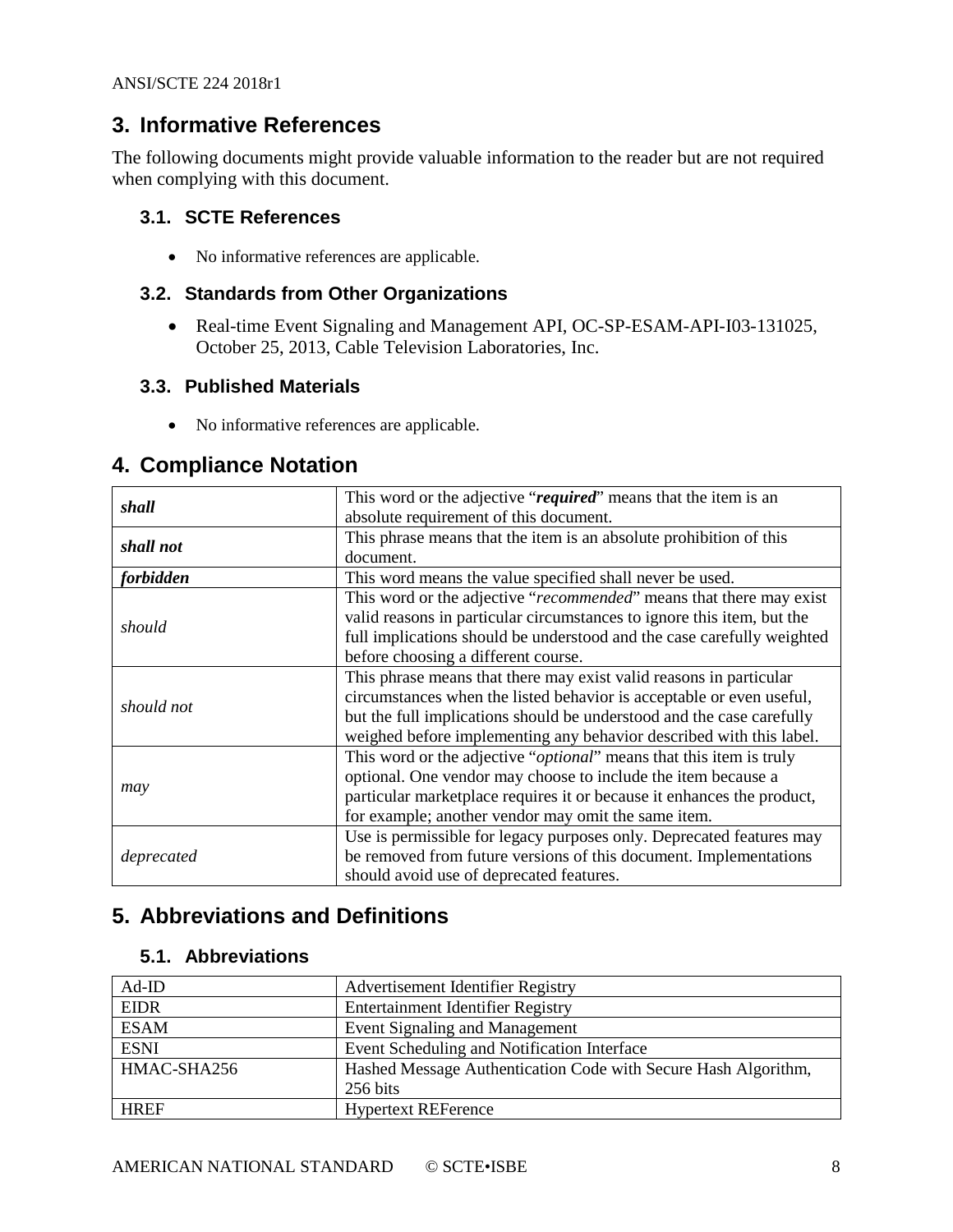| <b>HTTP</b>                                   | Hypertext Transfer (or Transport) Protocol                 |  |  |
|-----------------------------------------------|------------------------------------------------------------|--|--|
| integrated receiver/decoder<br><b>IRD</b>     |                                                            |  |  |
| <b>MVPD</b>                                   | multichannel video programming distributor                 |  |  |
| <b>NPT</b>                                    | normal play time                                           |  |  |
| <b>QAM</b>                                    | quadrature amplitude modulation                            |  |  |
| <b>TZD</b>                                    | time zone designator                                       |  |  |
| <b>URI</b>                                    | Uniform Resource Identifier                                |  |  |
| <b>URL</b><br><b>Uniform Resource Locator</b> |                                                            |  |  |
| <b>URN</b>                                    | <b>Uniform Resource Number</b>                             |  |  |
| <b>UTC</b>                                    | Coordinated Universal Time (or Universal Time Coordinated) |  |  |
| <b>VIRD</b>                                   | virtual IRD                                                |  |  |
| <b>VOD</b>                                    | video on demand                                            |  |  |
| <b>XML</b>                                    | eXtensible Markup Language                                 |  |  |

#### <span id="page-8-0"></span>**5.2. Definitions**

| <b>ESNI</b> Event    | Point of interest relative to the timeline of a media presentation. In     |
|----------------------|----------------------------------------------------------------------------|
|                      | this standard, it is represented by an in-band signal, wall clock time, or |
|                      | offset from the start of the media.                                        |
| Event Scheduling and | Receives ESNI event and policy information and provides feedback on        |
| Notification Service | the application of the events and policies.                                |
| Scheduler            | Also referred to as the Alternate Content Scheduling System, it            |
|                      | maintains the metadata associated with alternate content events, such      |
|                      | as program information, duration, and affected geo-location.               |
| Virtual IRD          | A logical grouping of subscribers loosely associated with their            |
|                      | geographic location and conceptually similar to an IRD coverage area.      |

#### <span id="page-8-1"></span>**5.3. Style Conventions**

The following conventions are used within this document.

- XML Elements names are capitalized and are represented in the document in bold, fixedwidth font as in **Element**. When expressing an element hierarchy, a forward slash is used as in **Element1**/**Element2**. Element names comprised of multiple words are expressed using camel-case as in **ThisElement**. Element cardinality is expressed in this document as <minOccurs>…<maxOccurs>, where the values are the minimum and maximum occurrences of the element respectively.
- XML Attribute names are preceded by an '@' character, begin with a lower-case letter and represented in the document as a fixed-width font as in @attribute. When expressing an attribute as a child of a specific element, a forward slash is used as in **Element**/@attribute. Attribute names comprised of multiple words are expressed using camel-case as in @thisAttribute. Attributes *may* be characterized as mandatory (M), optional (O), optional with default value (OD) or conditionally mandatory (CM).
- XML Type names are enclosed in "<" and ">" characters and are represented in the document in bold, fixed-width font as in **<Type>**.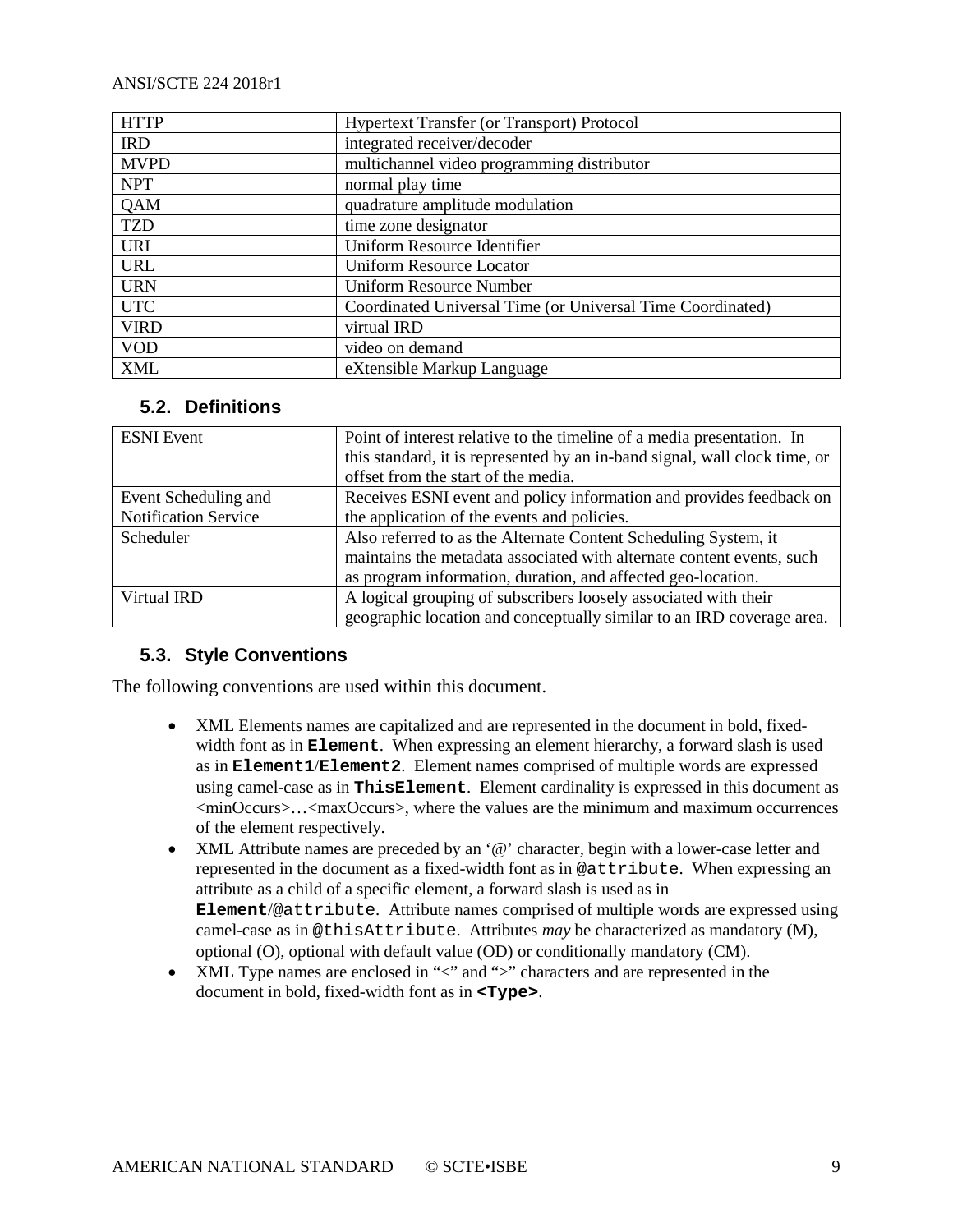## <span id="page-9-0"></span>**6. Overview (Informative)**



#### <span id="page-9-2"></span>**Figure 1 - Conceptual Cable Alternate Content Ecosystem (Non-Normative)**

<span id="page-9-3"></span>

| <b>Alternate Content Elements</b>     | <b>Description</b>                                                  |
|---------------------------------------|---------------------------------------------------------------------|
| Provider ESNI                         | Provides ESNI events and policy information to distributor          |
|                                       | systems. May optionally provide program information. May            |
|                                       | also provide direct to consumer event directives.                   |
| Distributor ESNI Service              | Receives ESNI event and policy information from a provider          |
|                                       | and makes feedback available on the application of the events       |
|                                       | and policies back to the provider. Interacts with delivery          |
|                                       | systems to detect ESNI events and apply policies.                   |
| <b>Programming Sources</b>            | Video/audio sources that may contain SCTE 35 signals.               |
| Transcoding/Packaging                 | Sends and receives signal data and <i>may</i> receive directives to |
|                                       | affect the video/audio stream, if necessary, for downstream         |
|                                       | processing and/or event decision-making.                            |
| Provider Signal and Metadata Database | Houses signal and/or programming metadata that <i>may</i> be used   |
|                                       | by the Provider ESNI service for the purposes of policy             |
|                                       | distribution and/or event directive enforcement.                    |

#### **Table 1 - Alternate Content Element Descriptions**

## <span id="page-9-1"></span>**7. XML Practices**

The ESNI data model is specified in the XML Schema, and the reader is assumed to be reasonably informed on practices associated with XML processing. Note, for the SCTE 224 schema, versions of the schema are identified by the "version" attribute of the schema in the form of "yyyymmdd". With such general practice and understanding, throughout the document there *may* be expressly identified XML areas of practice to which attention is called to eliminate possible ambiguity or lack of clarity.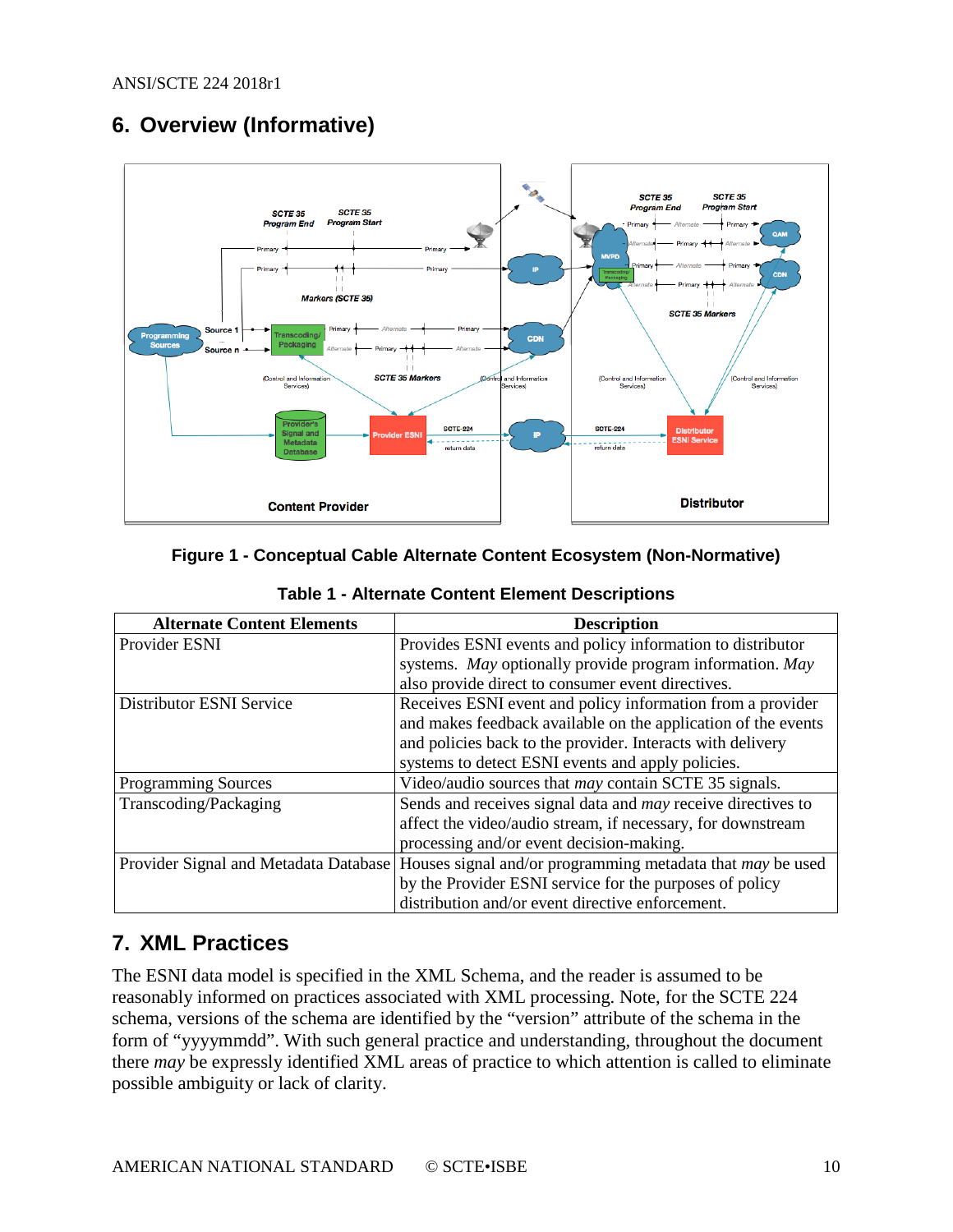## <span id="page-10-0"></span>**7.1. Document Order**

One such topic as it relates to this standard is the preservation of strict document order throughout the processing of a XML documents. Strict document order *shall* be both preserved during transfer as well as during processing.

## <span id="page-10-1"></span>**7.2. Representation of time**

Unless otherwise specified, all duration and date and time values in this data model *shall* use the formats specified in [XMLSCHEMA2], which are closely related to [ISO8601]. The XML Schema dateTime data type allows for values to include a Time Zone Designator (TZD). If a TZD is not present, the time is assumed to be local relative to the end-user, as represented by the user-agent or device. While it *may* be safe to assume local time when communicating within the same time zone, it is ambiguous when used in communicating across different time zones. Time values in this data model *should* include a time zone designator. When a TZD is present, the time is specified as a local time followed by a numeric offset from UTC. If the time zone is UTC (i.e. an offset of zero), the special designator "Z" *may* be used. The following values represent the same instant in time

- $\bullet$  18:30:00Z
- $\bullet$  18:30:00+00:00
- $\bullet$  22:30:00+04:00
- 11:30:00−07:00

<span id="page-10-2"></span>The XML Schema duration data type is the appropriate format for carrying a time period.

## **7.3. Use of identifiers and references**

All elements defined in this specification *shall* be identified by a Uniform Resource Identifier (URI) using the @id attribute. The @id *shall* be expressed in a relative form and *shall not* be combined with an @xml:base and *shall* be relative to the defined service. The @id values are not meant to imply any mandatory convention outside of the basic URI format and *may* be defined by the provider.

Reusable elements defined in this standard *shall* be locatable by their @id attribute and therefore their @id attributes *shall* result in a URL relative to the service base.

## <span id="page-10-3"></span>**7.4. Use of namespaces**

<span id="page-10-4"></span>All documents based on this standard *shall* declare the following namespaces as part of the document element or use fully qualified namespaces.

| <b>Recommended Prefix</b>                                                                            | Use       | <b>Namespace</b>                |  |
|------------------------------------------------------------------------------------------------------|-----------|---------------------------------|--|
| $<$ default $>$                                                                                      | М         | http://www.scte.org/schemas/224 |  |
| xlink                                                                                                | <b>CM</b> | http://www.w3.org/1999/xlink    |  |
| action                                                                                               | $\Omega$  | urn:scte:224:action             |  |
| audience                                                                                             |           | urn:scte:224:audience           |  |
| Conventions used in the tables:                                                                      |           |                                 |  |
| For attributes: M=Mandatory, O=Optional, OD=Optional with Default Value, CM=Conditionally Mandatory. |           |                                 |  |
| For elements: <minoccurs><maxoccurs>, where N=unbounded</maxoccurs></minoccurs>                      |           |                                 |  |

**Table 2 - Namespaces**

For elements: <minOccurs>..<maxOccurs>, where N=unbounded

Example **Media** element with namespace declarations: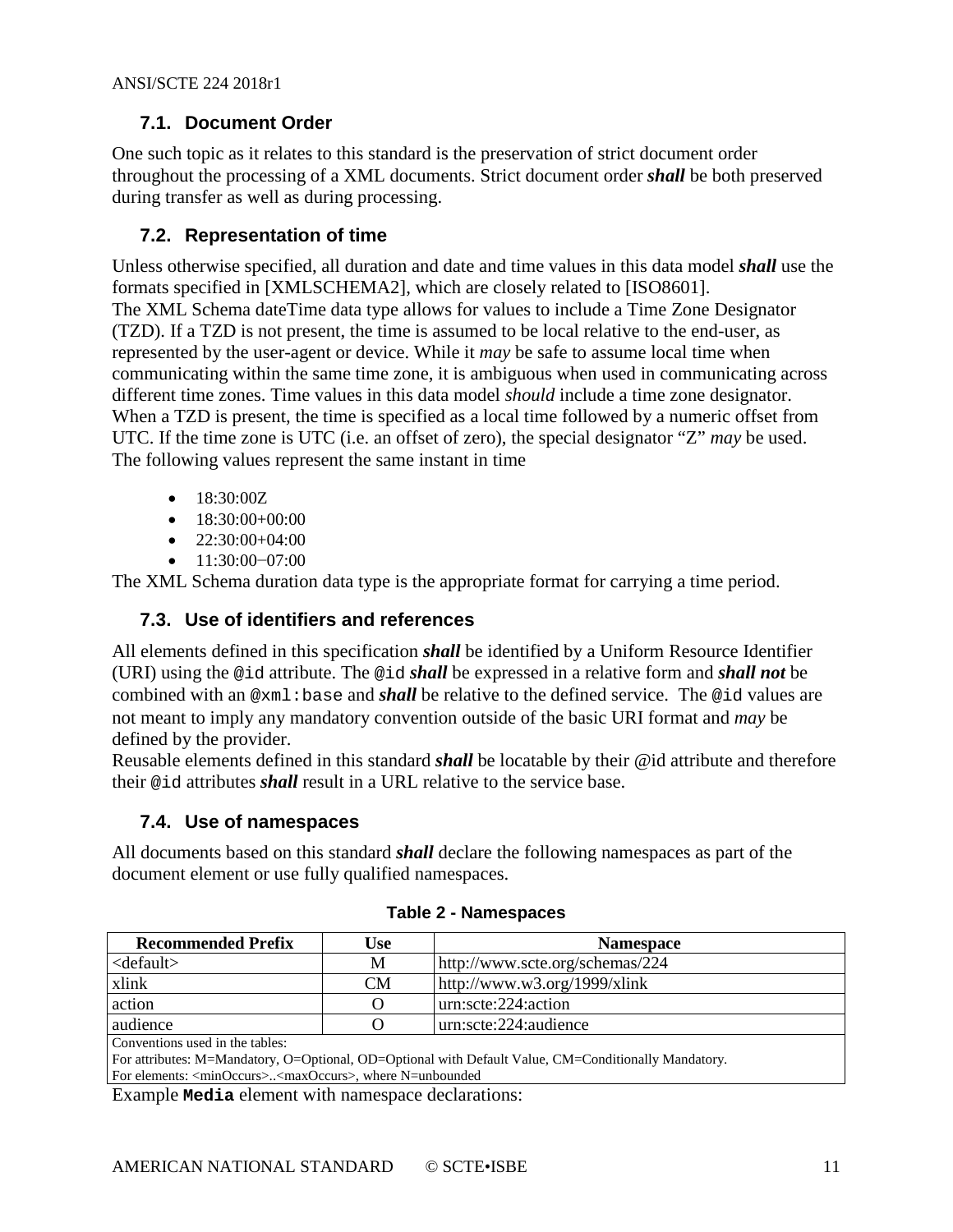```
<Media xmlns="http://www.scte.org/schemas/224"
  xmlns:xlink="http://www.w3.org/1999/xlink" 
  id="/media/1" description="TRU" lastUpdated="2018-02-03T19:31:32.3280038Z">
  <MediaPoint id="/mp1" description="Start of Program 1">
     <Apply>
       <Policy xlink:href="/p/1"></Policy>
     </Apply>
   </MediaPoint>
</Media>
```
## <span id="page-11-0"></span>**7.5. Use of XLink**

Elements of type **<ReusableType>** or **<AuditType>**, and their derivatives, allow the use XLink to reference existing resources. These XLink references shall be type "simple" as defined in the XLink Recommendation.

## <span id="page-11-1"></span>**8. Data Model (Normative)**

A provider manages the ESNI data using the interface defined in Section [9](#page-29-0) on a distributor's Event Scheduling and Notification Interface set of services. The provider manages data model entities for **Media**, **Policy**, **ViewingPolicy**, and **Audience** and associated dependent elements of which an overview is shown in [Figure 2.](#page-11-2)

The data model also supports an Audit element, which can be accessed by the provider on the distributor's Event Scheduling and Notification Interface service to audit the application of ESNI data.



<span id="page-11-2"></span>**Figure 2 - Data Model UML Class Diagram**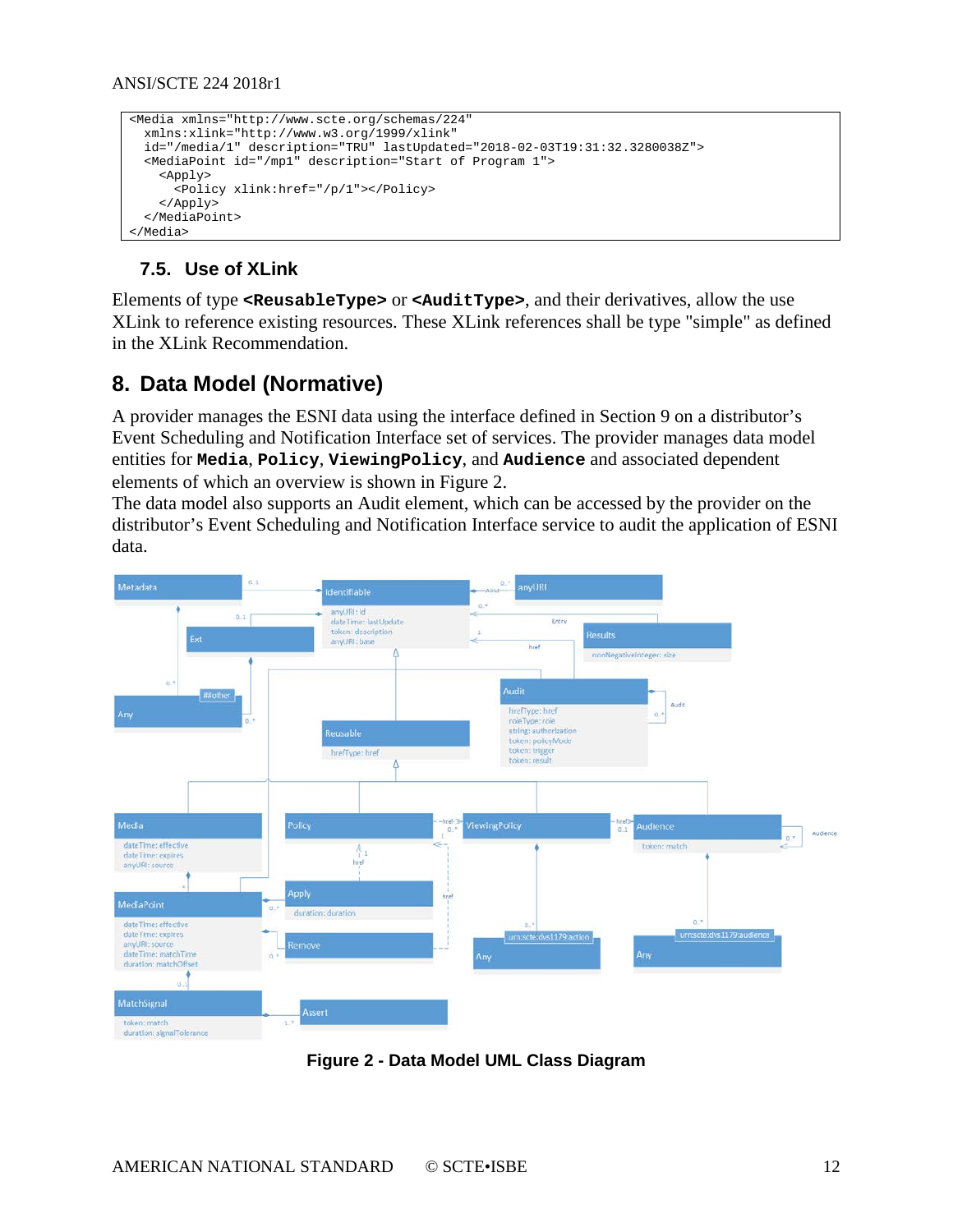## <span id="page-12-0"></span>**8.1. IdentifiableType**

IdentifiableType is an abstract base type, which includes basic attributes for identification, description, and versioning, as well as a collection of alternative ID values to support correlation with other identification schemes and an Ext element for general extensibility.

<span id="page-12-1"></span>

| <b>Element or Attribute Name</b>                                                                                                            | <b>Use</b> | <b>Description</b>                                                         |
|---------------------------------------------------------------------------------------------------------------------------------------------|------------|----------------------------------------------------------------------------|
| @id                                                                                                                                         | CM         | A Uniform Resource Identifier (URI). This value                            |
|                                                                                                                                             |            | shall directly identify the resource that it represents                    |
|                                                                                                                                             |            | and may also locate the identified resource, however,                      |
|                                                                                                                                             |            | it shall not be presumed to do so unless provided as                       |
|                                                                                                                                             |            | a URL per 7.3. This attribute shall be provided                            |
|                                                                                                                                             |            | unless xlink: href is present.                                             |
| @description                                                                                                                                | $\Omega$   | A common description used for the resource. See                            |
|                                                                                                                                             |            | the derived types for guidance on how to use this                          |
|                                                                                                                                             |            | attribute. This value is not required to be unique and                     |
|                                                                                                                                             |            | shall not be used to definitively identify the content.                    |
|                                                                                                                                             |            | The language of this attribute content shall be                            |
|                                                                                                                                             |            | consistent throughout the document. Additional                             |
|                                                                                                                                             |            | language descriptions may be provided through the                          |
|                                                                                                                                             |            | Metadata element.                                                          |
| @lastUpdated                                                                                                                                | CM         | The date and time when the resource was last                               |
|                                                                                                                                             |            | modified. Primary versioning is only mutable by the                        |
|                                                                                                                                             |            | provider. This value is mandatory if the @id                               |
|                                                                                                                                             |            | attribute is also provided.                                                |
|                                                                                                                                             |            | If the element contains an external resource that has                      |
|                                                                                                                                             |            | been updated, the provider <i>shall</i> update this value.                 |
| @xml:base                                                                                                                                   | $\Omega$   | Explicitly provides the base URI for the purpose of                        |
|                                                                                                                                             |            | resolving the relative URIs contained in                                   |
|                                                                                                                                             |            | @xlink: href attributes. See 7.3 for more details.                         |
| AltID                                                                                                                                       | 0.N        | May be used to express additional identifiers (e.g.                        |
|                                                                                                                                             |            | EIDR for entertainment or Ad-ID for                                        |
|                                                                                                                                             |            | advertisements) that identify the associated content.                      |
|                                                                                                                                             |            | Alternative identification may be used for house                           |
|                                                                                                                                             |            | identifiers or identification that does not possess a                      |
|                                                                                                                                             |            | global namespace or uniqueness. The values used in                         |
| Metadata                                                                                                                                    | 0.1        | this element are contextual to its parent element.                         |
|                                                                                                                                             |            | Allows for descriptive metadata associated with this                       |
|                                                                                                                                             |            | resource. Important to note that it allows for any                         |
|                                                                                                                                             |            | metadata from any namespace and does not prescribe                         |
|                                                                                                                                             |            | a specific metadata format nor validate the structure<br>of that metadata. |
| Ext                                                                                                                                         | 0.1        |                                                                            |
|                                                                                                                                             |            | This element is provided for extensibility. It may be                      |
|                                                                                                                                             |            | used to contain any attribute or element from any                          |
| Conventions used in the tables:                                                                                                             |            | other namespace.                                                           |
| $\mathcal{L}$ and $\mathcal{L}$ and $\mathcal{L}$ and $\mathcal{L}$ and $\mathcal{L}$ and $\mathcal{L}$ and $\mathcal{L}$ and $\mathcal{L}$ |            | $1.37.1 \quad \text{C} M \quad \text{C}$                                   |

**Table 3 - Semantics of the IdentifiableType Complex Type**

For attributes: M=Mandatory, O=Optional, OD=Optional with Default Value, CM=Conditionally Mandatory. For elements: <minOccurs>..<maxOccurs>, where N=unbounded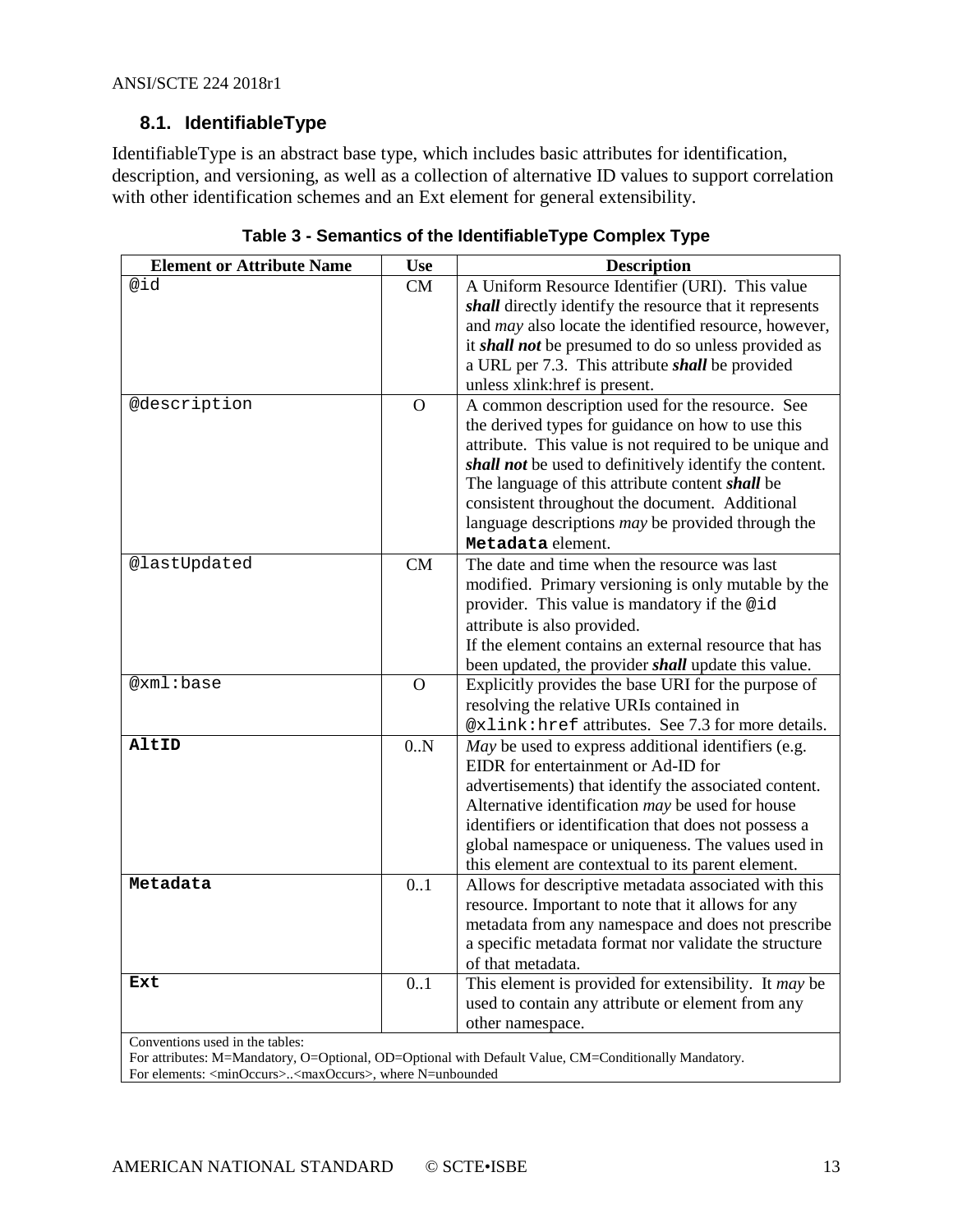## *8.1.1. AltID*

<span id="page-13-0"></span>The Alternate Identifier *may* be used to express additional identifiers (e.g. EIDR, Ad-ID, etc.) that identify the associated content. Alternative identification *may* be used for house identifiers or identification that does not possess a global namespace or uniqueness. The values used in this element are contextual to its parent element. Details of a provider's implementation of the **AltID** element should be described in the provider's User's Guide (see Appendix C).

<span id="page-13-3"></span>

| <b>Element or Attribute</b>                                                                                                                                             | Use      | <b>Description</b>                                            |  |
|-------------------------------------------------------------------------------------------------------------------------------------------------------------------------|----------|---------------------------------------------------------------|--|
| <b>Name</b>                                                                                                                                                             |          |                                                               |  |
| @description                                                                                                                                                            | $\Omega$ | A free text description or label for the alternate identifier |  |
|                                                                                                                                                                         |          | being provided.                                               |  |
| Example AltID element of a Media, with "description" attribute.                                                                                                         |          |                                                               |  |
| <mediapoint description="Some Program" id="media/tbs" lastupdated="2017-08-09T14:58:21.7767975Z"><br/><altid description="Ad-ID">CNPA0484000H</altid><br/></mediapoint> |          |                                                               |  |

| Table 4 - Semantics of the AltID element |  |  |
|------------------------------------------|--|--|
|------------------------------------------|--|--|

## *8.1.2. Metadata*

<span id="page-13-1"></span>Metadata allows for descriptive metadata associated with a resource. Metadata allows for any metadata in any format ranging from the standard urn:scte:224:metadata, or SCTE 236, or a proprietary namespace. The values used in this element are contextual to its parent element. Details of a provider's implementation of the **Metadata** element should be described in the provider's User's Guide (see Appendix C).

**Table 5 - Semantics of the Metadata element**

<span id="page-13-4"></span>

| <b>Element or Attribute Name</b> | <b>Use</b> | <b>Description</b>                                  |
|----------------------------------|------------|-----------------------------------------------------|
| Any                              | 0.N        | An element provided using either the standard       |
|                                  |            | urn:scte:224: metadata namespace or a proprietary   |
|                                  |            | namespace and expressing a property of the          |
|                                  |            | containing resource. Common metadata properties     |
|                                  |            | are defined by SCTE external to this specification. |

#### <span id="page-13-2"></span>**8.2. ReusableType**

ReusableType is an abstract base type extended from IdentifiableType. ReusableType adds an optional attribute @xlink:href to be used when the element is provided as a reference to a resource of the same type.

ReusableType elements can be expressed in two modes: Globally Reusable or Reference. Globally Reusable elements have a unique identifier, provided in the @id attribute, and are intended to be referenced and reused from other elements, but managed separately. Reference elements occur within another identifiable element and include an @xlink:href attribute, which identifies a globally reusable element.

This approach allows a flexible application of reuse modes for **Media**, **Policy**,

**ViewingPolicy** and **Audience** elements to support efficient and concise data model maintenance.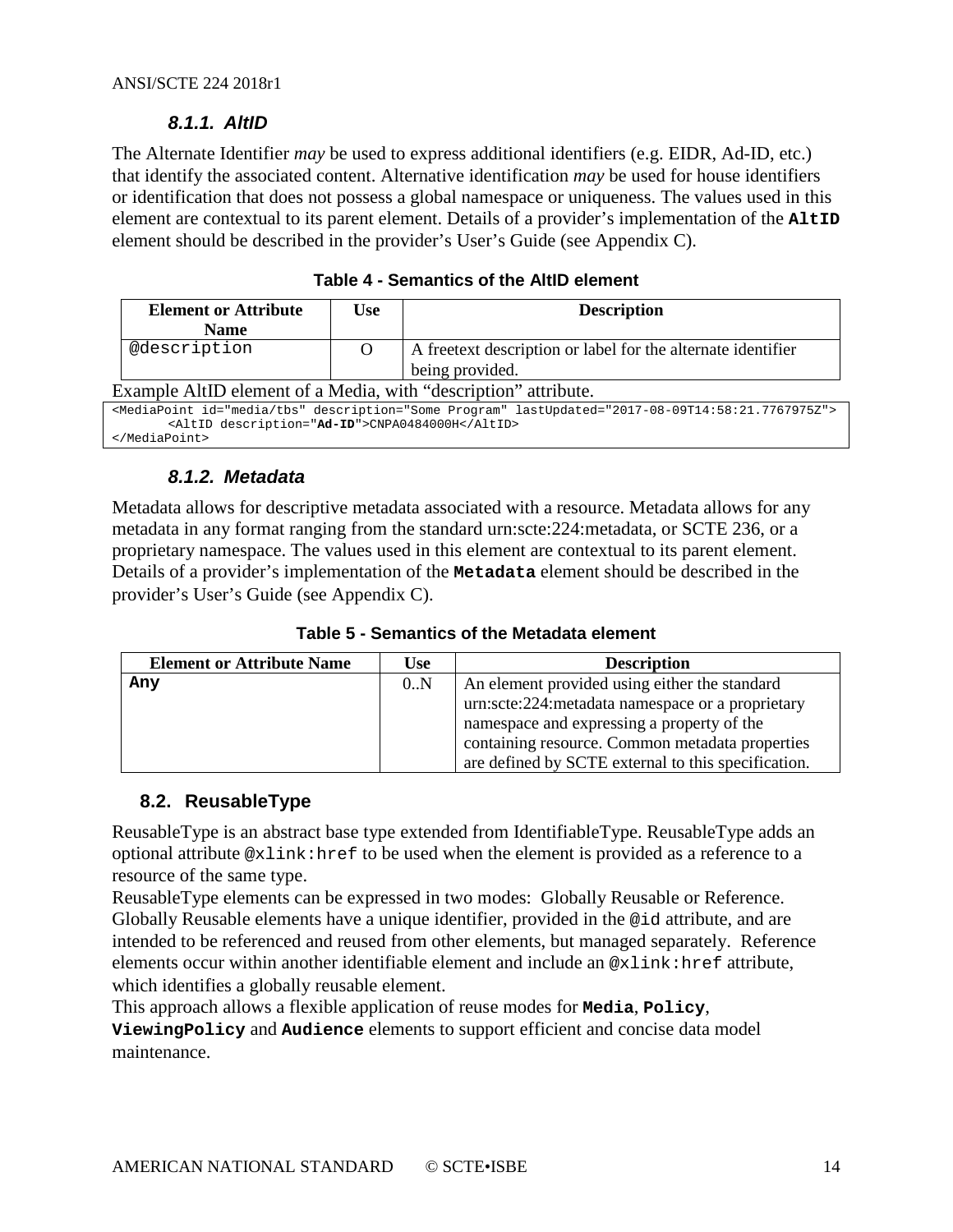<span id="page-14-1"></span>

|                          | Child of<br><b>IdentifiableType</b> | shall have<br>@id | shall have<br>@xlink:href | <i>may</i> have<br>child elements |
|--------------------------|-------------------------------------|-------------------|---------------------------|-----------------------------------|
| <b>Globally Reusable</b> | No                                  | Yes               | No                        | Yes                               |
| Reference                | Yes                                 | No                | Yes                       | No                                |

#### **Table 6 - Reusable Modes**

#### **Table 7 - Semantics of the ReusableType Complex Type**

<span id="page-14-2"></span>

| <b>Element or Attribute Name</b> | <b>Use</b> | <b>Description</b>                                     |
|----------------------------------|------------|--------------------------------------------------------|
| @id                              | <b>CM</b>  | Inherited from <i>IdentifiableType</i> (See 8.1)       |
| @description                     | O          | Inherited from <i>IdentifiableType</i> (See 8.1)       |
| @lastUpdated                     | <b>CM</b>  | Inherited from <i>IdentifiableType</i> (See 8.1)       |
| @xml:base                        | O          | Inherited from <i>IdentifiableType</i> (See 8.1)       |
| @xlink:href                      | CM         | Presence of this attribute indicates that this element |
|                                  |            | is a reference to an existing resource. The resource   |
|                                  |            | is both identifiable and locatable using the URL       |
|                                  |            | provided in this attribute.                            |
|                                  |            | The presence of this attribute explicitly indicates a  |
|                                  |            | reference to a globally defined element. Therefore,    |
|                                  |            | it shall not be present along with the @id attribute   |
|                                  |            | and further, any other attribute that is expressed     |
|                                  |            | shall be ignored as it <i>may</i> conflict with the    |
|                                  |            | identified referenced element.                         |
| AltID                            | 0.N        | Inherited from <i>IdentifiableType</i> (See 8.1.1)     |
| Metadata                         | 0.1        | Inherited from <i>IdentifiableType</i> (See 8.1.2)     |
| Ext                              | 0.1        | Inherited from <i>IdentifiableType</i> (See 8.1)       |
| Conventions used in the tables.  |            |                                                        |

Conventions used in the tables:

For attributes: M=Mandatory, O=Optional, OD=Optional with Default Value, CM=Conditionally Mandatory. For elements: <minOccurs>..<maxOccurs>, where N=unbounded

#### <span id="page-14-0"></span>**8.3. Media**

The term, Media, is purposely broad and is applicable to all forms of on-demand, time-shifted and linear content, as well as other forms of media not explicitly mentioned here. Media is instantiated as a global **Media** element, which contains a collection of **MediaPoint** elements. A **Media** element *may* be associated with one or more sources of content that comprise a branded presentation experience. The source identifier is important for matching signals (time or in-band), which *may* trigger the application (or removal) of a given Policy. In the case where a subscriber presentation is drawn from multiple sources, the definition of the set of sources comprising a given subscriber experience is out of scope of this standard.

The primary identification mechanism of the **Media** element is the @id attribute. The **Media** element *may* carry or provide alternative identifiers by means of the contained child **AltID** element. The @description attribute provides expanded descriptive text. The **Metadata** child element *may* be used for carrying more complex descriptive metadata data structures, potentially from other namespaces.

The main purpose of the **Media** element is to provide contextual encapsulation for **MediaPoint** elements, which are defined in section [8.4.](#page-16-0)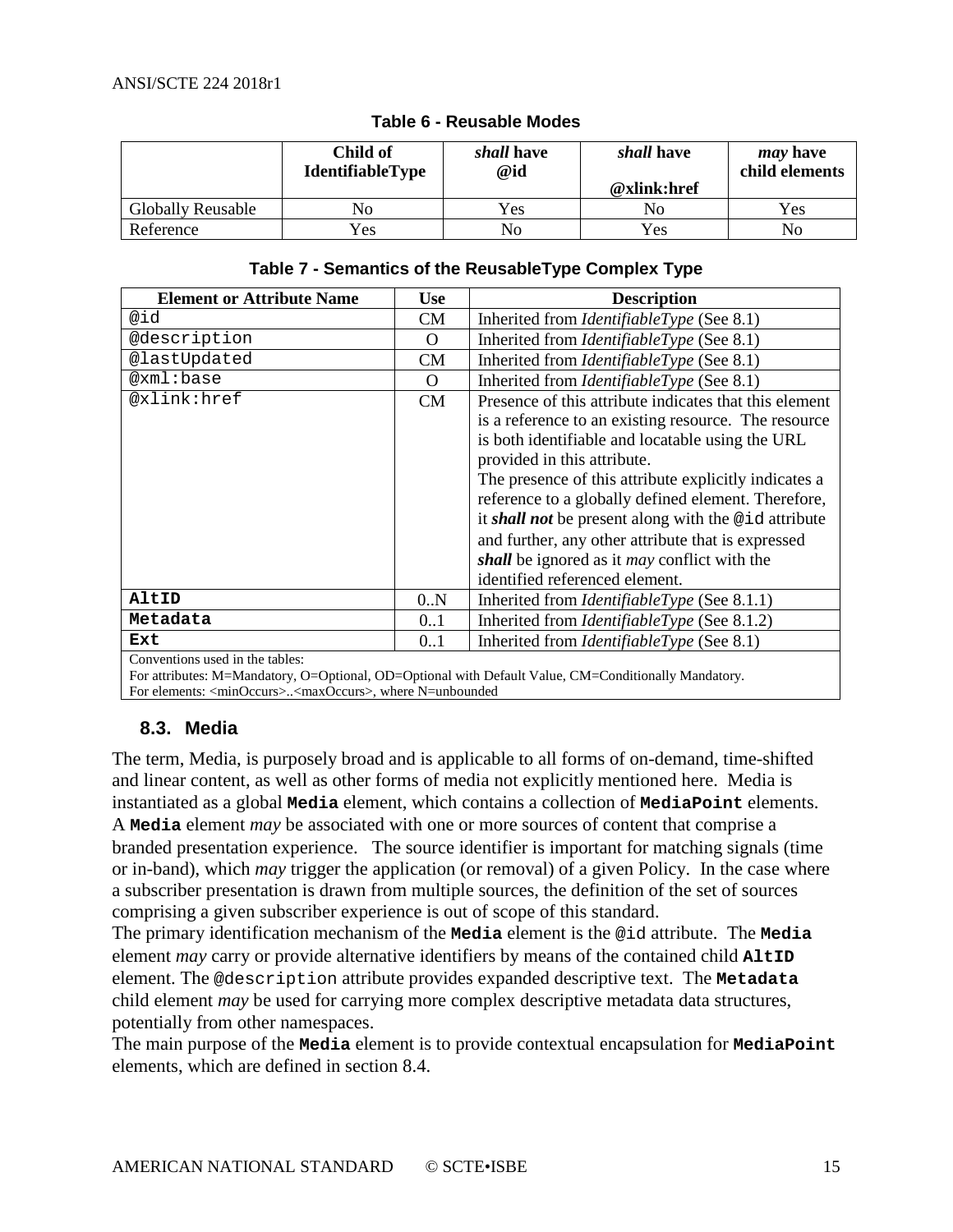<span id="page-15-0"></span>

| <b>Element or Attribute Name</b> | <b>Use</b>     | <b>Description</b>                                          |
|----------------------------------|----------------|-------------------------------------------------------------|
| @id                              | CM             | Inherited from <i>IdentifiableType</i> (See 8.1)            |
|                                  |                | This value <i>may</i> directly identify the content feed    |
|                                  |                | that it represents, but it <i>shall not</i> be presumed to  |
|                                  |                | do so. If this value does not directly identify the         |
|                                  |                | associated content feed then at least one AltID             |
|                                  |                | shall be provided that does identify the content,           |
|                                  |                | network or asset.                                           |
| @description                     | $\overline{O}$ | Inherited from <i>IdentifiableType</i> (See 8.1)            |
|                                  |                | A common description used for the Media, which              |
|                                  |                | <i>may</i> be a call-sign commonly used for a linear        |
|                                  |                | network such as "ESPN" or an asset title such as            |
|                                  |                | "Titanic".                                                  |
| @lastUpdated                     | <b>CM</b>      | Inherited from <i>IdentifiableType</i> (See 8.1)            |
| @xml:base                        | $\Omega$       | Inherited from <i>IdentifiableType</i> (See 8.1)            |
| @xlink:href                      | <b>CM</b>      | Inherited from ReusableType (See 8.2)                       |
| @effective                       | $\overline{O}$ | The date and time when any contained child                  |
|                                  |                | MediaPoint element first becomes eligible for               |
|                                  |                | consideration. This value <i>shall not</i> be greater than  |
|                                  |                | the start of any explicit                                   |
|                                  |                | MediaPoint/@effective attribute value.                      |
| @expires                         | $\mathbf{O}$   | The date and time when any contained child                  |
|                                  |                | MediaPoint element is no longer eligible for                |
|                                  |                | consideration. This value <i>shall not</i> be less than any |
|                                  |                | explicit MediaPoint/@expires attribute                      |
|                                  |                | value.                                                      |
| @source                          | $\Omega$       | This value <i>may</i> be used to explicitly identify the    |
|                                  |                | default URI of the content associated with this             |
|                                  |                | Media element. Providing a default @source                  |
|                                  |                | attribute would be helpful if this <b>Media</b> element is  |
|                                  |                | used to reference multiple content sources.                 |
| AltID                            | 0.N            | Inherited from <i>IdentifiableType</i> (See 8.1.1)          |

#### **Table 8 - Semantics of the Media element**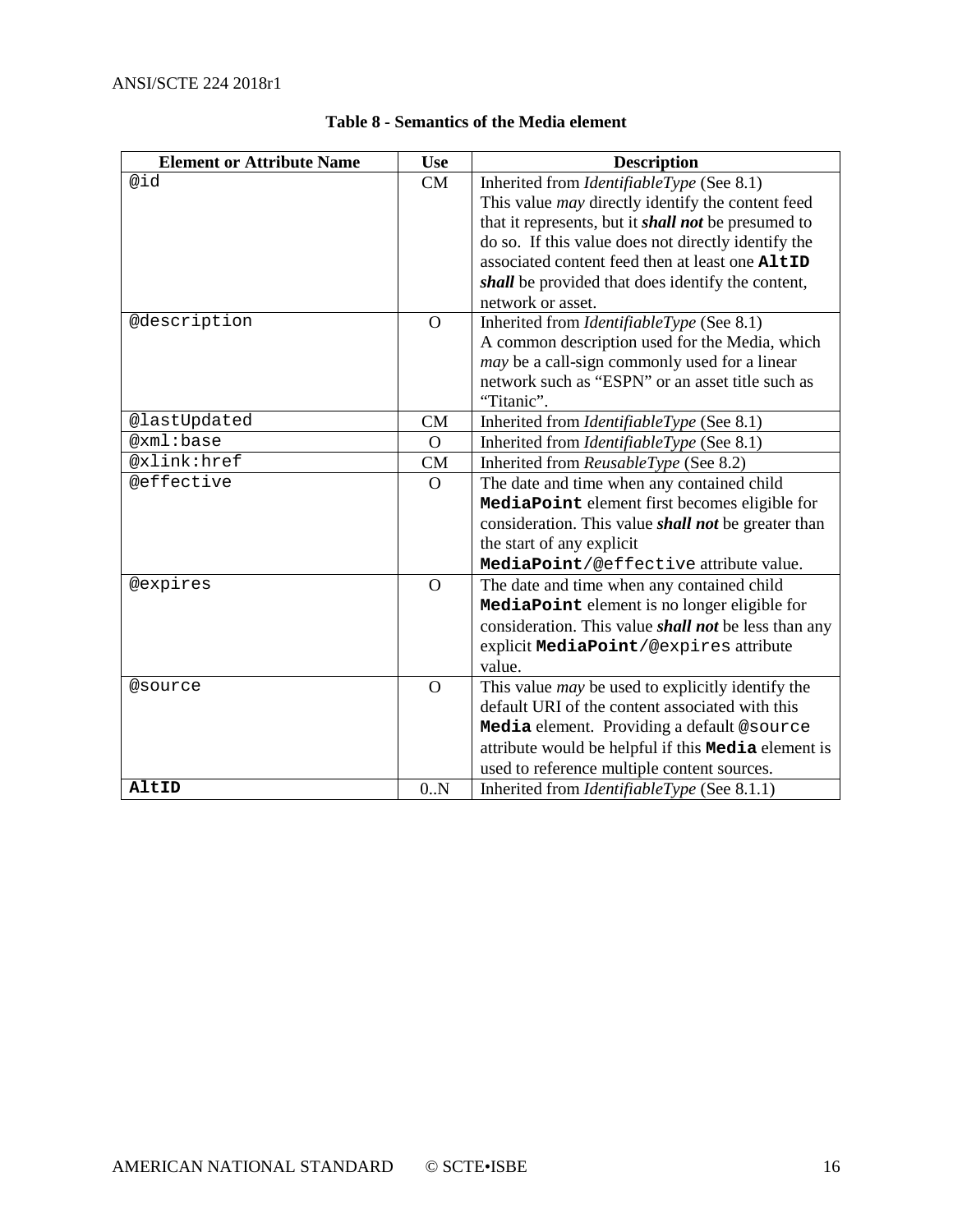| <b>Element or Attribute Name</b>                                                          | <b>Use</b> | <b>Description</b>                                                                                   |
|-------------------------------------------------------------------------------------------|------------|------------------------------------------------------------------------------------------------------|
| Metadata                                                                                  | 0.1        | Inherited from <i>IdentifiableType</i> (See 8.1.2)                                                   |
|                                                                                           |            | May be used here to include metadata describing                                                      |
|                                                                                           |            | the linear feed or asset. It is intended to be a                                                     |
|                                                                                           |            | contextual placeholder for use should a sender of                                                    |
|                                                                                           |            | the data wish to associate metadata with a given                                                     |
|                                                                                           |            | identifiable object.                                                                                 |
|                                                                                           |            | Any identifiers carried in the metadata, or what the                                                 |
|                                                                                           |            | metadata data model used are outside the scope of                                                    |
|                                                                                           |            | this standard.                                                                                       |
| Ext                                                                                       | 0.1        | Inherited from <i>IdentifiableType</i> (See 8.1)                                                     |
| MediaPoint                                                                                | 0.N        | A sequence of <b>MediaPoint</b> elements. See 8.4                                                    |
|                                                                                           |            | for semantics. An empty set of MediaPoints                                                           |
|                                                                                           |            | indicates that there are no applicable MediaPoints                                                   |
|                                                                                           |            | for the time range defined by @effective and                                                         |
|                                                                                           |            | @expires.                                                                                            |
|                                                                                           |            | The MediaPoint elements are expressed in the                                                         |
|                                                                                           |            | order in which they <i>should</i> be considered within                                               |
|                                                                                           |            | the Media element. Therefore, the order of                                                           |
|                                                                                           |            | MediaPoint elements shall be preserved.                                                              |
| Conventions used in the tables:                                                           |            |                                                                                                      |
|                                                                                           |            | For attributes: M=Mandatory, O=Optional, OD=Optional with Default Value, CM=Conditionally Mandatory. |
| For elements: <minoccurs><maxoccurs>, where N=unbounded</maxoccurs></minoccurs>           |            |                                                                                                      |
| Example <b>Media</b> (namespace declarations omitted for readability):                    |            |                                                                                                      |
| <media description="TBS" id="/media/tbs" lastupdated="2018-02-10T12:00:00+00:00"></media> |            |                                                                                                      |

```
 <!-- Network / Super -->
 <MediaPoint id="/network/1" description="TBS">
```

```
 <AltID>http://dx.doi.org/10.5239/C370-DCA5</AltID>
    <Apply>
      <Policy xlink:href="/policy/6"/>
    </Apply>
  </MediaPoint>
  <!-- Program Begins -->
  <MediaPoint id="program/20997C44" matchTime="2014-11-05T12:00:00Z" >
    <AltID>http://dx.doi.org/10.5240/9EF1-2DA2-5C1F-98B4-F784-E</AltID>
    <Apply duration="PT2H">
      <Policy xlink:href="/policy/5"/>
    </Apply>
    <MatchSignal match="ALL">
      <Assert>/SpliceNull</Assert>
      <Assert>//SegmentationUpid[@segmentationTypeId='8']="20997C44"</Assert>
    </MatchSignal>
   </MediaPoint>
</Media>
```
## <span id="page-16-0"></span>**8.4. MediaPoint**

A MediaPoint is a temporal point of interest within the context of a Media. A MediaPoint is used to represent some change in state or to signal an expected event, or unexpected events such as program over/under-runs. MediaPoints are associated with specific locations in the content using either timestamps or embedded signals.

The evaluation of a MediaPoint is bounded by the MediaPoint's @effective and @expires window. By default, a MediaPoint is only evaluated once, meaning that once a MediaPoint @matchTime or **MatchSignal** criteria is met, the MediaPoint is no longer evaluated. If a MediaPoint *shall* be evaluated multiple times, the @reusable attribute should be set to "true".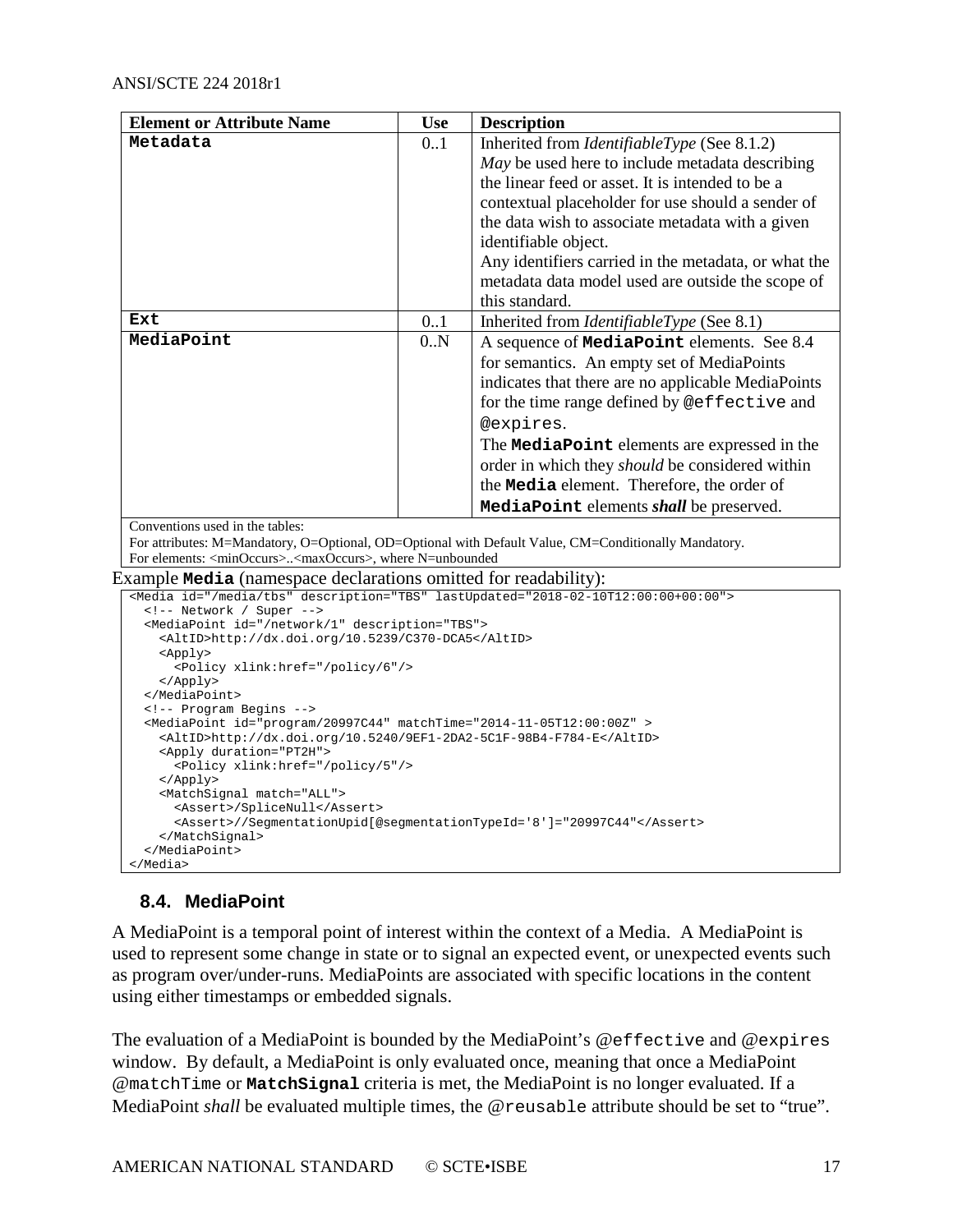If @reusable is true, a MediaPoint *shall* be evaluated each time it is triggered throughout its @effective and @expires window. A MediaPoint is also only evaluated once if the @reusable attribute is present and set to "false".

MediaPoints are primarily used to trigger changes in Policy (See [8.5\)](#page-24-0), but *may* be used to provide additional metadata such as alternative identifiers (**AltID**), descriptive text (@description) or metadata structures from other namespaces, using the **Metadata** element.

Policy applied by a MediaPoint without a @matchTime, @matchOffset or **MatchSignal** is herein referred to as "resident" (i.e. the Policy within the bounds of the Media is always to be considered/evaluated). Resident Policy is subject to the constraints of @effective and @expires attributes.

If a **MediaPoint** element includes both a @matchTime attribute and **MatchSignal** element, the first criteria to be met *shall* be applied. If the time in the @matchTime attribute, potentially adjusted by @signalTolerance attribute, is reached in the absence of a signal matching the **MatchSignal** element, the Policy *shall* be applied. Once the time is reached and the Policy is applied, the MediaPoint *shall* no longer be evaluated. If a signal does arrive after the time is reached, it *may* apply to another MediaPoint (i.e., arrival is within another MediaPoint's @effective and @expires window.

If a signal matching the **MatchSignal** element is received prior to reaching the time in the @matchTime attribute, potentially adjusted by @signalTolerance, the Policy *shall* be applied

and the MediaPoint *shall* no longer be evaluated.

A MediaPoint provides the means to match a temporal location either via a signal or wall clock time. If by a signal, the source of content identified by the @source (or by the **Media** element) *shall* be used to perform the match.

A MediaPoint *shall* be associated to a single content source identified by the @source attribute. If the @source attribute has been omitted, the source is assumed to be identified by the **Media**/@source attribute or implied by the **Media**/@id. The value provided *may* be the identifier of a source from a pool of possible sources which *may* be drawn upon for use in presentation to an Audience. In either case, the actual experience delivered to a given Audience is dictated by the Policies referenced in a MediaPoint. A clarifying example is provided below. Two important observations:

- 1. The "Media" encapsulates Policy potentially for a branded network/channel as an Audience would see it.
- 2. The Policy activation as a result of a signal match or time match could be targeted to a particular source that *may* be part of an Audience presentation. More specifically, a MediaPoint *may* be tied to a single content source identified by the @source attribute for the purposes of Policy application and removal. The @source attribute on the MediaPoint takes precedence over the @source attribute on the parent **Media**.

The "base" or "default" source can either be an implementation specific configuration or could be a resident Policy specifying which source *should* be presented in the absence of any other applied Policy. Resident Policy is still considered per the precedence rules as outlined in section 9.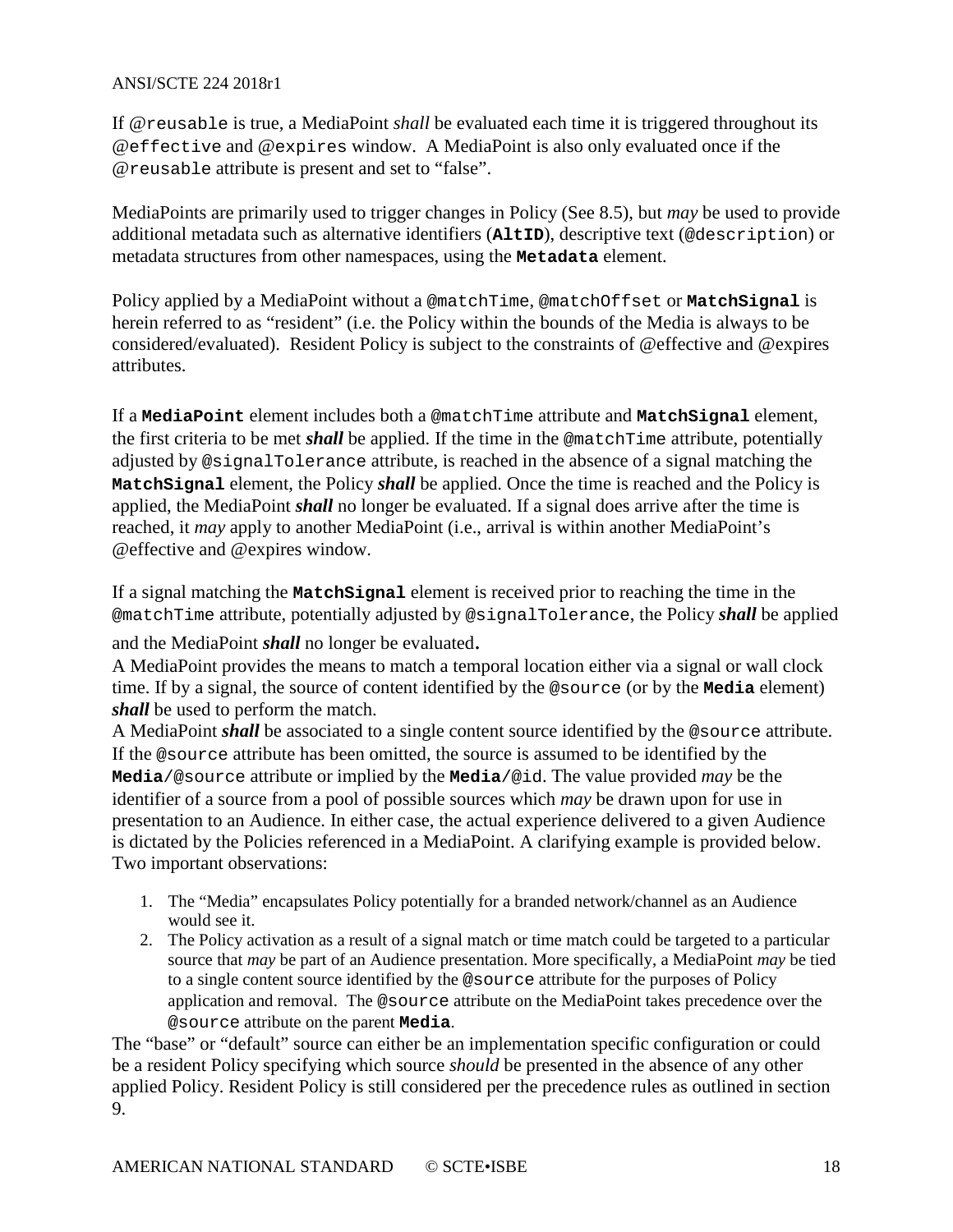

**Figure 3 - Policy Stacking Use-Case**

| Table 9 - Semantics of the MediaPoint element |  |  |  |
|-----------------------------------------------|--|--|--|
|-----------------------------------------------|--|--|--|

<span id="page-18-1"></span><span id="page-18-0"></span>

| <b>Element or Attribute Name</b> | <b>Use</b> | <b>Description</b>                                                                                                                                                                                                                                                                                                                                                                                                                                                     |
|----------------------------------|------------|------------------------------------------------------------------------------------------------------------------------------------------------------------------------------------------------------------------------------------------------------------------------------------------------------------------------------------------------------------------------------------------------------------------------------------------------------------------------|
| @id                              | $\Omega$   | Inherited from <i>IdentifiableType</i> (See 8.1)<br>Although the @id is optional, it shall be<br>unique within the provider's identity, if<br>provided.                                                                                                                                                                                                                                                                                                                |
| @description                     | $\Omega$   | Inherited from <i>IdentifiableType</i> (See 8.1)<br>A common description, which <i>may</i> be used<br>to express the name of a program, chapter or<br>advertisement.                                                                                                                                                                                                                                                                                                   |
| @lastUpdated                     | CM         | Inherited from <i>IdentifiableType</i> (See 8.1)<br>This value, when provided, <i>shall not</i> be<br>greater than the parent<br>Media/@lastUpdated and shall<br>correctly identify the time when the<br>MediaPoint was last changed within the<br>context of the parent <b>Media</b> element. This<br>value <i>may</i> be used by the distributor to aid<br>in updating existing <b>Media</b> resources by<br>indicating which <b>MediaPoint</b> (s) have<br>changed. |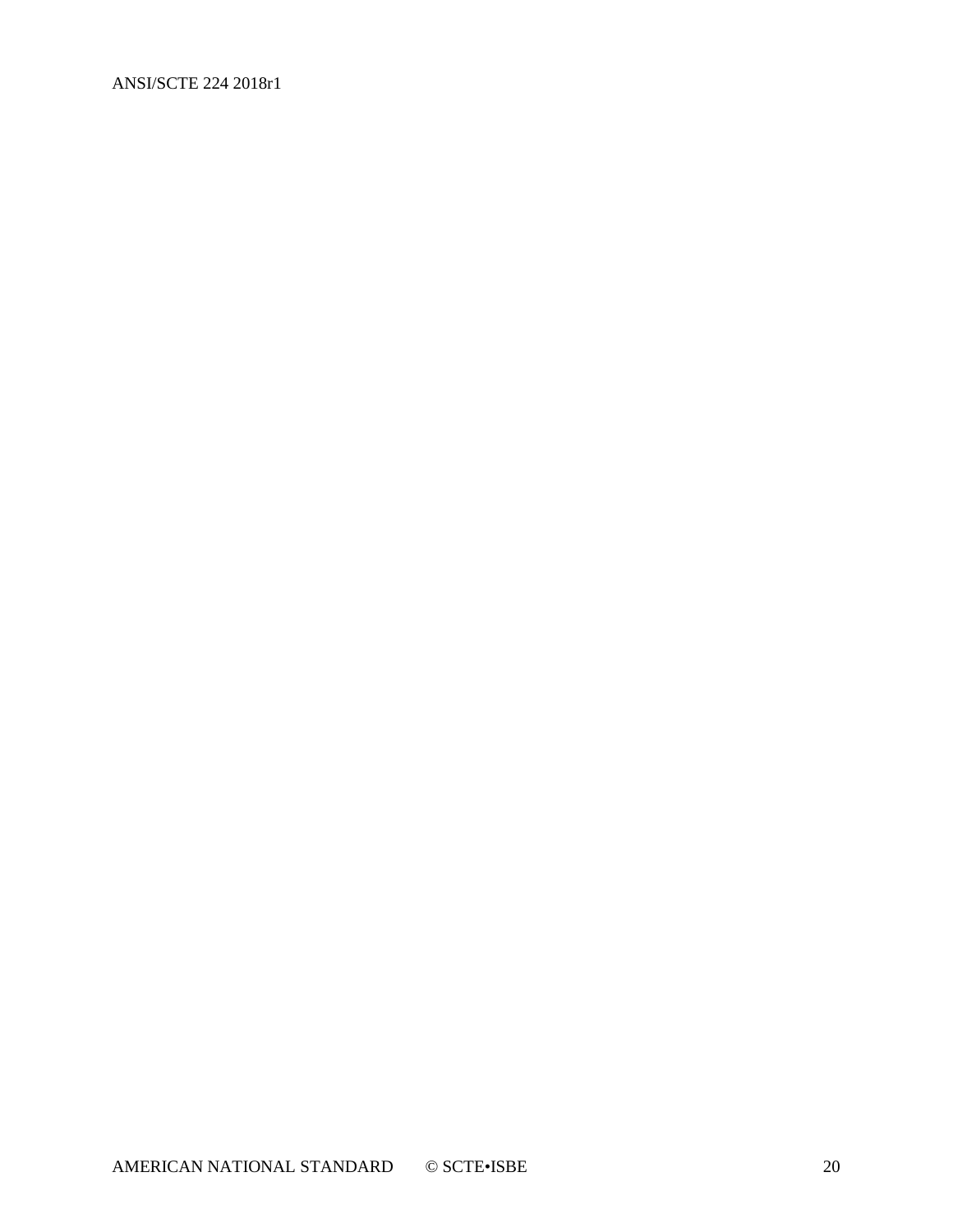| <b>Element or Attribute Name</b> | <b>Use</b>     | <b>Description</b>                                                             |
|----------------------------------|----------------|--------------------------------------------------------------------------------|
| @xml:base                        | $\overline{O}$ | Inherited from IdentifiableType (See 8.1)                                      |
| @effective                       | $\Omega$       | The time when this <b>MediaPoint</b> first                                     |
|                                  |                | becomes eligible for consideration. When                                       |
|                                  |                | omitted, the Media/@effective                                                  |
|                                  |                | attribute <i>shall</i> be used.                                                |
| @expires                         | $\overline{O}$ | The time when this <b>MediaPoint</b> is no                                     |
|                                  |                | longer eligible for consideration. When                                        |
|                                  |                | omitted, the Media/@expires shall be                                           |
|                                  |                | used.                                                                          |
| @matchTime                       | $\mathbf{O}$   | The time at which referenced Policy(s) shall                                   |
|                                  |                | be applied or removed. @matchTime shall                                        |
|                                  |                | be within the effective window. The actual                                     |
|                                  |                | time is impacted by @signalTolerance                                           |
|                                  |                | as described in the text above. Note:                                          |
|                                  |                | matchTime <i>may</i> be used to specify an                                     |
|                                  |                | expected cue time and shall only take                                          |
|                                  |                | precedence if a matchSignal is not specified                                   |
|                                  |                | for the MediaPoint.                                                            |
| @matchOffset                     | $\overline{O}$ | When provided, represents an offset from                                       |
|                                  |                | the beginning of the VOD or time-shifted                                       |
|                                  |                | asset, expressed as duration. The definition                                   |
|                                  |                | of the beginning of an asset is outside the                                    |
|                                  |                | scope of this specification.                                                   |
| @source                          | $\Omega$       | Uniquely identifies which source                                               |
|                                  |                | MatchSignal should be matched against.                                         |
|                                  |                | If not present, the source shall be identified                                 |
|                                  |                | by the parent Media/@source attribute.                                         |
|                                  |                | If neither the MediaPoint nor Media                                            |
|                                  |                | have a @source attribute then this value is                                    |
|                                  |                | undefined and left to be interpreted by the                                    |
|                                  |                | implementation.                                                                |
| @expectedDuration                | $\overline{O}$ | When provided, represents the duration of                                      |
|                                  |                | the activity described by the MediaPoint.                                      |
|                                  |                | For example, for a program start it may                                        |
|                                  |                | represent duration of program, for an ad                                       |
|                                  |                | avail, it <i>may</i> represent the avail duration.                             |
| @order                           | $\Omega$       | When provided, identifies the order of                                         |
|                                  |                | MediaPoints within a Media, starting with                                      |
| @reusable                        | $\mathbf{O}$   | "0" as the first MediaPoint.                                                   |
|                                  |                | When provided, designates a MediaPoint for                                     |
|                                  |                | multiple evaluations throughout its                                            |
|                                  |                | effectiveness window, and not just the first<br>time it matches. TRUE or FALSE |
| AltID                            | 0.N            |                                                                                |
|                                  |                | Inherited from <i>IdentifiableType</i> (See 8.1.1)                             |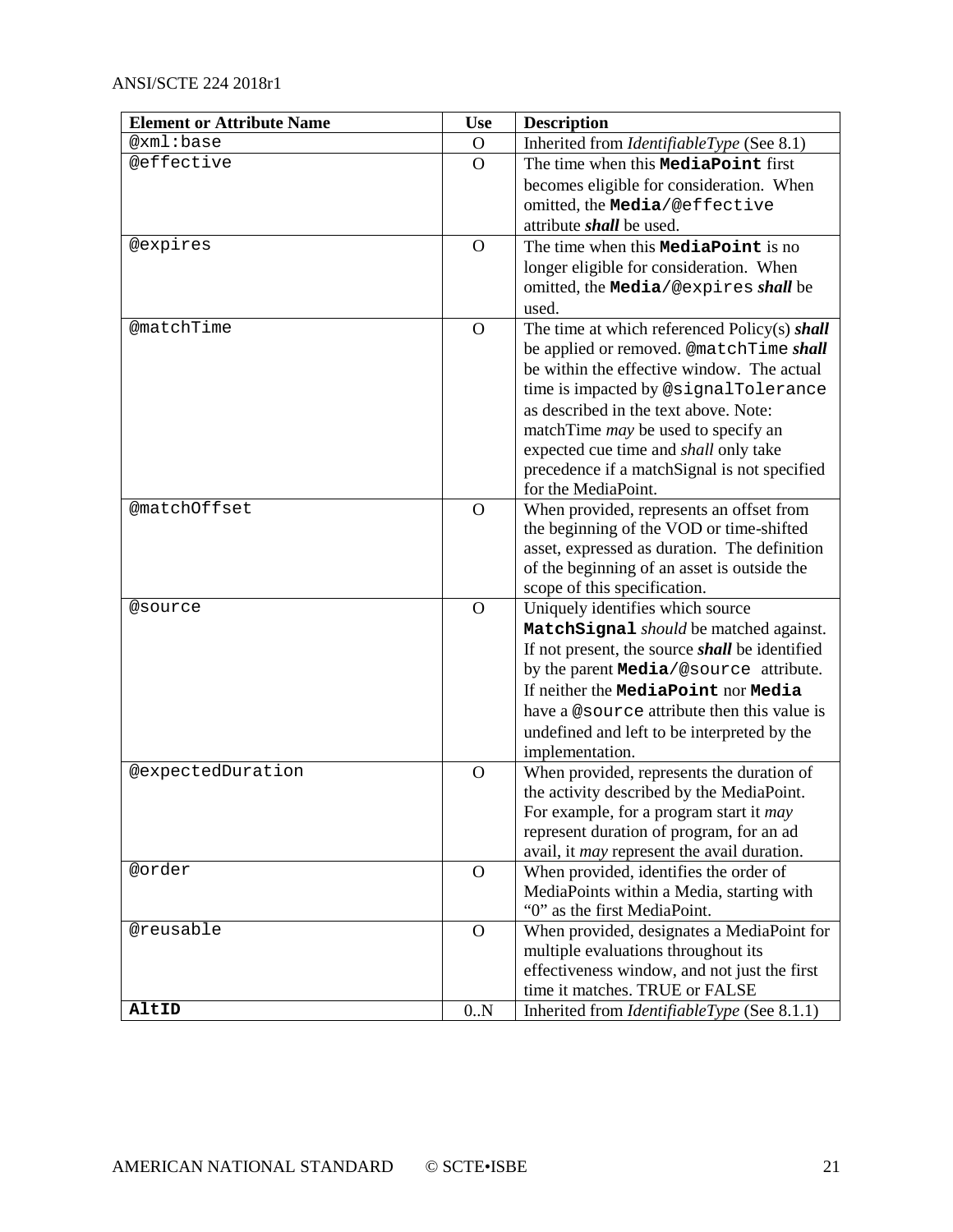| Metadata    | 0.1 | Inherited from <i>IdentifiableType</i> (See 8.1.2) |
|-------------|-----|----------------------------------------------------|
|             |     | May be used here to include metadata               |
|             |     | describing the program, chapter or                 |
|             |     | advertisement that begins at this                  |
|             |     | MediaPoint.                                        |
| Ext         | 0.1 | Inherited from <i>IdentifiableType</i> (See 8.1)   |
|             | 0.N | Upon a match (time or signal) the referenced       |
| Remove      |     | Policy(s) shall be removed.                        |
| Apply       | 0.N | Upon a match (time or signal) the referenced       |
|             |     | Policy(s) shall be applied.                        |
| MatchSignal | 0.1 | If supplied and within the bounds of               |
|             |     | @effective and @expires should be                  |
|             |     | evaluated for matching upon the detection of       |
|             |     | any signal in the referenced Media. See            |
|             |     | 8.4.1 for semantics.                               |

Conventions used in the tables:

For attributes: M=Mandatory, O=Optional, OD=Optional with Default Value, CM=Conditionally Mandatory. For elements: <minOccurs>..<maxOccurs>, where N=unbounded

Example **MediaPoint** (namespace declarations omitted for readability):

```
<MediaPoint id="/program/20997C44" description="World Cup Curling"
  matchTime="2014-11-05T12:00:00+00:00" source="source-1">
   <AltID>http://dx.doi.org/10.5240/9EF1-2DA2-5C1F-98B4-F784-E</AltID>
   <Apply duration="PT2H">
     <Policy xlink:href="/policy/5"/>
   </Apply>
</MediaPoint>
```
## *8.4.1. MatchSignal*

<span id="page-21-0"></span>MatchSignal provides the context to evaluate and identify any component of a fully expressed XML representation of a qualified SCTE 35 signal as a set of XPath 2.0 assertions. When the assertions are evaluated and found to return an affirmative response, the Policy related to the MatchSignal would then also be evaluated. The **MatchSignal** element wraps a sequence of **Assert** XPath expressions and if the set of XPath 2.0 assertions yield a negative result, the Policy related to the MatchSignal *shall not* be removed or applied. The @match attribute needs to be consulted for the level of inclusivity/exclusivity.

The MatchSignal would be a match, which results in application (or removal) of the Policy if all of the **Assert** Xpath expressions evaluate to true when the @match is set to "ALL".

The MatchSignal would be a match, which results in application (or removal) of the Policy if any of the **Assert** Xpath expression evaluates to true when the @match is set to "ANY".

<span id="page-21-1"></span>The MatchSignal would be a match, which results in application (or removal) of the Policy only if each **Assert** Xpath expression evaluates to false when the @match is set to "NONE".

| <b>Element or Attribute</b><br><b>Name</b> | <b>Use</b> | <b>Description</b>                                                     |
|--------------------------------------------|------------|------------------------------------------------------------------------|
| @match                                     | <b>OD</b>  | One of the following values:                                           |
|                                            |            | default: $ $ ALL – All Assert statements <i>shall</i> evaluate to true |
|                                            | ALL        | $ANY - At least one Asset statement shall evaluate to true$            |
|                                            |            | $NONE - None$ of the Assert statements <i>shall</i> evaluate to true   |

|  |  |  | Table 10 - Semantics of the MatchSignal element |  |
|--|--|--|-------------------------------------------------|--|
|--|--|--|-------------------------------------------------|--|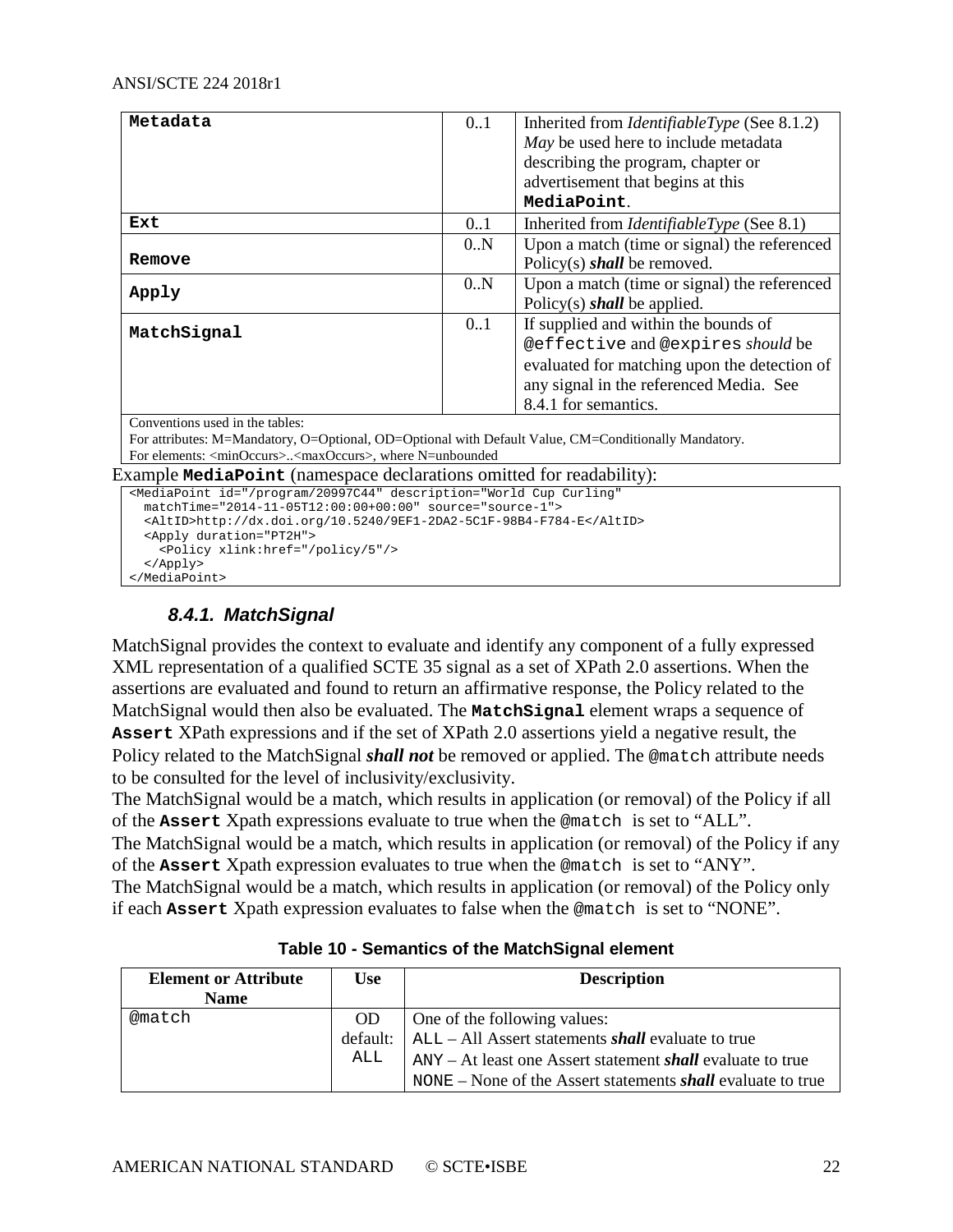| @signalTolerance                                                                                         | $\overline{O}$ | A duration, that when added to the                                                                                                        |  |  |  |
|----------------------------------------------------------------------------------------------------------|----------------|-------------------------------------------------------------------------------------------------------------------------------------------|--|--|--|
|                                                                                                          |                | MediaPoint/@matchTime is the time at which the                                                                                            |  |  |  |
|                                                                                                          |                |                                                                                                                                           |  |  |  |
|                                                                                                          |                | parent MediaPoint <i>shall</i> be activated if the signal has not yet                                                                     |  |  |  |
|                                                                                                          |                | been matched.                                                                                                                             |  |  |  |
| Assert                                                                                                   | 1.N            | This element carries an XPath 2.0 expression as if it were                                                                                |  |  |  |
|                                                                                                          |                | going to be evaluated against the SCTE 35 schema                                                                                          |  |  |  |
|                                                                                                          |                | compliant XML document. An implementation should                                                                                          |  |  |  |
|                                                                                                          |                | evaluate the expression against the SCTE 35 schema                                                                                        |  |  |  |
|                                                                                                          |                | compliant document but <i>may</i> choose other methods outside                                                                            |  |  |  |
|                                                                                                          |                | the scope of this standard.                                                                                                               |  |  |  |
|                                                                                                          |                |                                                                                                                                           |  |  |  |
|                                                                                                          |                | An expression, when evaluated, results in a positive match                                                                                |  |  |  |
|                                                                                                          |                | for the Assert, returning true as if the fn:boolean() had                                                                                 |  |  |  |
|                                                                                                          |                | been applied, false otherwise.                                                                                                            |  |  |  |
| Conventions used in the tables:                                                                          |                |                                                                                                                                           |  |  |  |
|                                                                                                          |                | For attributes: M=Mandatory, O=Optional, OD=Optional with Default Value, CM=Conditionally Mandatory.                                      |  |  |  |
| For elements: <minoccurs><maxoccurs>, where N=unbounded</maxoccurs></minoccurs>                          |                |                                                                                                                                           |  |  |  |
|                                                                                                          |                | Example SCTE 35 signal (namespace declarations omitted for readability):                                                                  |  |  |  |
| <spliceinfosection></spliceinfosection>                                                                  |                |                                                                                                                                           |  |  |  |
| <timesignal><br/><splicetime ptstime="491203647"></splicetime></timesignal>                              |                |                                                                                                                                           |  |  |  |
|                                                                                                          |                |                                                                                                                                           |  |  |  |
| <segmentationdescriptor segmentationeventid="1342177265"></segmentationdescriptor>                       |                |                                                                                                                                           |  |  |  |
|                                                                                                          |                | <deliveryrestrictions <="" archiveallowedflag="false" noregionalblackoutflag="false" td=""></deliveryrestrictions>                        |  |  |  |
|                                                                                                          |                | webDeliveryAllowedFlag="false" deviceRestrictions="3"/><br><segmentationupid segmentationupidtype="8">000000001EA25F7D</segmentationupid> |  |  |  |
|                                                                                                          |                |                                                                                                                                           |  |  |  |
| <availdescriptor provideravailid="555"></availdescriptor>                                                |                |                                                                                                                                           |  |  |  |
|                                                                                                          |                |                                                                                                                                           |  |  |  |
| A Matchsignal below would evaluate to 'true'                                                             |                |                                                                                                                                           |  |  |  |
| <matchsignal match="ALL"></matchsignal>                                                                  |                |                                                                                                                                           |  |  |  |
|                                                                                                          |                | <assert>//SegmentationDescriptor/SegmentationUpid[@segmentationUpidType=8]</assert>                                                       |  |  |  |
| <td></td> <td><assert>//SegmentationDescriptor/SegmentationUpid[text()='000000001EA25F7D']</assert></td> |                | <assert>//SegmentationDescriptor/SegmentationUpid[text()='000000001EA25F7D']</assert>                                                     |  |  |  |
| A Matchsignal below would evaluate to 'true'                                                             |                |                                                                                                                                           |  |  |  |
| <matchsignal match="ALL"></matchsignal>                                                                  |                |                                                                                                                                           |  |  |  |
| <assert>//SegmentationUpid[@segmentationUpidType=8 and .= '000000001EA25F7D']</assert>                   |                |                                                                                                                                           |  |  |  |
| <td></td> <td></td>                                                                                      |                |                                                                                                                                           |  |  |  |
| match.                                                                                                   |                | A Matchsignal below would evaluate to 'false' because the segmentation UPID does not                                                      |  |  |  |
| <matchsignal match="ALL"></matchsignal>                                                                  |                |                                                                                                                                           |  |  |  |
| <assert>//SegmentationDescriptor/SegmentationUpid[@segmentationUpidType=8]</assert>                      |                |                                                                                                                                           |  |  |  |
| <assert>//SegmentationDescriptor/SegmentationUpid[text()='000000001EA25F7E']</assert>                    |                |                                                                                                                                           |  |  |  |
| <td></td> <td></td>                                                                                      |                |                                                                                                                                           |  |  |  |
| A Matchsignal below would evaluate to 'true' because @match attribute specifies ANY.                     |                |                                                                                                                                           |  |  |  |

<MatchSignal match="ANY">

```
 <Assert>//SegmentationDescriptor/SegmentationUpid[@segmentationUpidType=8]</Assert>
   <Assert>//SegmentationDescriptor/SegmentationUpid[text()='000000001EA25F7E']</Assert>
</MatchSignal
```
# A **MatchSignal** below would evaluate to 'true' because the segmentation UPID does not

#### match.

```
<MatchSignal match="NONE">
   <Assert>//SegmentationDescriptor/SegmentationUpid[@segmentationUpidType=8]</Assert>
   <Assert>//SegmentationDescriptor/SegmentationUpid[text()='000000001EA25F7E']</Assert>
</MatchSignal
```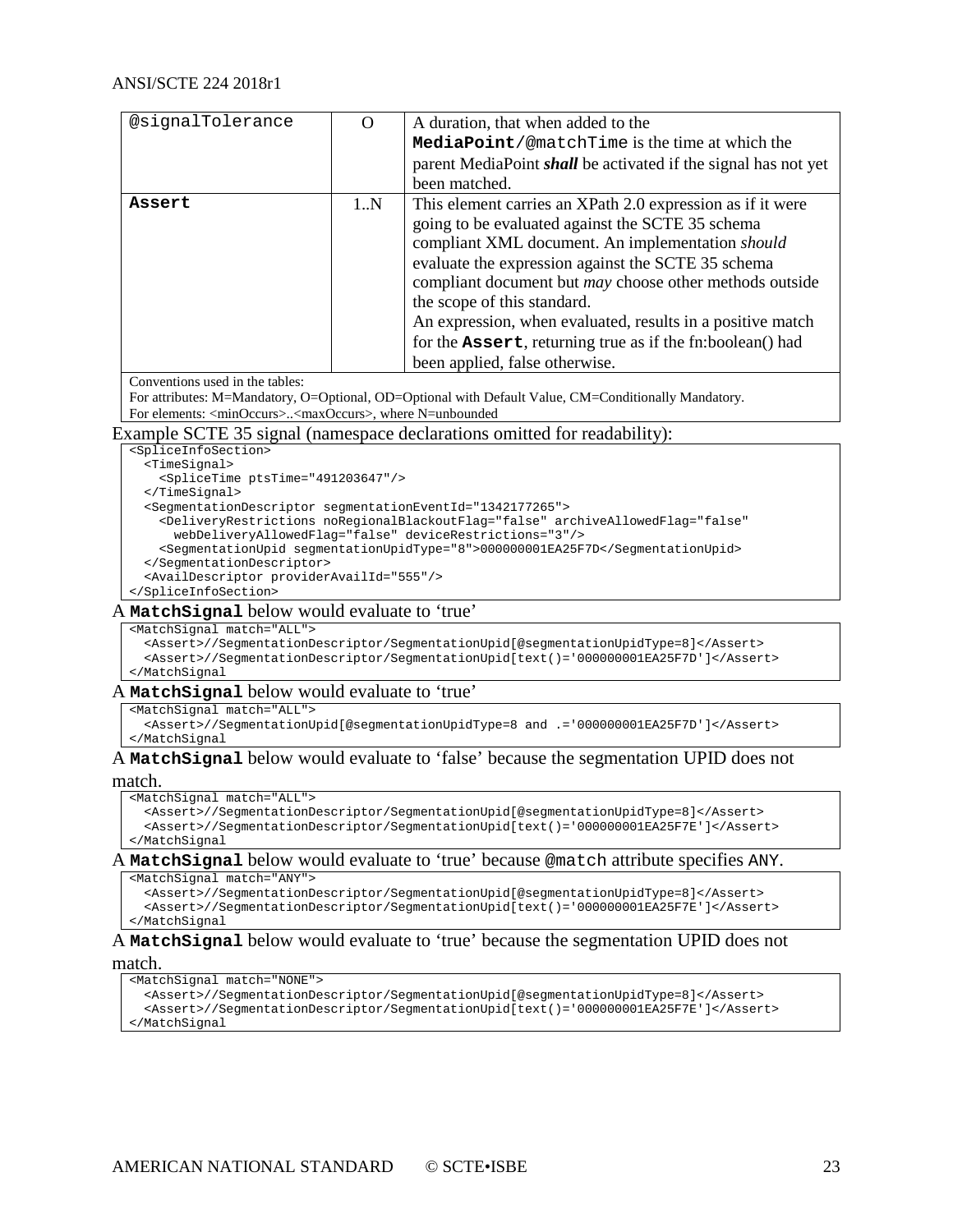#### *8.4.2. Remove*

<span id="page-23-0"></span>Removes the referenced Policy so it is no longer in effect. Note, Remove, removes all instances of a Policy, even if the Policy is in the state from multiple Apply actions. Also note, that all Removes are handled prior to any Apply in a MediaPoint, if they are both present.

<span id="page-23-2"></span>

| <b>Element or Attribute</b>                                                     | <b>Use</b><br><b>Description</b> |                                                                                                      |  |  |  |  |
|---------------------------------------------------------------------------------|----------------------------------|------------------------------------------------------------------------------------------------------|--|--|--|--|
| <b>Name</b>                                                                     |                                  |                                                                                                      |  |  |  |  |
| Policy                                                                          | 11                               | A reference to the Policy to be removed.                                                             |  |  |  |  |
| Conventions used in the tables:                                                 |                                  |                                                                                                      |  |  |  |  |
|                                                                                 |                                  | For attributes: M=Mandatory, O=Optional, OD=Optional with Default Value, CM=Conditionally Mandatory. |  |  |  |  |
| For elements: <minoccurs><maxoccurs>, where N=unbounded</maxoccurs></minoccurs> |                                  |                                                                                                      |  |  |  |  |
| Example Remove (namespace declarations omitted for readability).                |                                  |                                                                                                      |  |  |  |  |
|                                                                                 |                                  | <mediapoint <="" description="Accidental Happiness" id="/program/1343222" td=""></mediapoint>        |  |  |  |  |
| $matchTime="2014-11-05T12:00:00Z"$                                              |                                  |                                                                                                      |  |  |  |  |
| <remove><br/><policy xlink:href="/policy/5"></policy></remove>                  |                                  |                                                                                                      |  |  |  |  |
| $\langle$ Remove>                                                               |                                  |                                                                                                      |  |  |  |  |

**Table 11 - Semantics of the Remove element**

## *8.4.3. Apply*

<span id="page-23-1"></span></MediaPoint>

Apply indicates the action to be taken on a Policy. Per this specific action, the @priority and then precedence order *shall* be enforced should more than one Policy be in effect. The @priority attribute is provided as a means for the provider to convey relative priority between resources. Details of a provider's implementation of the @priority attribute should be described in the provider's User's Guide (see Appendix C).

**Table 12 - Semantics of the Apply element**

<span id="page-23-3"></span>

| <b>Element or Attribute</b> | Use | <b>Description</b>                                             |
|-----------------------------|-----|----------------------------------------------------------------|
| <b>Name</b>                 |     |                                                                |
| @duration                   | O   | The length of time that the associated Policy will be applied. |
|                             |     | When this value is present, the Policy shall be removed once   |
|                             |     | the duration has passed from the time the Policy was actually  |
|                             |     | applied. Note that the application time of the Policy is       |
|                             |     | dictated by the parent <b>MediaPoint</b> element.              |
| @priority                   | O   | An integer value representing the priority at which this       |
|                             |     | policy should be applied, with "0" being the highest.          |
| Policy                      | 11  | A reference to the Policy to be applied.                       |

Conventions used in the tables:

For attributes: M=Mandatory, O=Optional, OD=Optional with Default Value, CM=Conditionally Mandatory. For elements: <minOccurs>..<maxOccurs>, where N=unbounded

Example **Apply** (namespace declarations omitted for readability). Note in this example that the Policy will be implicitly removed after 2 hours based on the value of the @duration attribute.

```
<MediaPoint id="/program/20997C44" description="World Cup Curling"
  matchTime="2014-11-05T12:00:00+00:00" source="source-1">
 <Apply duration="PT2H" priority="10">
 <Policy xlink:href="/policy/5"/>
  </Apply>
</MediaPoint>
```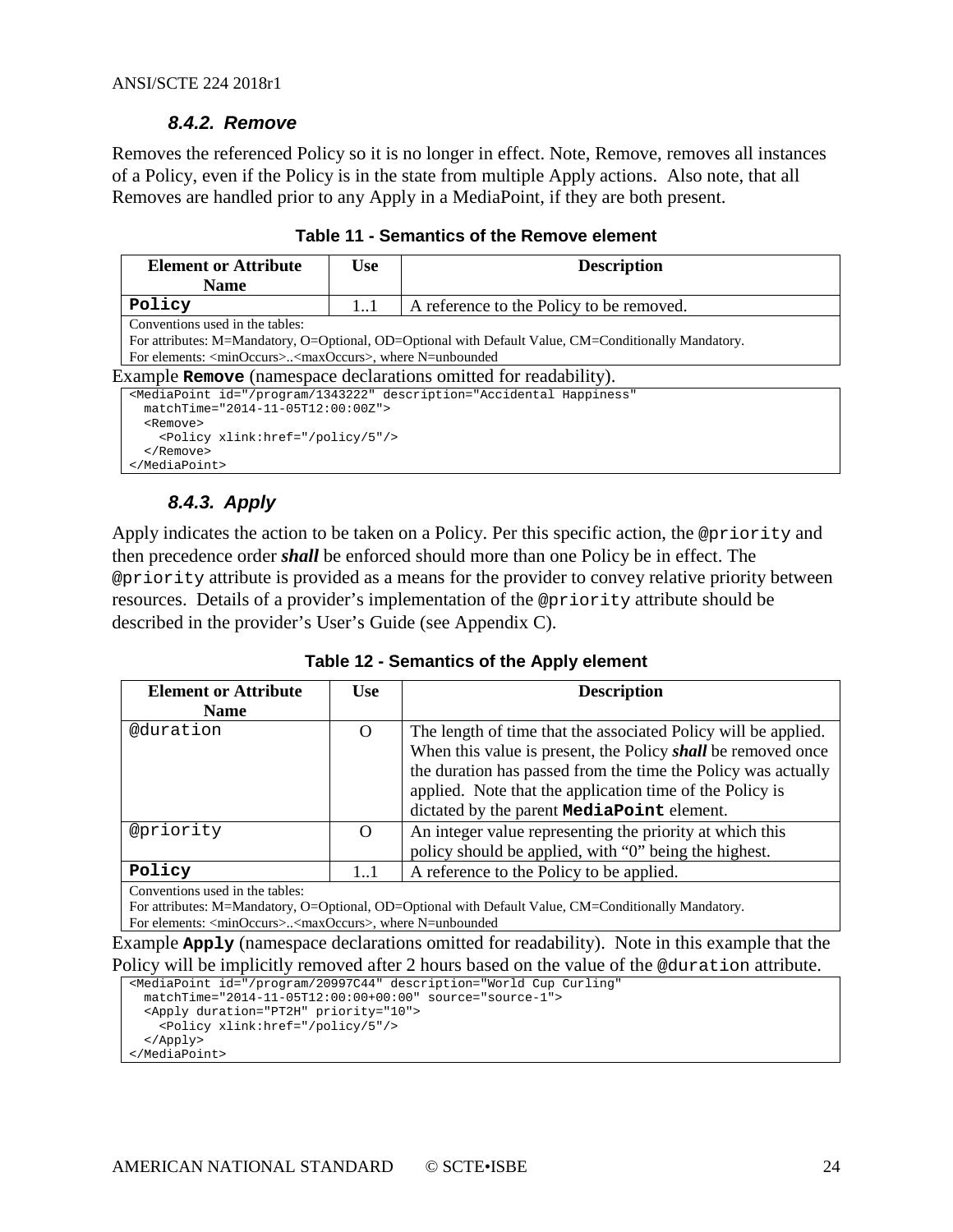## <span id="page-24-0"></span>**8.5. Policy**

Policy defines one or more Actions against a defined set of Audience(s). A Policy *may* allow or restrict behaviors, presentation, or other end-user experiences related to the rights, protections, or other rules of the referenced Media. Note that application of Policy *may* be subject to managed infrastructure outside the control of the provider.

A Policy is a collection of ViewingPolicy(s), which is the literal encapsulation of Audience and one or more actions.

Alternate content policy is comprised primarily of a definition of an Audience-Action pair where the action defined is applied (or removed) to the audience of which a user of the Media *may* be a member of at any given point in time.

<span id="page-24-2"></span>A Policy is applied or removed by association with a MediaPoint.

| <b>Element or Attribute Name</b> | <b>Use</b> | <b>Description</b>                                                |
|----------------------------------|------------|-------------------------------------------------------------------|
| @id                              | <b>CM</b>  | Inherited from <i>IdentifiableType</i> (See 8.1)                  |
| @description                     | O          | Inherited from <i>IdentifiableType</i> (See 8.1)                  |
| @lastUpdated                     | <b>CM</b>  | Inherited from <i>IdentifiableType</i> (See 8.1)                  |
| @xml:base                        | O          | Inherited from <i>IdentifiableType</i> (See 8.1)                  |
| @xlink:href                      | <b>CM</b>  | Inherited from ReusableType (See 8.2)                             |
| AltID                            | 0.N        | Inherited from <i>IdentifiableType</i> (See 8.1.1)                |
| Metadata                         | 01         | Inherited from <i>IdentifiableType</i> (See 8.1.2)                |
| Ext                              | 0.1        | Inherited from <i>IdentifiableType</i> (See 8.1)                  |
| ViewingPolicy                    | 0.N        | At least one <i>shall</i> be provided if <b>Policy</b> element is |
|                                  |            | not a reference (i.e. @xlink: href is not present).               |

**Table 13 - Semantics of the Policy element**

Conventions used in the tables:

For attributes: M=Mandatory, O=Optional, OD=Optional with Default Value, CM=Conditionally Mandatory. For elements: <minOccurs>..<maxOccurs>, where N=unbounded

Example **Policy** (namespace declarations omitted for readability).

```
<Policy id="/policy/1">
   <ViewingPolicy xlink:href="/viewingPolicy/1"/>
   <ViewingPolicy xlink:href="/viewingPolicy/2"/>
   <ViewingPolicy xlink:href="/viewingPolicy/3"/>
</Policy>
```
## <span id="page-24-1"></span>**8.6. ViewingPolicy**

A ViewingPolicy is an association of one or more actions to a defined Audience. Policy is said to be applied (or be removed) when the attributes of a user or device match any of the Audience(s) in a ViewingPolicy. Upon a single match, the system *shall not* continue evaluation of **Audience** elements within a Policy context (i.e. within a Policy, the first ViewingPolicy of which an Audience is a member applies). However, multiple Policy(s) *may* be evaluated at the same time resulting in overlapping Audiences with potentially conflicting Actions. In such a scenario, the enforcement *shall* follow the Policy precedence rules outlined in section [9.5.](#page-33-0)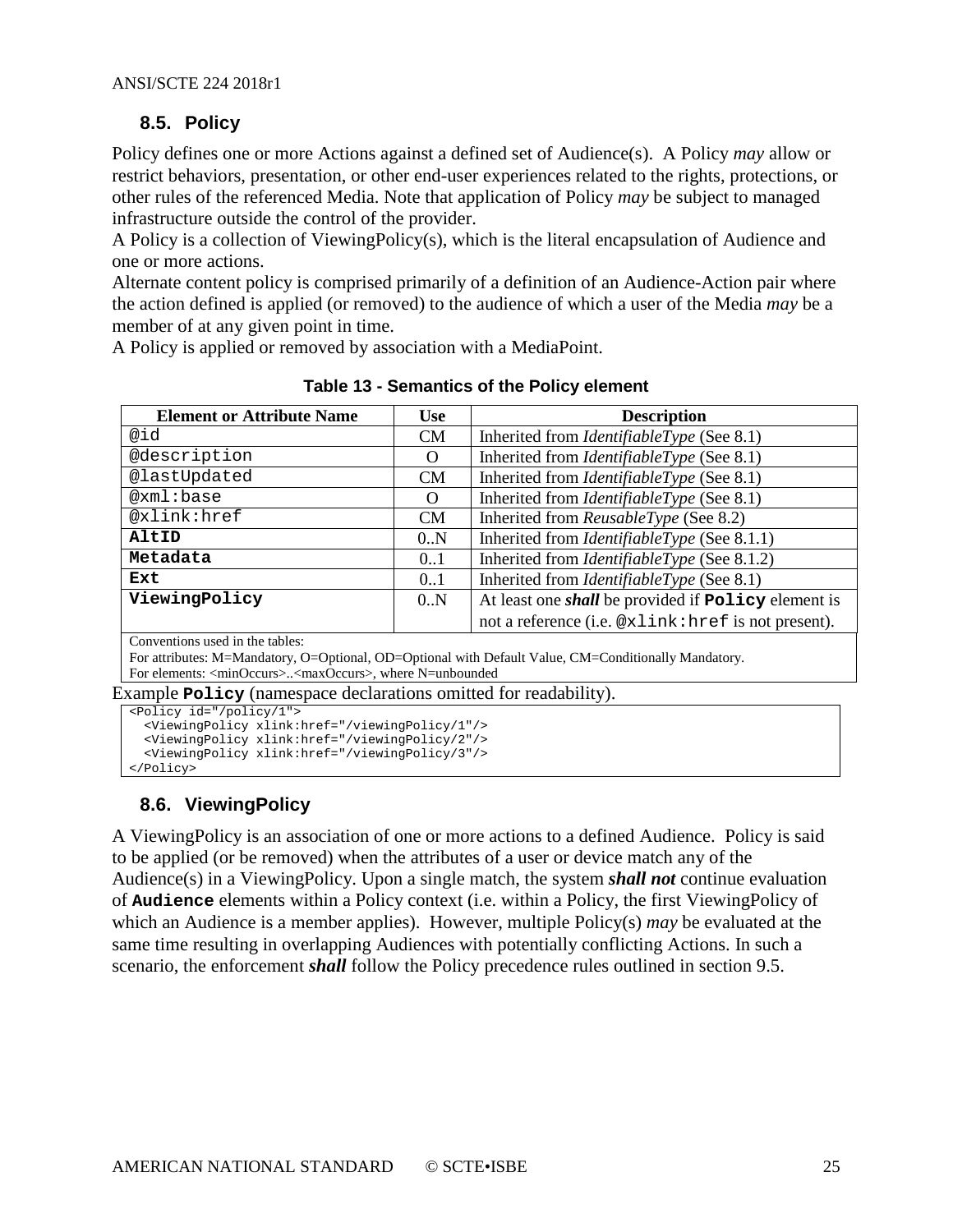<span id="page-25-1"></span>

| <b>Element or Attribute Name</b> | <b>Use</b>     | <b>Description</b>                                                                                   |
|----------------------------------|----------------|------------------------------------------------------------------------------------------------------|
| @id                              | CM             | Inherited from <i>IdentifiableType</i> (See 8.1)                                                     |
| @description                     | $\Omega$       | Inherited from <i>IdentifiableType</i> (See 8.1)                                                     |
| @lastUpdated                     | <b>CM</b>      | Inherited from <i>IdentifiableType</i> (See 8.1)                                                     |
| @xml:base                        | $\overline{O}$ | Inherited from <i>IdentifiableType</i> (See 8.1)                                                     |
| @xlink:href                      | CM             | Inherited from ReusableType (See 8.2)                                                                |
| AltID                            | 0.N            | Inherited from <i>IdentifiableType</i> (See 8.1.1)                                                   |
| Metadata                         | 0.1            | Inherited from <i>IdentifiableType</i> (See 8.1.2)                                                   |
| Ext                              | 0.1            | Inherited from <i>IdentifiableType</i> (See 8.1)                                                     |
| Audience                         | 0.1            | See 8.7 for semantics.                                                                               |
|                                  |                | This element <i>shall</i> be provided if the parent element                                          |
|                                  |                | is not a reference (i.e. @xlink: href is not                                                         |
|                                  |                | present).                                                                                            |
|                                  |                | Only one Audience element is allowed here,                                                           |
|                                  |                | however an <b>Audience</b> may be composed of                                                        |
|                                  |                | multiple Audience elements.                                                                          |
|                                  | 0.N            | An element provided using either the standard                                                        |
| Any                              |                | urn:scte:224:action namespace or a proprietary                                                       |
|                                  |                | namespace and expressing an action that corresponds                                                  |
|                                  |                | to this ViewingPolicy. Common actions are defined                                                    |
|                                  |                | by SCTE external to this specification.                                                              |
|                                  |                | At least one element <i>shall</i> be provided if the parent                                          |
|                                  |                | element is not a reference (i.e. @xlink:href is                                                      |
|                                  |                | not present).                                                                                        |
| Conventions used in the tables:  |                |                                                                                                      |
| $1 \t1$ $1 \t1$                  |                | For attributes: M=Mandatory, O=Optional, OD=Optional with Default Value, CM=Conditionally Mandatory. |

| Table 14 - Semantics of the Viewing Policy element |  |  |  |
|----------------------------------------------------|--|--|--|
|----------------------------------------------------|--|--|--|

For elements: <minOccurs>..<maxOccurs>, where N=unbounded

Example **ViewingPolicy** (namespace declarations omitted for readability):

```
<ViewingPolicy id="/simple">
   <Audience xlink:href="audience/1"/>
   <action:MaxResolution>480</action:MaxResolution>
```

```
</ViewingPolicy>
```
## **8.7. Audience**

An Audience is a set of characteristics, which together define a subset of users. An Audience *may* be characterized in many ways. For example, bound to geography, device or device capability.

Audience and Action definitions are extensible, however values of the **Any** element types *shall* have unambiguous definitions so that behavior of the execution is deterministic regardless of implementation.

An **Audience** element *may* be comprised of other **Audience** elements. The @match ALL|ANY|NONE value applies to both contained **Audience** elements and Audience properties provided using the **Any** element. For instance, if @match is ALL then all Audience properties and all contained **Audience** elements *shall* match the context for the containing **Audience** to match. If referenced, the **Audience** *shall* have been previously defined and provided.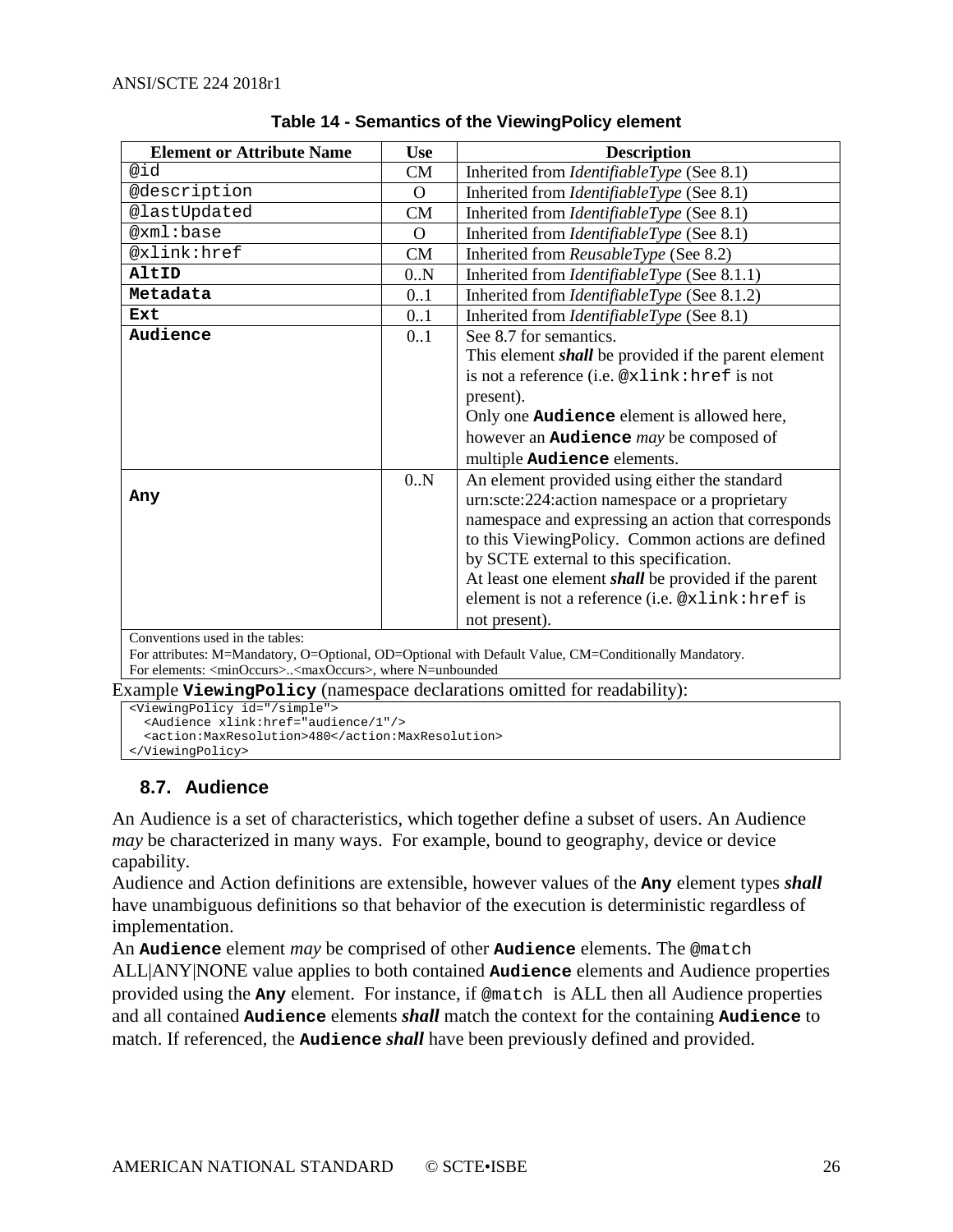<span id="page-26-1"></span>

| <b>Element or Attribute Name</b> | <b>Use</b> | <b>Description</b>                                       |
|----------------------------------|------------|----------------------------------------------------------|
| @id                              | CM         | Inherited from <i>IdentifiableType</i> (See 8.1)         |
| @description                     | $\Omega$   | Inherited from <i>IdentifiableType</i> (See 8.1)         |
| @lastUpdated                     | CM         | Inherited from <i>IdentifiableType</i> (See 8.1)         |
| @xml:base                        | $\Omega$   | Inherited from <i>IdentifiableType</i> (See 8.1)         |
| @xlink:href                      | CM         | Inherited from ReusableType (See 8.2)                    |
| @match                           | OD.        | One of the following values:                             |
|                                  | default:   | $ALL - All nested Audio elements and/or$                 |
|                                  | ALL        | Audience properties <i>shall</i> evaluate to true        |
|                                  |            | $ANY - At least one nested Audio de element or$          |
|                                  |            | Audience property <i>shall</i> evaluate to true          |
|                                  |            | NONE – None of the nested <b>Audience</b> elements       |
|                                  |            | and/or Audience properties <i>shall</i> evaluate to true |
| AltID                            | 0.N        | Inherited from <i>IdentifiableType</i> (See 8.1.1)       |
| Metadata                         | 0.1        | Inherited from <i>IdentifiableType</i> (See 8.1.2)       |
| Ext                              | 0.1        | Inherited from <i>IdentifiableType</i> (See 8.1)         |
| Audience                         | 0.N        | Potentially nested Audience                              |
| Any                              | 0.N        | An element provided using either the standard            |
|                                  |            | urn:scte:224:audience namespace or a proprietary         |
|                                  |            | namespace and expressing a property of the               |
|                                  |            | containing Audience. Common audience                     |
|                                  |            | properties are defined by SCTE external to this          |
|                                  |            | specification.                                           |
| Conventions used in the tables:  |            |                                                          |

| Table 15 - Semantics for the AudienceType Complex Type |  |  |  |
|--------------------------------------------------------|--|--|--|
|--------------------------------------------------------|--|--|--|

For attributes: M=Mandatory, O=Optional, OD=Optional with Default Value, CM=Conditionally Mandatory. For elements: <minOccurs>..<maxOccurs>, where N=unbounded

Example **Audience** (namespace declarations omitted for readability):

<Audience id="/audience/1" match="ANY"> <audience:Zip>30062</audience:Zip>

<span id="page-26-0"></span></Audience>

## **8.8. Results**

A **Results** element is used to return a collection of **<IdentifiableType>** elements. This wrapper element *shall* be used in GET query requests to the ESNI interface, notably the request for **Audit** elements, to return a collection of elements which meet the specified query parameter criteria. The **Results** wrapper element allows for pagination given the potential for large result sets as described in [9.4.](#page-32-2)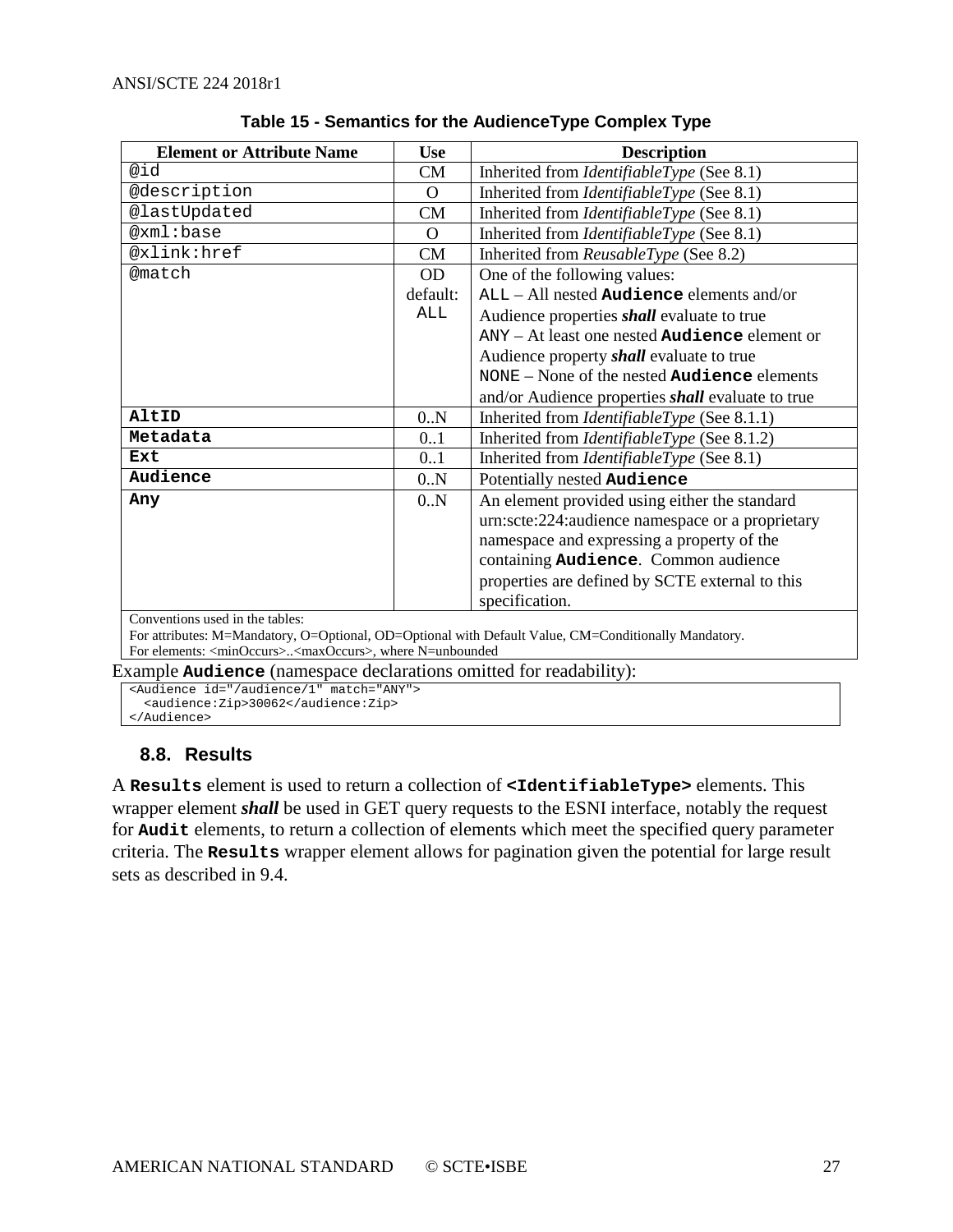<span id="page-27-1"></span>

| <b>Element or Attribute Name</b>                                                                                              | <b>Use</b>                                                                                           | <b>Description</b>                                    |  |
|-------------------------------------------------------------------------------------------------------------------------------|------------------------------------------------------------------------------------------------------|-------------------------------------------------------|--|
| @size                                                                                                                         | O                                                                                                    | Indicates the total number of entries which meet the  |  |
|                                                                                                                               |                                                                                                      | query criteria associated with the Results. The value |  |
|                                                                                                                               |                                                                                                      | <i>may</i> change between query requests. This may    |  |
|                                                                                                                               |                                                                                                      | exceed the number IdentifiableType entries contained  |  |
|                                                                                                                               |                                                                                                      | as a result of pagination.                            |  |
| <identifiabletype></identifiabletype>                                                                                         | 0.N                                                                                                  | An element which extends IdentifiableType and         |  |
|                                                                                                                               |                                                                                                      | meets the query criteria.                             |  |
| Conventions used in the tables:                                                                                               |                                                                                                      |                                                       |  |
|                                                                                                                               | For attributes: M=Mandatory, O=Optional, OD=Optional with Default Value, CM=Conditionally Mandatory. |                                                       |  |
| For elements: <minoccurs><maxoccurs>, where N=unbounded</maxoccurs></minoccurs>                                               |                                                                                                      |                                                       |  |
| Example <b>Results</b> (namespace declarations omitted for readability):                                                      |                                                                                                      |                                                       |  |
| <results size="2"></results>                                                                                                  |                                                                                                      |                                                       |  |
| <audit <="" id="/auditguid1" td="" xlink:href="/audience/1"><td></td><td></td></audit>                                        |                                                                                                      |                                                       |  |
| authorization="admin" lastUpdated="2018-04-01T02:00:00+00:00"                                                                 |                                                                                                      |                                                       |  |
| trigger="PUT" xlink:role="Audience" result="SUCCESS" />                                                                       |                                                                                                      |                                                       |  |
| <audit <br="" id="/auditguid2" xlink:href="/audience/2">authorization="admin" lastUpdated="2018-04-01T02:00:00+00:00"</audit> |                                                                                                      |                                                       |  |
| trigger="PUT" xlink:role="Audience" result="SUCCESS" />                                                                       |                                                                                                      |                                                       |  |
|                                                                                                                               |                                                                                                      |                                                       |  |

#### **Table 16 - Semantics for the Results element**

## <span id="page-27-0"></span>**8.9. Audit**

An Audit represents a historical event. Audit elements capture actions and activities that directly result in either the state of the implementing system to be altered (such as the application or removal of a Policy) or any evaluation of MediaPoints, Audience(s), Policy, or any other system representation of elements described in this document (such as result of the Assert statements contained in a **MatchSignal** element). An Audit *may* also represent a result of a status query request or a decision query request.

The Audit activity *shall* capture the detail as described of at least, but not limited to, the following actions or activities:

- 1. Any service call:
	- o **Media**
		- o **Audience**
		- o **Policy**
		- o **ViewingPolicy**
- 2. Any state change (including system errors or exception states). For example, the PUT'ing of a **Media** element *may* result in a change of state of Policy(s).
- 3. Any evaluation of the following: **Assert**, **ViewingPolicy** match (Audience member inclusion)
- 4. Status query request: Status of **Policy** and **ViewingPolicy** for an **Audience** or **Media**.
- 5. Decision query request: Messages that will be used and actions that would be returned for a particular scenario described by the **source**, **audiencetype**, **audiencevalue**, **segmentationupidtype**, and **signaled**, for future events (see [9.5\)](#page-33-0).

<span id="page-27-2"></span>The @description of the Audit *may* contain notes relevant to the Audit entry.

#### **Table 17 - Semantics for the AuditType Complex Type**

| <b>Element or Attribute Name</b> | <b>Use</b> | <b>Description</b>                               |
|----------------------------------|------------|--------------------------------------------------|
| @id                              | CM         | Inherited from <i>IdentifiableType</i> (See 8.1) |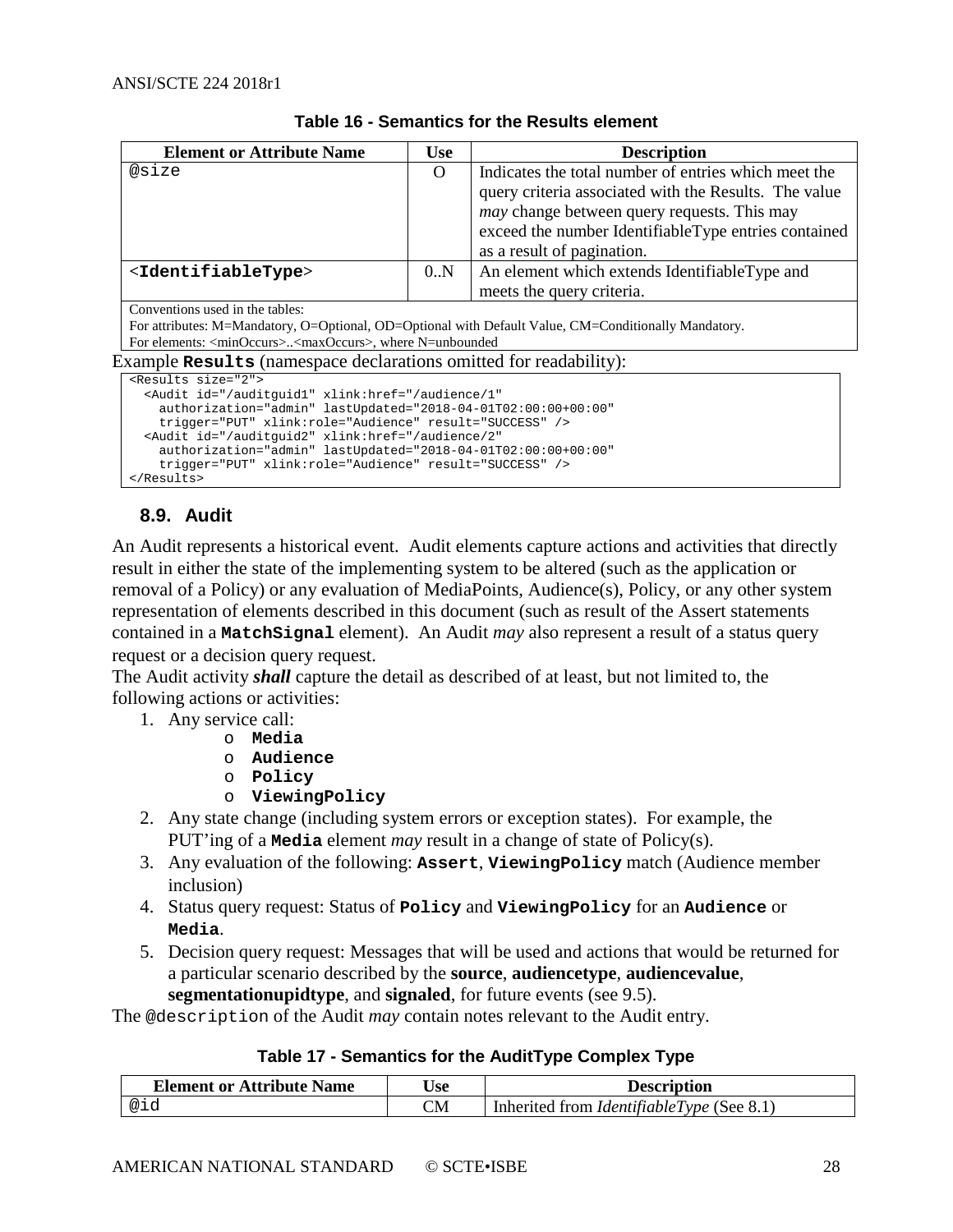| @description   | $\Omega$  | Inherited from <i>IdentifiableType</i> (See 8.1)          |
|----------------|-----------|-----------------------------------------------------------|
| @lastUpdated   | <b>CM</b> | Inherited from <i>IdentifiableType</i> (See 8.1)          |
|                |           | This value <i>shall</i> be the absolute time at which the |
|                |           | action described in the @trigger attribute took           |
|                |           | place. This value <i>shall</i> always be present unless   |
|                |           | the value of @trigger is NONE.                            |
| @xml:base      | $\Omega$  | Inherited from IdentifiableType (See 8.1)                 |
| @xlink:href    | CM        | A reference to the resource being reported in this        |
|                |           | Audit. This <i>shall</i> match the @id value originally   |
|                |           | used.                                                     |
|                |           | Note that this use of @xlink: href is not                 |
|                |           | inherited from ReusableType and thus <i>may</i> be used   |
|                |           | in combination with the @id attribute.                    |
| @xlink:role    | CM        | When @xlink: href is provided, this attribute             |
|                |           | shall be present and provide the name of the              |
|                |           | resource being referenced. It may be the element          |
|                |           | name of any IdentifiableType (e.g. Media,                 |
|                |           | Policy, etc.)                                             |
| @authorization | CM        | Authorization token used (if API) or if an action         |
|                |           | was taken (Policy applied), the authorization of the      |
|                |           | system that PUT (set) the <b>Policy</b> element. When     |
|                |           | the trigger is associated with an Authorization           |
|                |           | event then this value <i>shall</i> be provided.           |
| @policyMode    | CM        | Indicates either Policy application or removal            |
|                |           | captured by this Audit. One of:                           |
|                |           | APPLY - A Policy was applied. The @trigger                |
|                |           | will explain the cause.                                   |
|                |           | REMOVE - A Policy was removed. The                        |
|                |           | @trigger will explain the cause.                          |
| @trigger       | M         | Indicates the event that caused this Audit to take        |
|                |           | place. One of:                                            |
|                |           | NONE - No definable trigger                               |
|                |           | TIME - Caused by arriving at either a defined             |
|                |           | @matchTime or @matchOffset, subject to                    |
|                |           | @signalTolerance                                          |
|                |           | SIGNAL - Caused by matching an in-band signal             |
|                |           | DURATION – Caused by reaching the end of a                |
|                |           | defined duration. Note that this can only be used         |
|                |           | to indicate the removal of a Policy.                      |
|                |           | $GET - A client attempted to retrieve a resource$         |
|                |           | from the server using a GET request.                      |
|                |           | $PUT - A client attempted to add or update a$             |
|                |           | resource on the server using a PUT request.               |
|                |           | DELETE - A client attempted to delete a resource          |
|                |           | from the server using a DELETE request.                   |
|                |           | STATUS - Provided as a result of a status request.        |
|                |           | MANUAL - The Audit was triggered manually.                |
| @result        | <b>OD</b> | One of the following values:                              |
|                | default:  |                                                           |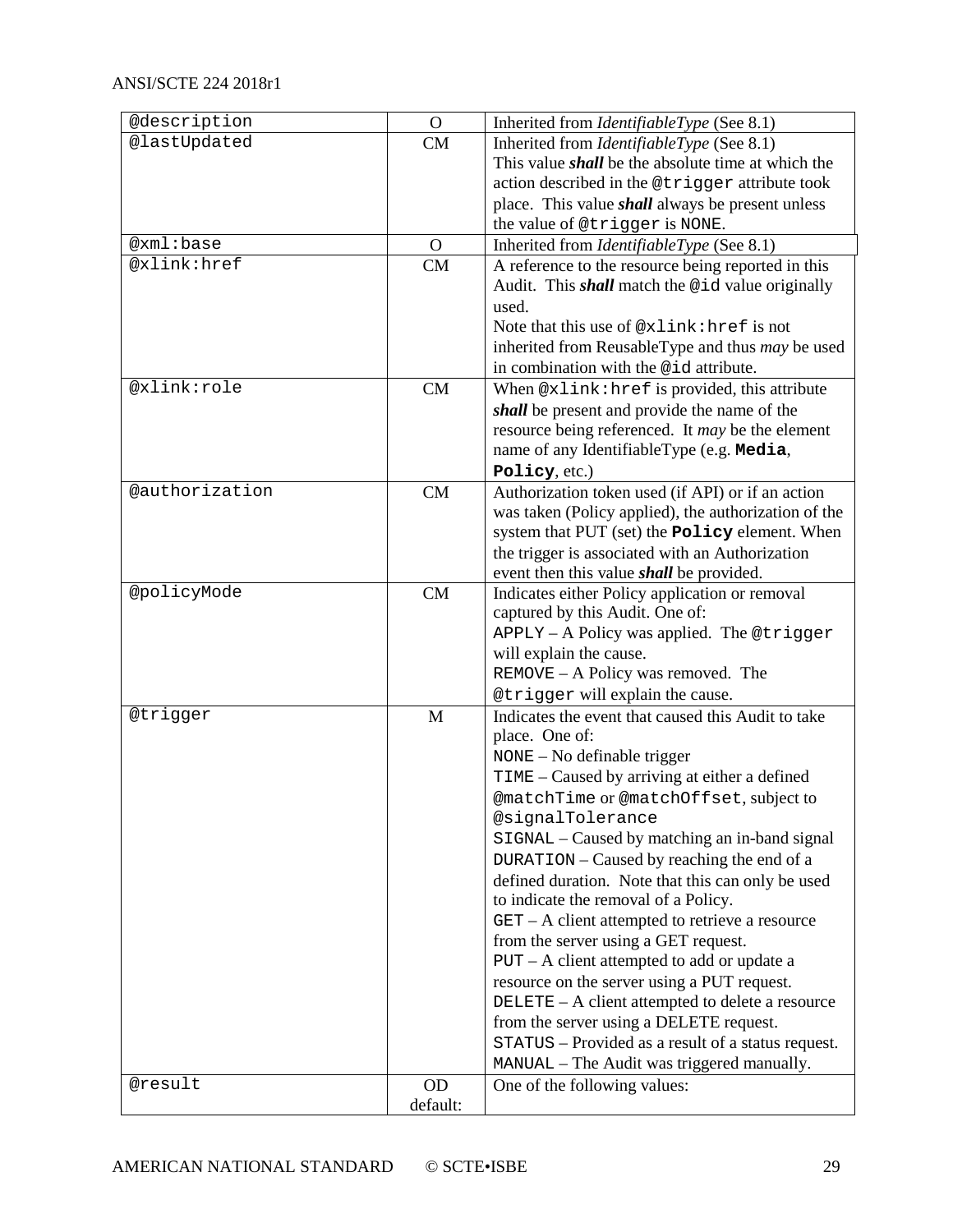|          | <b>SUCCESS</b> | SUCCESS - The action defined in @trigger was       |
|----------|----------------|----------------------------------------------------|
|          |                | successful or if the @trigger is STATUS then       |
|          |                | the associated Policy is active. The               |
|          |                | @description may be used as an informative         |
|          |                | note.                                              |
|          |                | $FAIL$ – The action defined in @ triquar was       |
|          |                | (fully or partially) unsuccessful or if the        |
|          |                | @trigger is STATUS then the associated Policy      |
|          |                | is inactive. The @description shall supply         |
|          |                | informative descriptive text of what caused the    |
|          |                | error.                                             |
| AltID    | 0.N            | Inherited from <i>IdentifiableType</i> (See 8.1.1) |
| Metadata | 0.1            | Inherited from <i>IdentifiableType</i> (See 8.1.2) |
| Ext      | 0.1            | Inherited from <i>IdentifiableType</i> (See 8.1)   |
| Audit    | 0.N            | Recursive element used to provide more detail.     |
|          |                | The recursion is used to provide appropriate       |
|          |                | context. For example, a ViewingPolicy Audit        |
|          |                | provided as a child of a Policy Audit.             |

Conventions used in the tables:

For attributes: M=Mandatory, O=Optional, OD=Optional with Default Value, CM=Conditionally Mandatory. For elements: <minOccurs>..<maxOccurs>, where N=unbounded

Example **Audit** (namespace declarations omitted for readability):

```
<Results size="2">
  <Audit id="/auditguid1" xlink:href="/audience/1" 
    authorization="admin" lastUpdated="2018-04-01T02:00:00+00:00" 
    trigger="PUT" xlink:role="Audience" result="SUCCESS" />
  <Audit id="/auditguid2" xlink:href="/audience/2" 
    authorization="admin" lastUpdated="2018-04-01T02:00:00+00:00" 
    trigger="PUT" xlink:role="Audience" result="SUCCESS" />
</Results>
```
## <span id="page-29-0"></span>**9. Service interface definition**

The service definitions are simplified one-way interfaces (from provider to distributor) using REST style HTTP request/response with the following basic convention:

https://<distributor determined base endpoint>/<provider determined resource URI> where together form a proper, fully qualified URL. For example:

Base: https://esni.somecompany.com

URI: /media/1

Fully qualified, locatable resource: https://esni.somecompany.com/media/1

**Media**, **Policy**, **ViewingPolicy**, **Audience**, **Audit** are the only defined managed resources. Relative URI's appearing in a document are always resolved relative to either an element, a document entity, or an external entity however, @id is to always be relative to the document entity.

Assume, for example, that the distributor established a service endpoint at [http://host](http://host/). The provider submits a **ViewingPolicy** using a PUT to <http://host/vp/vp1>. The @id attribute of the resource *shall* always be relative to the service endpoint as shown:

```
<ViewingPolicy id="/vp/vp1">
   <Audience xlink:href="/a/44"/>
   <action:Content>SomeContent</action:Content>
</ViewingPolicy>
```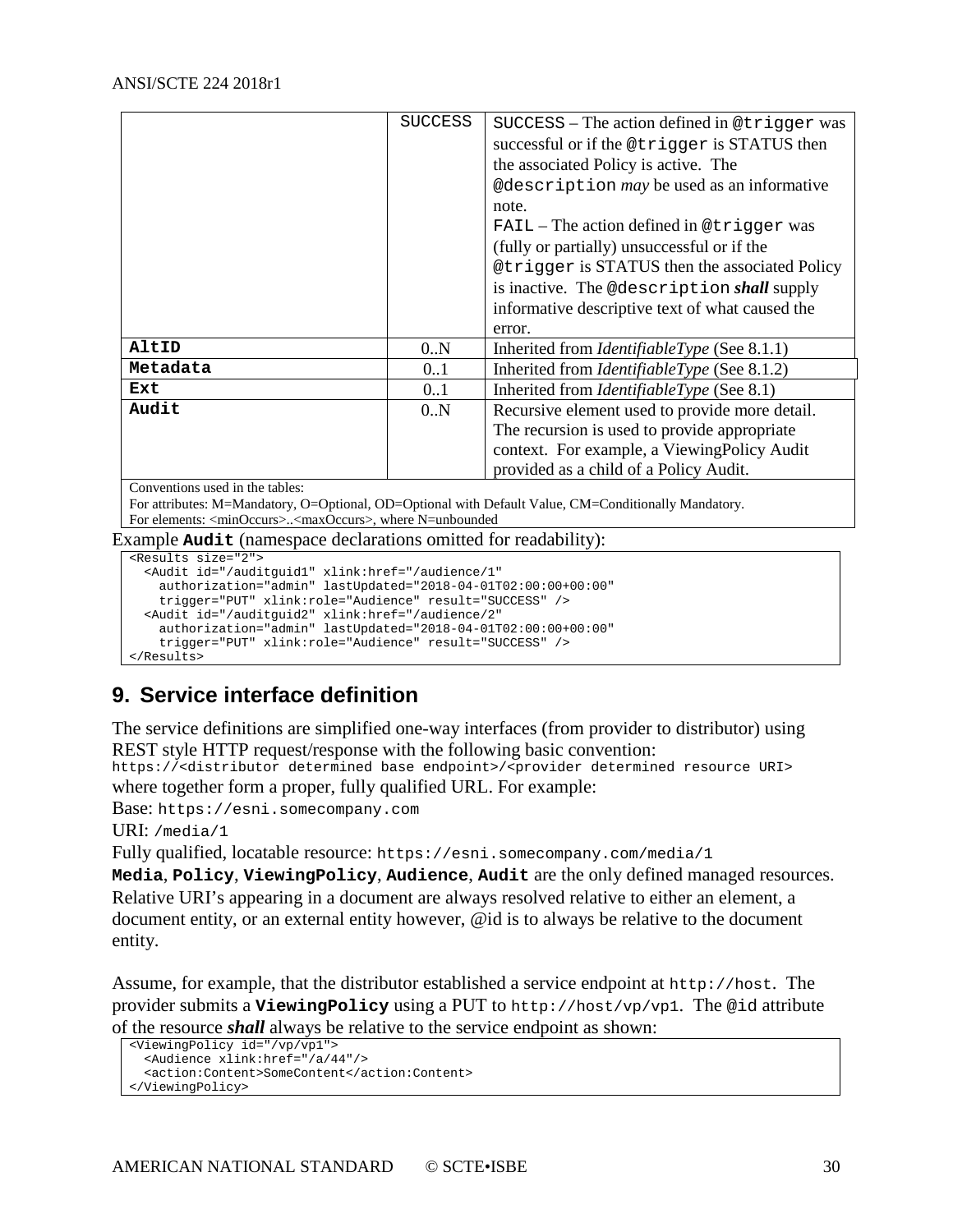#### The following submission to the same URL *shall* fail:

```
<ViewingPolicy id="/vp1">
   <Audience xlink:href="/a/44"/>
   <action:Content>SomeContent</action:Content>
</ViewingPolicy>
```
Each of the following four examples are valid and equivalent ways to reference this

**ViewingPolicy** within a **Policy** that is submitted using PUT http://host/policy/p1.

#### (namespace declarations omitted for readability)

Relative to document element:

```
<Policy id="/policy/p1">
     <ViewingPolicy xlink:href="/vp/vp1"/>
  </Policy>
Fully qualified:
```

```
<Policy id="/policy/p1">
```

```
 <ViewingPolicy xlink:href="http://host/vp/vp1"/>
</Policy>
```
Relative to explicit @xml:base:

```
<Policy id="/policy/p1" xml:base="http://host">
  <ViewingPolicy xlink:href="/vp/vp1"/>
```
</Policy>

Relative to explicit, local @xml:base:

<Policy id="/policy/p1">

```
 <ViewingPolicy xml:base="http://host/vp" xlink:href="/vp1"/>
</Policy>
```
Additionally, links *may* be provided to external entities:

```
<Policy id="/policy/p1">
```

```
 <ViewingPolicy xlink:href="http://someotherhost/vp/vp1"/>
</Policy>
```
This reference would fail given that the resulting URL  $(h_{\text{tt}}/h_{\text{out}})/h_{\text{out}}$  would not be valid:

<Policy id="/policy/p1"> <ViewingPolicy xlink:href="/vp1"/> </Policy>

When providing an unmanaged, <IdentifiableType> element as a child of a managed resource, the @id attribute represents the URL relative to the parent @id attribute. These unmanaged resources *should not* be submitted directly to the server on their own, but only as children of a managed resource. However, they *may* be retrieved (using GET) or referenced by the parent-qualified URL.

For example, the following **MediaPoint** element *may* be subsequently referenced as

```
/media/1/mp/1:
 <Media id="/media/1">
     <MediaPoint id="/mp/1"/>
  </Media>
```
#### <span id="page-30-0"></span>**9.1. Broken References**

Globally reusable **Policy**, **ViewingPolicy**, and **Audience** definitions can be managed independently of the application or removal of the Policy through @xlink:href on **Media**/**MediaPoint**(s).

Missing references to **Policy**, **ViewingPolicy**, and **Audience** or any change in the **Media** or **MediaPoint**(s) which would result in a broken reference *shall not* be allowed and implementations *should* make every effort to prevent broken references from occurring. Any action that results in a reference of a managed resource being broken (referenced but not accessible from a GET to that resource) is considered invalid and *shall* result in an error preventing the action from occurring. Further, the implementation *shall* log an error, which will be available via the audit interface. A broken reference could result in the failure of the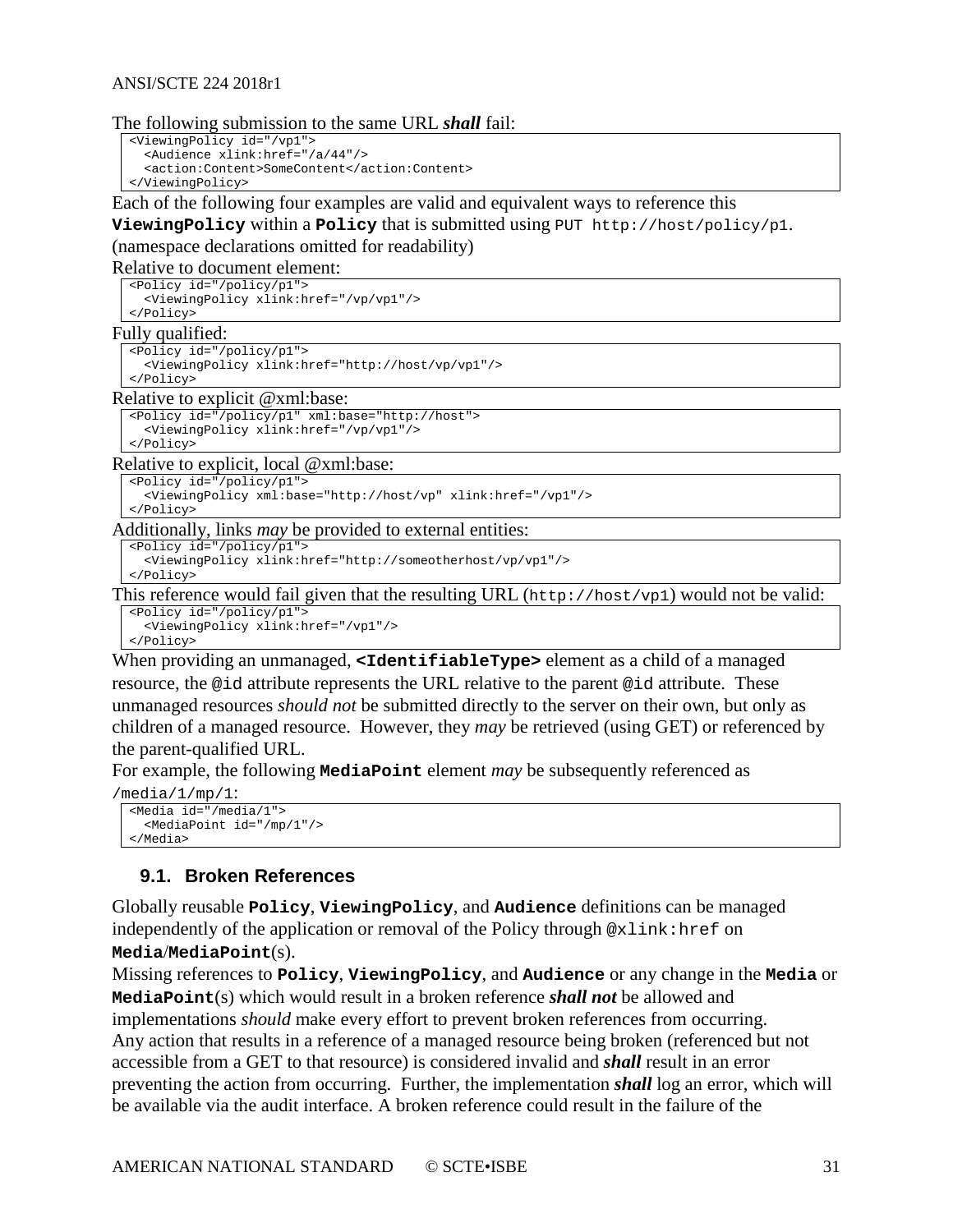processing chain, therefore it is expected that implementers prevent the state from occurring. A GET request of a resource that does not or no longer exists is not a broken reference and *shall* result in a 404 status code.

## <span id="page-31-0"></span>**9.2. Authentication and Authorization**

It is strongly suggested that authentication and authorization use request signing as outlined in Appendix B. If request signing is used, clients *shall* also use TLS/SSL along with the authorization, as outlined here, for all service calls to the defined interfaces. The signing process *shall* follow the process specified in Appendix B – Request Signing.

A standard Date HTTP header *shall* also be used. The value supplied for the Date header *shall* use the same value used to compute the *Authorization* header. The value *shall* conform to the "preferred" Date/Time formats as specified in RFC 7231 and *shall* include a time zone designator. For example:

Sun, 06 Nov 1994 08:49:37 GMT

The Date value specified *shall* be within 5 minutes of receipt of the request, otherwise a failed authorization error *shall* result.

Distribution of the client identifier and secret used for the signing are outside of the scope of this standard.

Refer to the *Appendix B – URL Signing Specification,* RFC 2014 and RFC 7231 RFC for additional detail on signing.

## <span id="page-31-1"></span>**9.3. Common Interface**

All resources in this specification (**Media**, **Audience**, **Policy**, **ViewingPolicy**, **Audit**) *shall* support a common RESTful HTTP interface in addition to a general-purpose query interface, which *should* be some portion of the URL of the resource. For example, if the resource PUT is identified by /media/1 off of a base, the resource *shall* be available to GET /media/1, the general-purpose query interface could be off the base. Top-level resources are defined in the XML Schema as global elements with the exception of the Results element, which is a generic container.

The use of HTTP *shall* be required within the general RFC 7231 guidelines. Methods used outside the ones described explicitly by an implementation *should* respond with the appropriate HTTP status code.

## *9.3.1. GET*

<span id="page-31-2"></span>A successful request *shall* result in a response with HTTP status code 200 and the response body *shall* contain the resource formatted per this specification.

The service *may* use any valid HTTP status code (e.g. 3xx, 4xx, 5xx) to notify the client of an exception. The service *shall not* use a 2xx status code when there is an exception of any kind. The service *may* provide either Last-Modified or ETag headers in a GET response and then process conditional requests for subsequent responses.

## *9.3.2. PUT*

<span id="page-31-3"></span>A successful request to PUT a new resource *shall* result in a HTTP status code 201. A request to PUT an existing resource (update) *shall* result in a HTTP status code of 204 with no content body.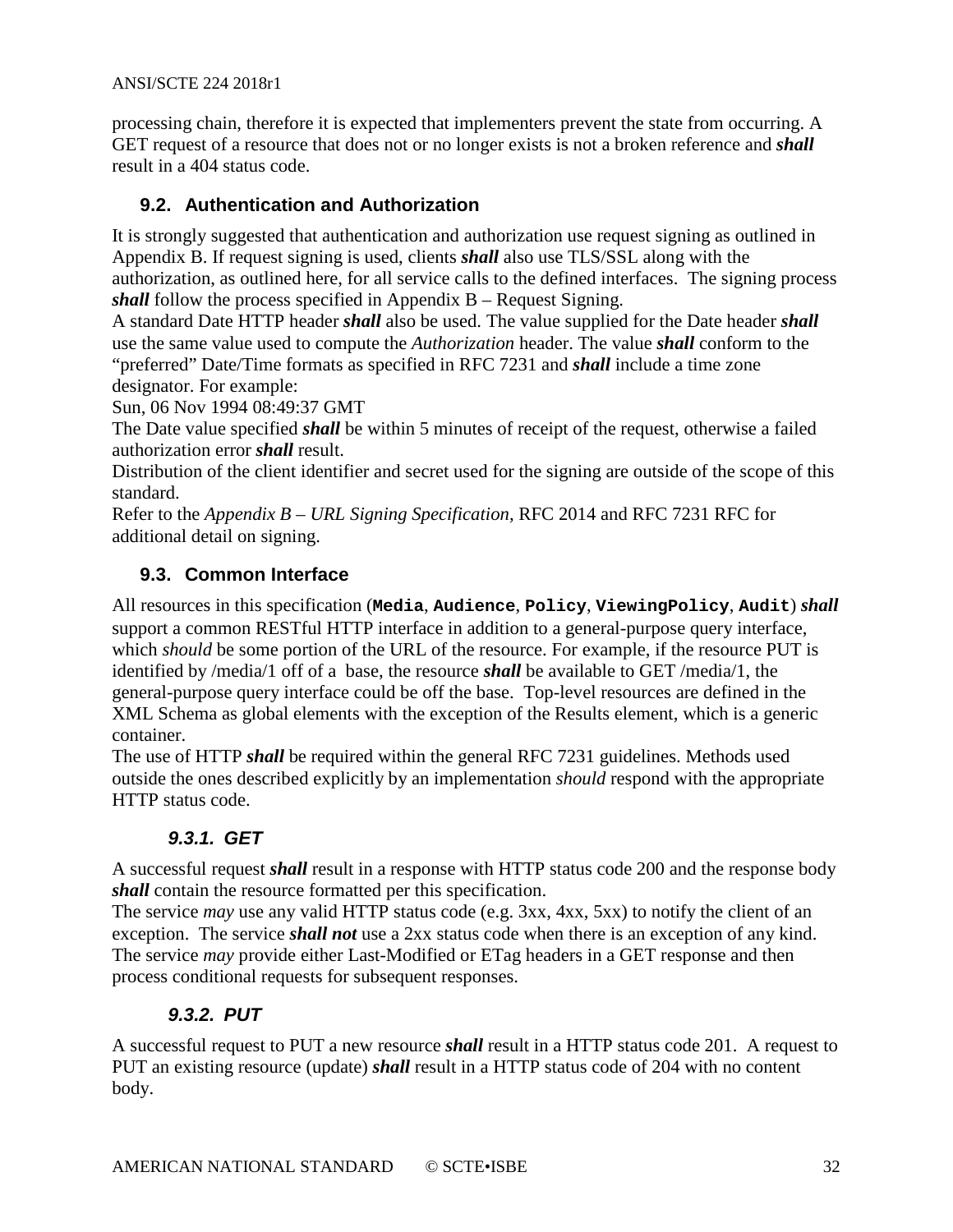The service *may* use any valid HTTP status code (e.g. 3xx, 4xx, 5xx) to notify the client of an exception. The service *shall not* use a 2xx status code when there is an exception of any kind. Some resources (e.g. **Audit, MediaPoint**) are read-only in which case any request to use this method *shall* result in HTTP status code 405.

Example Request:

```
PUT /media/1 HTTP/1.1
Host: esni.somecompany.com
Content-Type: application/xml
Date: Sun, 06 Nov 2018 08:49:37 GMT
Authorization: HMAC-SHA256 Credential=client_id/esni, SignedHeaders=content-type;date;host, 
Signature=29dc7257e71b19699d57fb2313b2b36cf5422fb60c163a69882c877b1a6d3965
<?xml version="1.0" encoding="UTF-8"?>
<Media xmlns="http://www.scte.org/schemas/224"
  xmlns:xsd="http://www.w3.org/2001/XMLSchema"
  xmlns:xsi="http://www.w3.org/2001/XMLSchema-instance"
   xmlns:xlink="http://www.w3.org/1999/xlink" 
   id="/media/1" description="TRU" lastUpdated="2018-02-03T19:31:32.3280038Z">
   <MediaPoint id="/mp1" description="Start of Program 1">
     <Apply>
       <Policy xlink:href="/p/1"></Policy>
     </Apply>
     <MatchSignal match="ALL">
       <Assert>//SegmentationUpid[@segmentationUpidType = 8]] </Assert>
       <Assert>//DeliveryRestrictions/@noRegionalBlackoutFlag[. = false()]]</Assert>
     </MatchSignal>
   </MediaPoint>
</Media>
```
Example Response:

<span id="page-32-0"></span>HTTP/1.1 201 Created

#### *9.3.3. DELETE*

A successful request to DELETE an existing resource *shall* result in HTTP status code of 204. Some resources (e.g. **Audit, MediaPoint**) are read-only in which case any request to use this method *shall* result in HTTP status code 405.

#### *9.3.4. POST*

<span id="page-32-1"></span>A POST request is not defined by this specification and *should* result in HTTP status code 405 (Method Not Allowed).

#### <span id="page-32-2"></span>**9.4. GET Queries**

A GET against base service endpoint *shall* return a Results element including a list of **<IdentifiableType>** elements matching the specified query criteria. If the query-string is not present, then information for all **<IdentifiableType>** elements meeting the defaults is returned. An implementation *may* constrain the maximum returned dataset size if the requesting query is either unconstrained or exceeds an implementation's maximum. The query string parameters are used to scope the list requests, and follow the HTTP path portion of the request using the following standard form:

?parameter=value&parameter=value...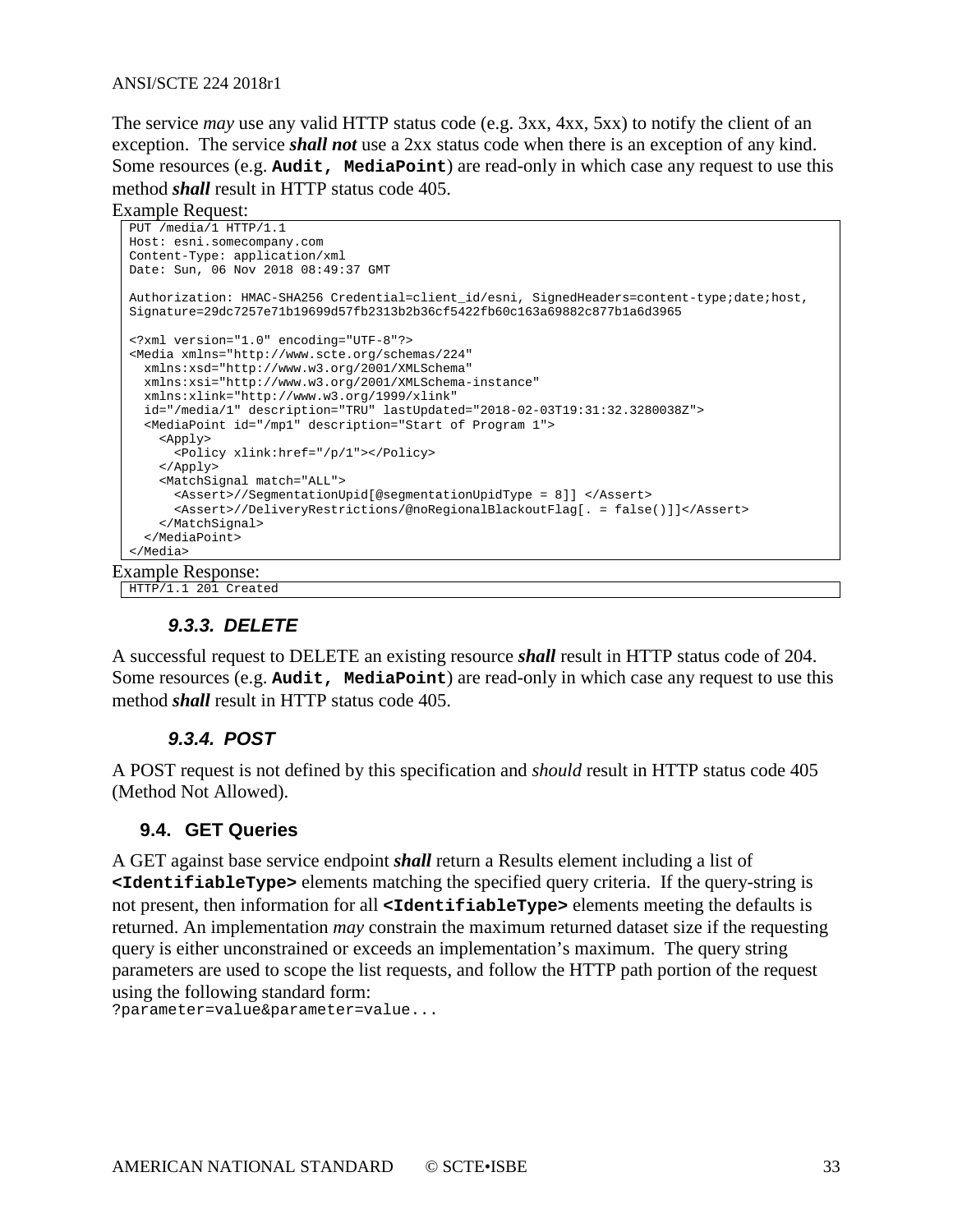<span id="page-33-1"></span>

| <b>Parameter</b>                                                                                   | <b>Use</b>     | <b>Description</b>                                          |
|----------------------------------------------------------------------------------------------------|----------------|-------------------------------------------------------------|
| altID                                                                                              | $\Omega$       | Limit the results to entries with a specified AltID.        |
| role                                                                                               | $\overline{O}$ | Limit the results to entries with a specified type (e.g.    |
|                                                                                                    |                | Audit, Audience, Media, MediaPoint,                         |
|                                                                                                    |                | Policy, ViewingPolicy). If no role is specified             |
|                                                                                                    |                | then all types will be included. Multiple role values       |
|                                                                                                    |                | <i>may</i> be present.                                      |
| limit                                                                                              | $\Omega$       | Indicates the maximum number of entries to be               |
|                                                                                                    |                | returned.                                                   |
| updatedAfter                                                                                       | $\Omega$       | Limit the results to entries which have                     |
|                                                                                                    |                | @lastUpdated after the specified dateTime. This             |
|                                                                                                    |                | parameter should be URL-encoded. This parameter             |
|                                                                                                    |                | value <i>shall</i> chronologically follow updated Before.   |
| updatedBefore                                                                                      | $\Omega$       | Limit the results to entries which have                     |
|                                                                                                    |                | @lastUpdated before the specified dateTime.                 |
|                                                                                                    |                | This parameter <i>should</i> be URL-encoded. This           |
|                                                                                                    |                | parameter value <i>shall</i> chronologically precede        |
|                                                                                                    |                | updatedAfter.                                               |
| status                                                                                             | $\Omega$       | Use of this parameter explicitly calls for a status audit   |
|                                                                                                    |                | at a particular point in time defined by the value. The     |
|                                                                                                    |                | value <i>shall</i> be formatted as an explicit dateTime and |
|                                                                                                    |                | should be URL-encoded.                                      |
| offset                                                                                             | <b>OD</b>      | Specifies the starting entry in the results (zero-based     |
|                                                                                                    | default:       | list). If no offset is specified, the beginning of the list |
|                                                                                                    | 0              | is the first entry in Results.                              |
| Conventions used in the tables: $M-Mandator$ , $O-Optional$ , $OD-Optional$ with $Dafault$ $Value$ |                |                                                             |

#### **Table 18 - Service Query Parameters**

<span id="page-33-0"></span>Conventions used in the tables: M=Mandatory, O=Optional, OD=Optional with Default Value

#### **9.5. GET Decision Request Queries**

A GET against decision request service endpoint *shall* return a Results element including a list of elements used in providing a decision for the decision query request parameters: ?parameter=value&parameter=value... The source, eventtime, audiencetype, and audiencevalue, are required to get a decision response, if the signal information is also available, then it is used as the trigger as well. The response to the query request is a Results message with the **Media**, **MediaPoint**(s), **Policy**(s), **ViewingPolicy**(s), **Audience**(s), and actions used to make the decision.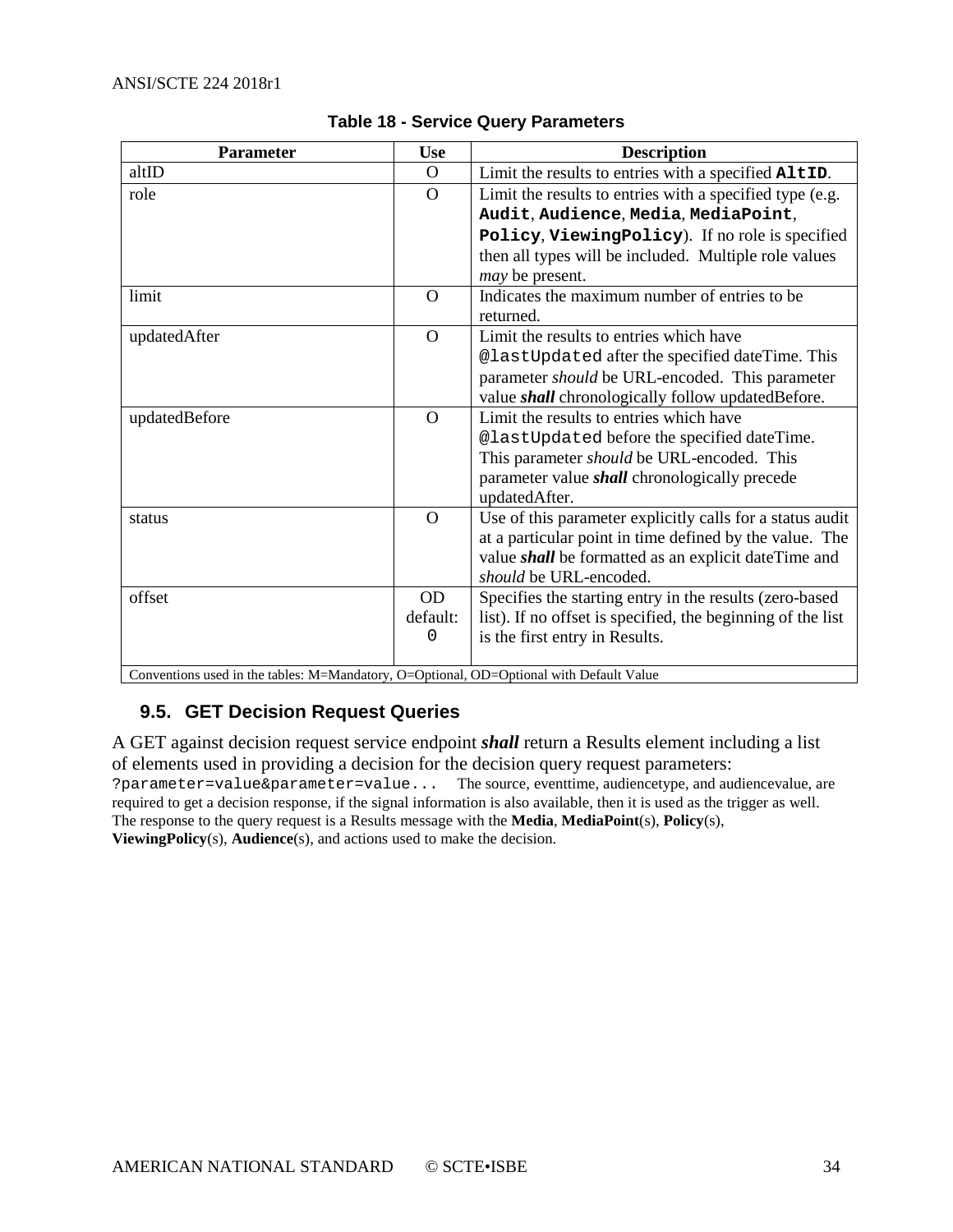<span id="page-34-2"></span>

| <b>Parameter</b>     | <b>Use</b>                                                                              | <b>Description</b>                                      |  |
|----------------------|-----------------------------------------------------------------------------------------|---------------------------------------------------------|--|
| source               | М                                                                                       | The source of the media the user is trying to watch.    |  |
| eventtime            | М                                                                                       | The time of the event being requested                   |  |
| audiencetype         | M                                                                                       | An enumeration that's used to describe the audience     |  |
|                      |                                                                                         | characterization type from either the standard          |  |
|                      |                                                                                         | urn:scte:224:audience namespace or a proprietary        |  |
|                      |                                                                                         | namespace and expressing a property of the              |  |
|                      |                                                                                         | containing <b>Audience</b> .                            |  |
| audiencevalue        | M                                                                                       | simple value providing the audience characterization    |  |
|                      |                                                                                         | based on the type (i.e., for Zip audience it could be   |  |
|                      |                                                                                         | "80202".                                                |  |
| segmentationupidtype | $\Omega$                                                                                | segmentationupidtype usually representing "16" a        |  |
|                      |                                                                                         | program start or "17" a program end. If the             |  |
|                      |                                                                                         | segmentationupidtype is not present, the request will   |  |
|                      |                                                                                         | be considered a time-based request.                     |  |
| signalid             | $\Omega$                                                                                | Text value used to match in the MediaPoint's assert     |  |
|                      |                                                                                         | element along with the segmentation upidtype. If the    |  |
|                      |                                                                                         | signalid is not present, the request will be considered |  |
|                      |                                                                                         | a time-based request                                    |  |
|                      | Conventions used in the tables: M=Mandatory, O=Optional, OD=Optional with Default Value |                                                         |  |

#### **Table 19 – Decision Request Query Parameters**

#### <span id="page-34-0"></span>**9.6. Managing Foreign Reference Updates**

It is expected that the distributor will resolve and retrieve foreign references (@xlink:href points to an external system) when they are encountered as the result of a PUT of a resource. However, as the distributor will not be aware of entity updates in the foreign reference, it is incumbent on the provider who originally sent the reference to notify the distributor of any updates. The provider *shall* signal the update to the distributor by setting the @lastUpdated attribute of the **<IdentifiableType>** containing the referenced element. The distributor *shall* re-evaluate the applicable references at this point and take resulting actions. An example follows.

Assume provider has PUT the following **Policy** to the distributor with a reference to **ViewingPolicy** defined in an external system [\(http://someotherhost\)](http://someotherhost/):

```
<Policy id="/policy/p1" lastUpdated="2018-04-01T02:00:00+00:00">
  <ViewingPolicy xlink:href="http://someotherhost/vp/vp1"></ViewingPolicy>
```
</Policy>

If the definition of the ViewingPolicy is modified on "someotherhost" on the following day then the provider should notify the distributor by changing the @lastUpdated attribute of that

```
Policy element:
```

```
<Policy id="/policy/p1" lastUpdated="2018-04-02T11:53:00+00:00">
  <ViewingPolicy xlink:href="http://someotherhost/vp/vp1"></ViewingPolicy>
</Policy>
```
## <span id="page-34-1"></span>**10. Policy Lifecycle and precedence**

It is important to understand the lifecycle of a Policy and how overlapping policies can be effectively managed.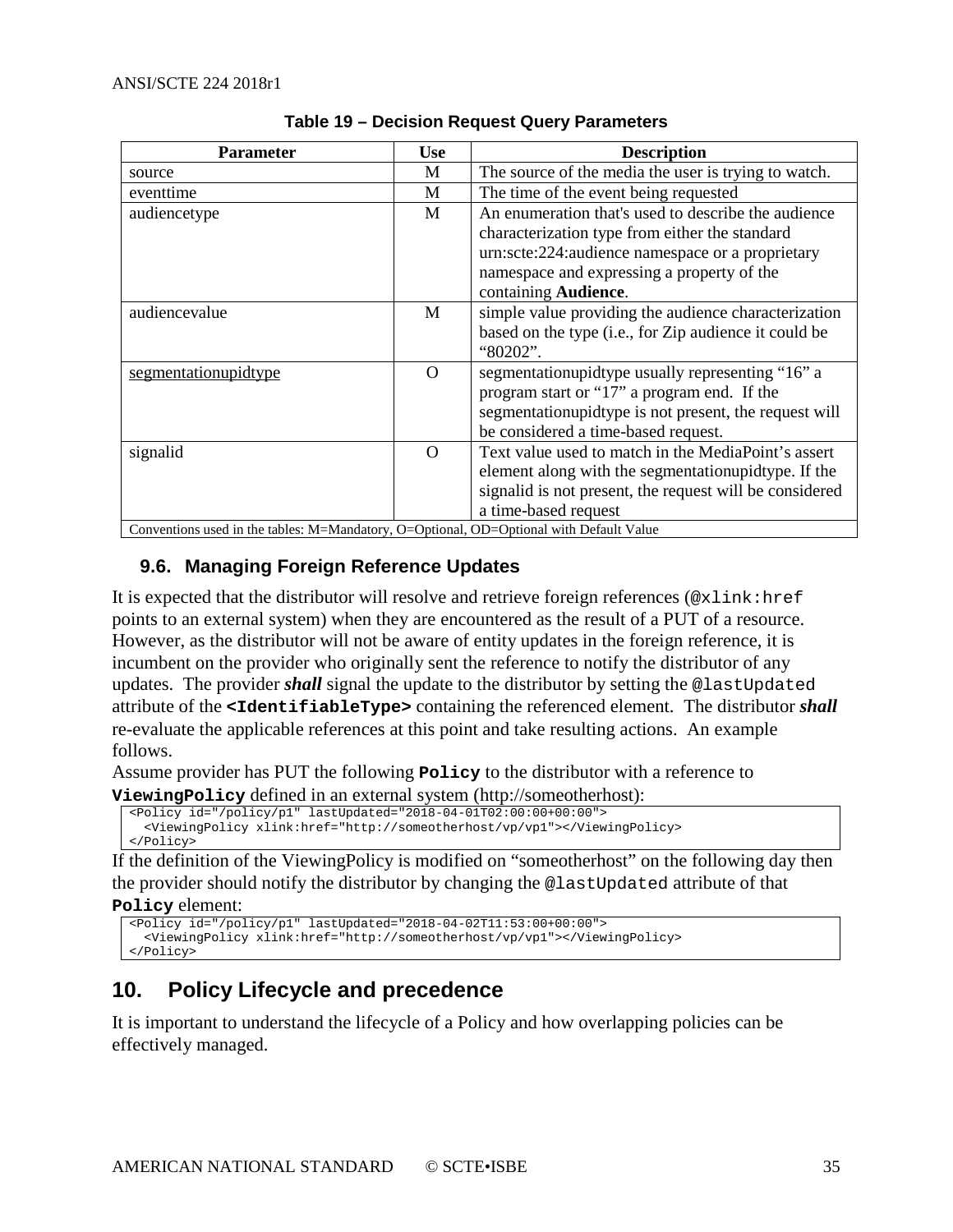#### <span id="page-35-0"></span>**10.1. Audience Membership**

Audience *may* be comprised of other **Audience** elements. Audience describes characteristics of a population based on identified and extensible set of attributes. One is considered a member of that Audience if, depending on the matching rules of the Audience, any of the attributes are characteristic of that member. Additionally, one *shall* be considered a member of the first Audience attribute set that matches for a given Policy.

## <span id="page-35-1"></span>**10.2. Policy Lifecycle**

A Policy *shall* only be applied or removed through the use of MediaPoints. The impact of additions, subtractions, and updates to MediaPoints to a Media context are explained as follows:

- 1. There are two modes associated with the application of a Policy to a MediaPoint, "apply" and "remove" through the **Apply** and **Remove** elements respectively. A Policy is applied or removed when:
	- a. the **MediaPoint** element has a @matchTime or @matchOffset value that matches the referenced relative time point and an **Apply** or **Remove** element is provided. If an **Apply**/@duration is specified, there is an implicit **Remove** to occur at the time that the Policy was applied plus the duration specified in the @duration attribute.
	- b. the **MediaPoint** element contains a **MatchSignal** element that matches a corresponding SCTE 35 (or other) signal relative to the referenced **Media** and an **Apply** or **Remove** is specified, there is an implicit **Remove** indicated to occur at the time of receipt of the actual match of the signal plus the duration specified in the @duration attribute.
	- c. both a @matchTime or a @matchOffset and **MatchSignal** element are in use and either the **MatchSignal** matches or the @matchTime/@matchOffset matches per the same semantics as noted in (a) and (b).
	- d. neither the @matchTime, @matchOffset nor **MatchSignal** are present and the referenced **Policy** is considered to be "always" applied as long as it is present in the **Media**/**MediaPoint**.
- 2. When an updated (version) of the **Media** is received with differences that result in **Policy** being applied or removed. Such as:
	- a. A new **Media** element containing a **MediaPoint** element in a previous version that is updated to no longer contain that **MediaPoint** element. The **Policy** associated with the **MediaPoint** *shall* be removed and any **Policy** that *should* be in effect as a result of evaluation at that point in time *shall* be in effect.
	- b. A referenced **Policy** is added, deleted or updated
	- c. An **Audience** or **ViewingPolicy** of a referenced **Policy** are added, deleted or updated
	- d. Any **MediaPoint**, **Policy**, **ViewingPolicy**, or **Audience** that references global elements that are broken (reference a value that are not present) *shall* be considered an invalid **Policy** in whole and *shall not* be evaluated.
- 3. When a **Policy** has been actively applied with a @duration set and the duration has passed the referenced **Policy** *shall* be implicitly removed.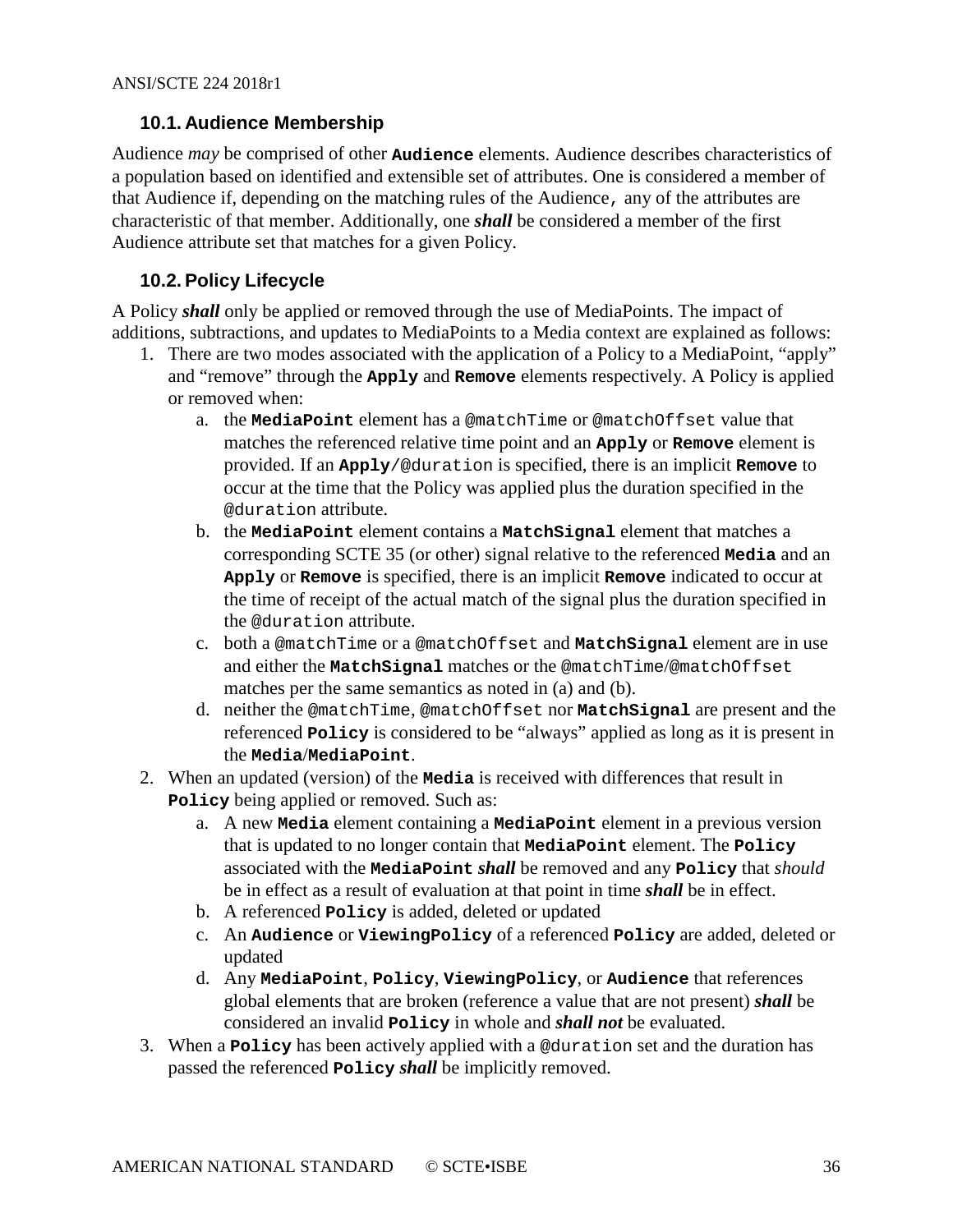#### **10.3. Precedence and Stacking**

<span id="page-36-0"></span>

**Figure 4 - Policy Precedence and Stacking**

<span id="page-36-1"></span>The order of **MediaPoint** elements is important as it sets the order of precedence for the application and removal of **Policy**. If provided, the @order attribute provides an explicit order of MediaPoints within the Media. Given that several policies *may* be active at any given point in time relative to the **Media** it is noted that the **Policy** application is both "additive" and "ordered" in a first-in-last-out order for **Apply** actions without @priority. When @priority is provided in an **Apply**, the order of precedence for the active policy set is based on @priority (with "0" being the highest") and then document order. When multiple active Policies conflict for a given Audience, the topmost Policy in the set *should* take precedence.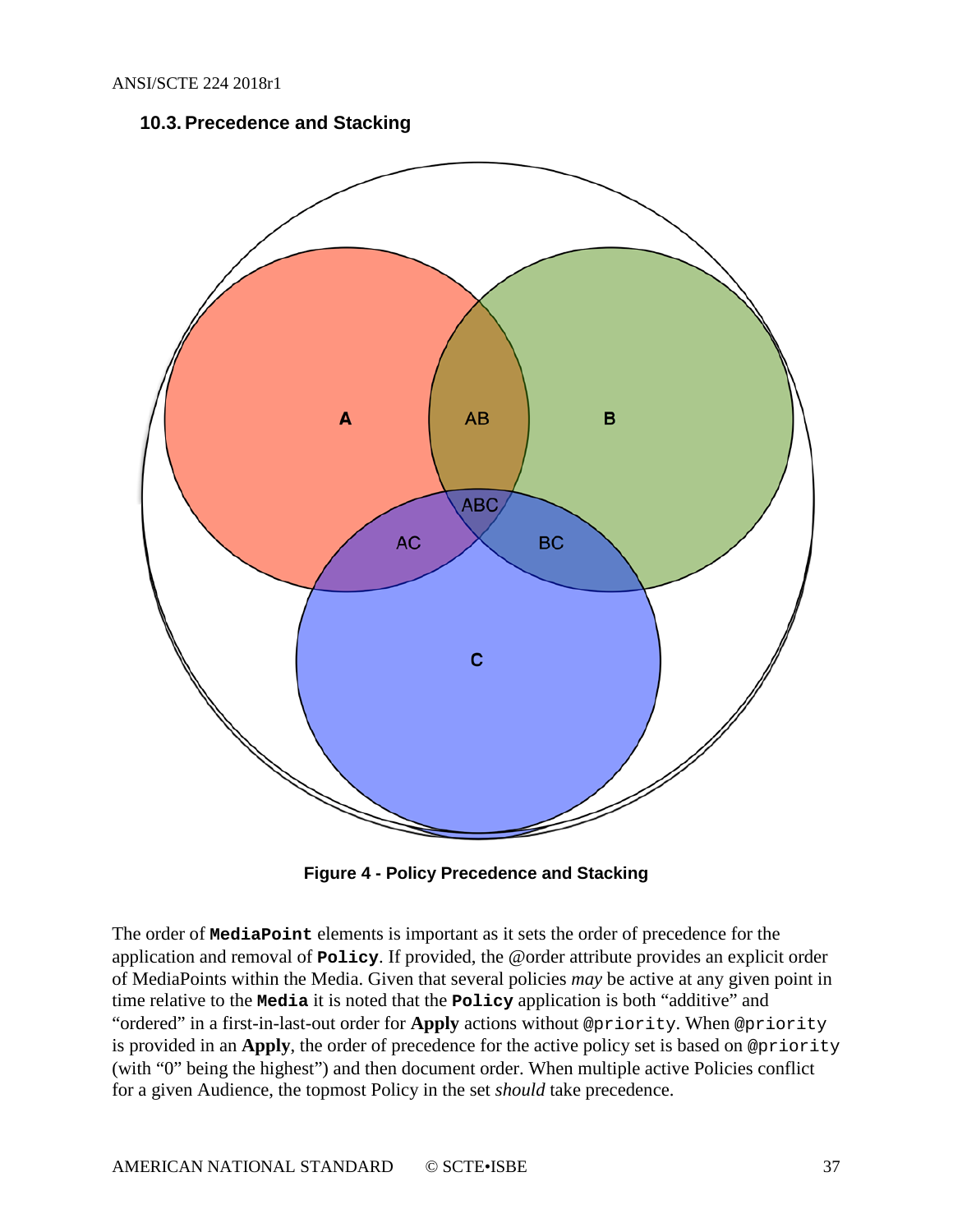In [Figure 4,](#page-36-1) the outer circle is the universe of our addressable Audience. The colored circles each are a specific addressable **Audience**. The labels (A, B, C) are the Actions applied to the **Audience** in the order of which they are applied.

For example, the intersecting "brown" Audience, with the AB (more properly A∩B) label would have both the A Action applied (or removed) AND the B Action applied (or removed) in that order thereby B having a higher precedence, in terms of the Action applied or removed, over A *should* the Actions conflict in some way.

The scope of a conflict is when two Actions cannot be applied where the effects of one Action are not completely exclusive or independent of another Action.

Example: A∩B

Precedence *shall* be determined by a first-in-last-out order for **Apply** actions without @priority. When @priority is provided in an **Apply**, the order of precedence for the active policy set is based on @priority (with "0" being the highest") and then the document order by which, Policy declared later in a document is said to have higher precedence. The **Policy** is applied or removed as indicated by the use of **MediaPoint** matching.

Example: A∩B∩C

Example: With priority. For a Media that contains the following MediaPoints in alphabetical order. MediaPoint V has **Apply** for Policy V with priority 5, MediaPoint W has **Apply** for Policy W with no priority. At the point where MediaPoints V and W have been triggered, Policy V is on top, with Policy W below it. Next, MediaPoint X has **Apply** for Policy X with priority 5. When MediaPoint X is triggered, Policy X is now on top, because it is tied, priority order wise, with Policy V, but it is later in the document order. Now, MediaPoint Y has **Apply** for **Policy** Y, with priority 5, and **Remove** for **Policy** V, so **Policy** Y is now the top policy.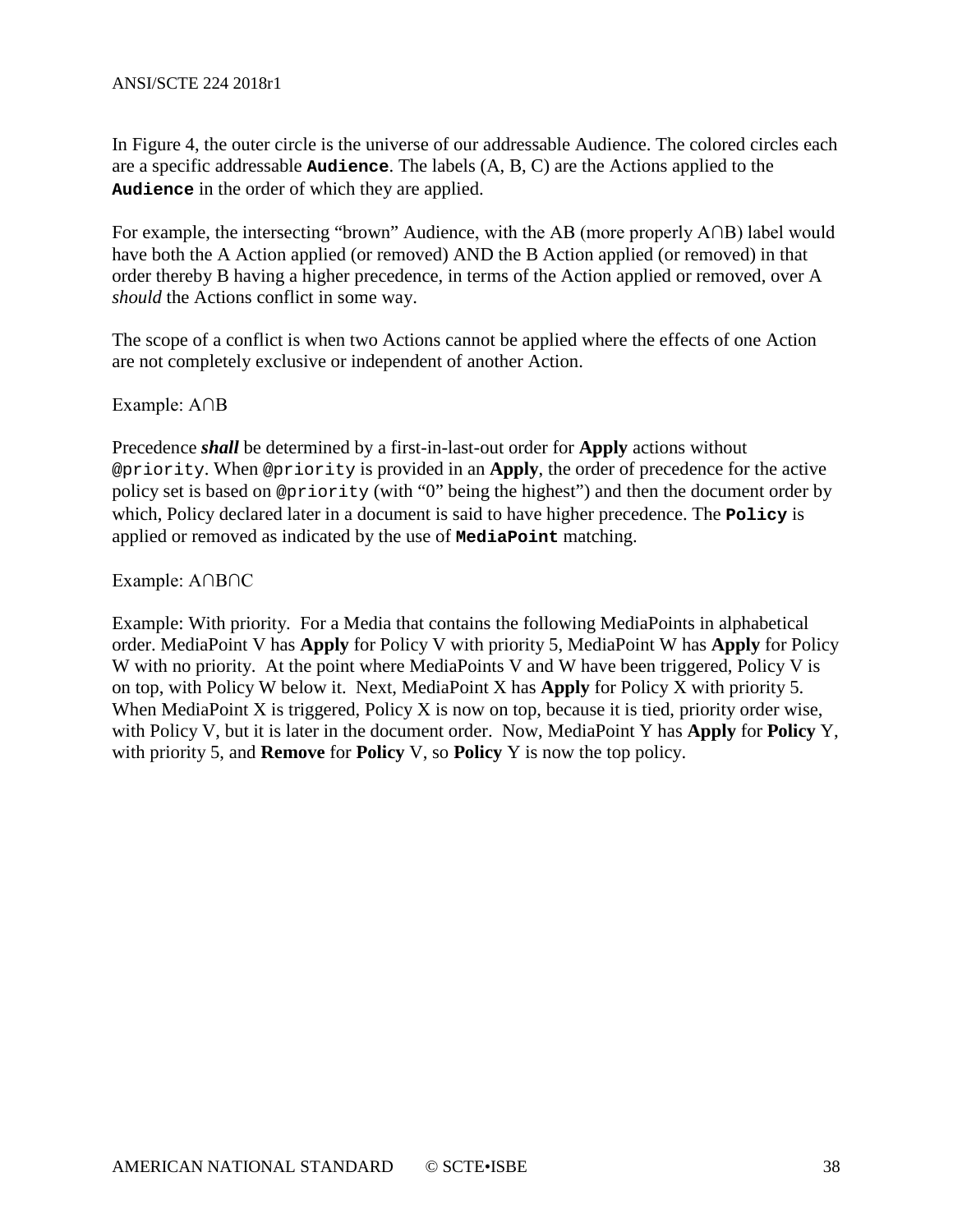# **Appendix A: Use cases and Examples**

<span id="page-38-0"></span>Use Case Examples (all examples, namespace declarations are omitted for readability):

<span id="page-38-1"></span>1. An Audience for users in Boulder, CO. Note that the user might be in any of the listed zip

<span id="page-38-2"></span>

| codes:                                                                                                  |
|---------------------------------------------------------------------------------------------------------|
| <audience id="/audience/co/boulder" match="ANY"></audience>                                             |
| <audience:zip>80301</audience:zip>                                                                      |
| <audience:zip>80302</audience:zip><br><audience:zip>80303</audience:zip>                                |
| <audience:zip>80304</audience:zip>                                                                      |
| <audience:zip>80305</audience:zip>                                                                      |
|                                                                                                         |
| 2. An Audience of authenticated users on a private network:                                             |
| <audience id="/audience/auth/private" match="ALL"></audience>                                           |
| <audience:authenticate>true</audience:authenticate>                                                     |
| <audience:network>PRIVATE</audience:network><br>                                                        |
| 3. An Audience of users with devices having digital output:                                             |
| <audience id="/audience/deviceGroup/23" match="ALL"></audience>                                         |
| <audience:feature>DIGITAL_OUTPUT</audience:feature>                                                     |
|                                                                                                         |
| 4. An Audience of users in a Placement Opportunity:                                                     |
| <audience id="/audience/PLACEMENT_OPPORTUNITY" match="ALL"></audience>                                  |
| <audience:default>PLACEMENT_OPPORTUNITY</audience:default><br>                                          |
|                                                                                                         |
| 5. An Audience of users with devices that are NOT running with Linux or Android:                        |
| <audience id="/audience/deviceGroup/42" match="NONE"><br/><audience: 0s="">LINUX</audience:></audience> |
| <audience: 0s="">ANDROID</audience:>                                                                    |
|                                                                                                         |
| 6. An Audience of users in the United States using devices with dedicated displays (such as a           |
| tablet) and experiencing technical difficulties:                                                        |
| <audience id="/audience/tech_difficulty" match="ALL"></audience>                                        |
| <audience: iso3166="">US</audience:>                                                                    |
| <audience:default>TECHNICAL_DIFFICULTY</audience:default>                                               |
| <audience:devicefeature>DEDICATED_DISPLAY</audience:devicefeature>                                      |
|                                                                                                         |
| 7. A Viewing Policy to display a slate for an Audience experiencing technical difficulties:             |
| <viewingpolicy id="/viewingpolicy/1"></viewingpolicy>                                                   |
| <audience xlink:href="/audience/tech_difficulty"></audience>                                            |
| <action:content>slates/tdslate.mpg</action:content><br>                                                 |
| 8. A Viewing Policy to blackout an Audience Boulder:                                                    |
| <viewingpolicy id="/viewingpolicy/2"></viewingpolicy>                                                   |
| <audience xlink:href="/audience/co/boulder"></audience>                                                 |
| <action:content>urn:scte:224:action:blackout</action:content>                                           |
|                                                                                                         |
| A Viewing Policy to restrict an Audience to SD (resolution=480) only:<br>9.                             |
| <viewingpolicy id="/viewingpolicy/3"></viewingpolicy>                                                   |
| <audience xlink:href="/audience/deviceGroup/23"></audience>                                             |
| <action:maxresolution>480</action:maxresolution><br>                                                    |
| 10. A ViewingPolicy to allow the distributor to perform dynamic ad insertion for an Audience:           |
| <viewingpolicy id="/viewingpolicy/4"></viewingpolicy>                                                   |
| <audience xlink:href="/audience/co/boulder"></audience>                                                 |
| <action:dai>true</action:dai>                                                                           |
|                                                                                                         |
| 11. A Policy with multiple Viewing Policy $(s)$ :                                                       |
| <policy id="/policy/1"></policy>                                                                        |
| <viewingpolicy xlink:href="/viewingpolicy/1"></viewingpolicy>                                           |
| <viewingpolicy xlink:href="/viewingpolicy/2"></viewingpolicy>                                           |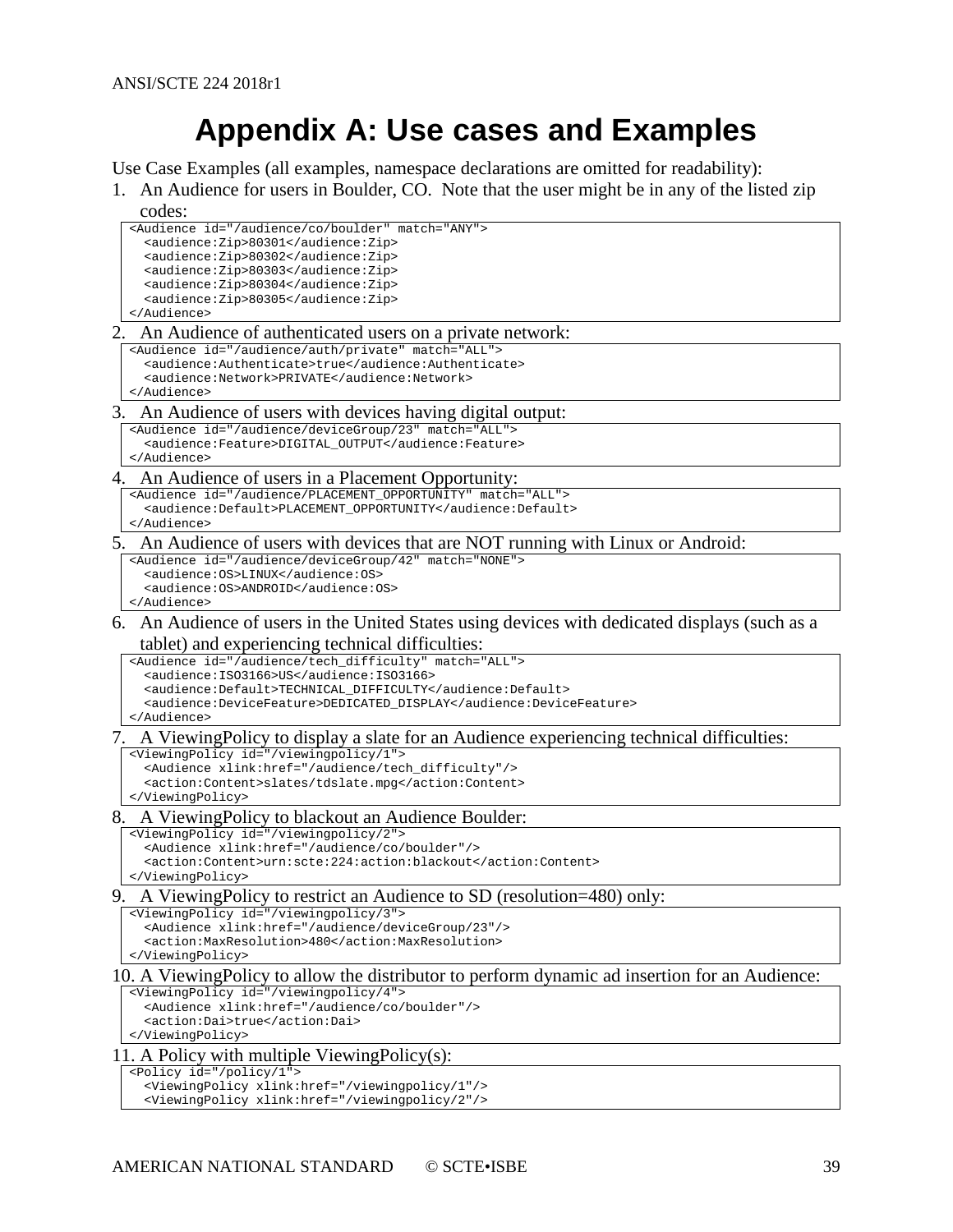<ViewingPolicy xlink:href="/viewingpolicy/3"/> </Policy>

12. Use Case: Show alternative content to users unless they are using a location-aware device and are within the boundaries of Denver county. Furthermore, re-check that the user is within the boundary at least once every 10 minutes.

#### An Audience of users with location-aware devices in Denver county:

```
<Audience id="/audience/1" match="NONE">
  <Audience match="ALL">
     <audience:Feature>LOCATION_AWARE</audience:Feature>
     <audience:FIPS>08031</audience:FIPS>
   </Audience>
</Audience>
```
#### b. A ViewingPolicy to show alternative content and revalidate every 10 minutes:

```
<ViewingPolicy id="/viewingpolicy/5">
  <Audience xlink:href="/audience/1"/>
   <action:Content>content/134322233</action:Content>
  <action:Revalidate>PT10M</action:Revalidate>
</ViewingPolicy>
```
#### 13. Use Case: Show alternative football games instead of the national game of the week for local audiences. Note that only one of the ViewingPolicy(s) *may* be applied. Evaluate each ViewingPolicy in document order until the first match is found.

c. An Audience of users in either Indiana or New Jersey:

```
<Audience id="/audience/njin" match="ANY">
  <Audience xlink:href="/audience/new_jersey"/>
   <Audience xlink:href="/audience/indianna"/>
</Audience>
```
#### d. A ViewingPolicy to show the Indiana vs. Rutgers game to the Audience defined above:

<ViewingPolicy id="/vp/6"> <Audience xlink:href="/audience/njin"/> <action:Content>Indiana\_at\_Rutgers</action:Content> </ViewingPolicy>

#### e. An Audience of users in either Michigan or Maryland:

```
<Audience id="/audience/mima" match="ANY">
  <Audience xlink:href="/audience/michigan"/>
   <Audience xlink:href="/audience/maryland"/>
```
</Audience>

#### f. A ViewingPolicy to show the Michigan State vs. Maryland game to the Audience defined above:

<ViewingPolicy id="/vp/7">

<Audience xlink:href="/audience/mima"/>

<action:Content>MichiganState\_at\_Maryland</action:Content>

</ViewingPolicy>

#### g. An Audience of users in either Nebraska or Wisconsin:

<Audience id="/audience/newi" match="ANY">

```
 <Audience xlink:href="/audience/nebraska"/>
```

```
 <Audience xlink:href="/audience/wisconsin"/>
```
</Audience>

#### h. A ViewingPolicy to show the Nebraska vs. Wisconsin game to the Audience defined above:

<ViewingPolicy id="/vp/8"> <Audience xlink:href="/audience/newa"/>

<action:Content>Nebraska\_at\_Wisconsin</action:Content>

</ViewingPolicy>

#### i. A Policy to evaluate each of the above defined ViewingPolicy(s) in document order:

<Policy id="/p/2"> <ViewingPolicy xlink:href="/vp/6"/> <ViewingPolicy xlink:href="/vp/7"/>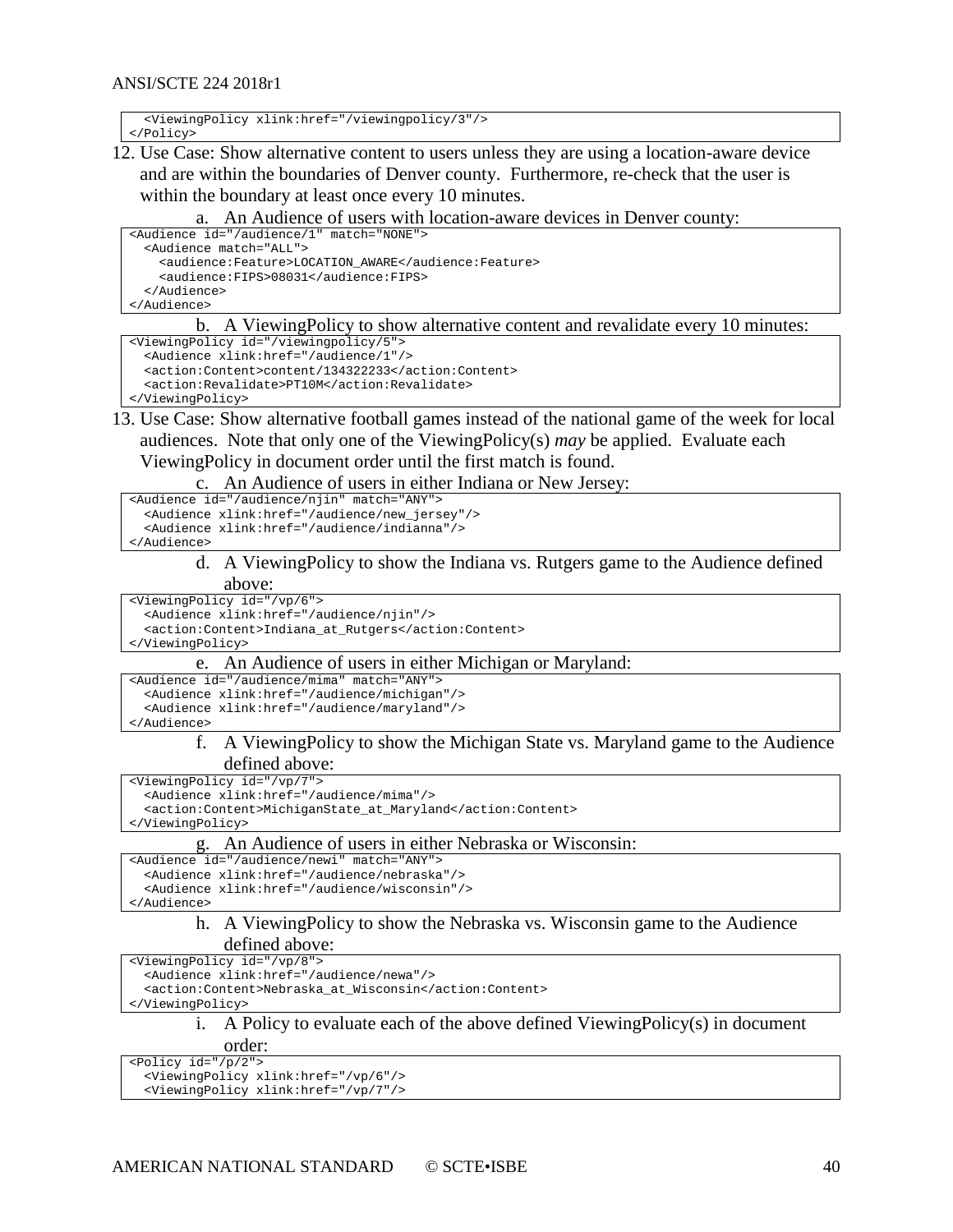<ViewingPolicy xlink:href="/vp/8"/>

</Policy>

14. Use Case: Provide network default behavior for common, but unscheduled situations.

a. An Audience of users experiencing technical difficulties:

<Audience id="/audience/tech\_difficulty" match="ALL"> <audience:Default>TECHNICAL\_DIFFICULTY</audience:Default> </Audience>

#### b. A ViewingPolicy to show a slate stating something like, "we are experiencing technical difficulties" to the Audience defined above:

<ViewingPolicy id="/vp/tech\_difficulty"> <Audience xlink:href="/audience/tech\_difficulty"/> <action:Content>TechDifficultiesSlate</action:Content>

</ViewingPolicy>

#### c. An Audience of users tuned to a network, which is currently off air:

<Audience id="/audience/off\_air" match="ALL"> <audience:Default>OFF\_AIR</audience:Default>

</Audience>

d. A ViewingPolicy to show a slate stating something like, "this network is off air" to the Audience defined above:

<ViewingPolicy id="/vp/off\_air"> <Audience xlink:href="/audience/off\_air"/> <action:Content>OffAirSlate</action:Content>

</ViewingPolicy>

e. An Audience of users trying to watch a program, which is signaled as a web blackout in an SCTE 35 Segmentation Descriptor and no other content alternatives are provided:

<Audience id="/audience/web\_blackout" match="ALL"> <audience:Default>WEB\_BLACKOUT</audience:Default>

#### </Audience>

f. A ViewingPolicy to show a slate stating something like, "this program is blacked out" to the Audience defined above:

<ViewingPolicy id="/vp/web\_blackout">

<Audience xlink:href="/audience/web\_blackout"/>

<action:Content>WebBlackoutSlate</action:Content>

</ViewingPolicy>

g. A Policy to evaluate each of the above defined ViewingPolicy(s) in document order:

<Policy id="/p/3">

```
 <ViewingPolicy xlink:href="/vp/tech_difficulty"/>
  <ViewingPolicy xlink:href="/vp/off_air"/>
   <ViewingPolicy xlink:href="/vp/web_blackout"/>
</Policy>
```
h. A **MediaPoint** to indicate that a Policy *should* be applied as a network default.

Notice that there is no @mediaTime, @mediaOffset or **MatchSignal**,

indicating that this Policy *should* be applied any time the Audience conditions are matched for the Media:

```
<MediaPoint id="/mp/1" description="Network Defaults">
   <Apply><Policy xlink:href="/p/1"/></Apply>
</MediaPoint>
```
15. A MediaPoint to indicate the start of a program based on wall clock time:

```
<MediaPoint id="/mp/2" description="The Office" matchTime="2018-10-04T04:00:00Z">
   <AltID>http://dx.doi.org/10.5240/141D-AD7B-F7A3-80C7-ED4F-U</AltID>
</MediaPoint>
```
16. A MediaPoint to indicate the start of a chapter in a VOD asset:

<MediaPoint id="/mp/3" description="Chapter 3: Fallen" matchOffset="PT31M5S"/>

17. A MediaPoint based on an in-band signal. Since there is no @matchTime or @matchOffset, the Policy can only be applied if the signal is found in-band. Furthermore, the signal *may*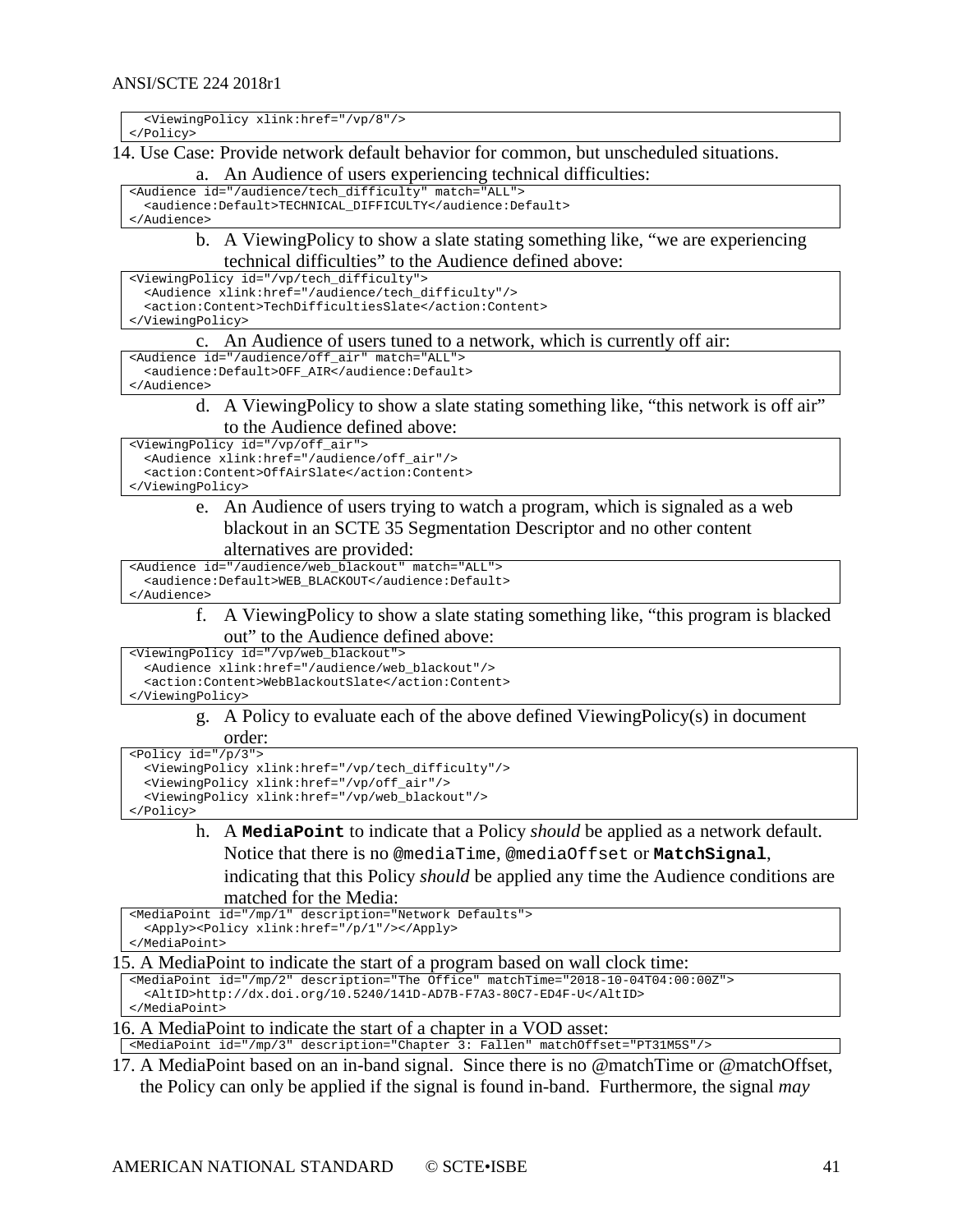occur at any time within the effective window of the MediaPoint. The Policy *shall* only be applied if a matching signal is found – otherwise, this MediaPoint *shall* have no effect.

```
<MediaPoint id="/mp/4" 
  effective="2018-10-01T14:00:00Z" expires="2018-10-01T15:00:00Z">
  <Apply><Policy xlink:href="p/1"/></Apply>
  <MatchSignal>
    <Assert>//SegmentationUpid[@segmentationUpidType='8']="20997C44"</Assert>
  </MatchSignal>
</MediaPoint>
```
18. A MediaPoint based on an in-band signal with a fallback to wall clock time if the signal is not found. The nominal time of this MediaPoint is indicated by the @matchTime. In this example, the @effective attribute allows the signal to arrive up to 5 minutes early. The @signalTolerance attribute specifies that if the signal does not arrive by 3 minutes after the @matchTime then the associated Policy *shall* be applied at that time:

```
<MediaPoint id="/mp/5" matchTime="2018-10-01T14:00:00Z" 
  effective="2018-10-01T13:55:00Z" expires="2018-10-01T14:03:00Z">
   <Apply><Policy xlink:href="p/1"/></Apply>
   <MatchSignal signalTolerance="PT3M">
     <Assert>//SegmentationUpid[@segmentationUpidType='8']="20997C44"</Assert>
  </MatchSignal>
</MediaPoint>
```
19. A MediaPoint, which indicates a Policy *shall* be applied and then subsequently removed in exactly 1 hour:

```
<MediaPoint id="/mp/11" matchTime="2018-10-01T14:00:00Z" 
   effective="2018-10-01T13:55:00Z" expires="2018-10-01T14:05:00Z">
   <Apply duration="PT1H"><Policy xlink:href="/p/1"/></Apply>
   <MatchSignal signalTolerance="PT5M">
     <Assert>//SegmentationUpid[@segmentationUpidType='8']="20997C44"</Assert>
   </MatchSignal>
</MediaPoint>
```
20. A MediaPoint, which indicates a Policy *shall* be removed based on a matching in-band signal. When this MediaPoint is combined with the previous example, it serves to allow for an optional, early termination of the Policy. The early termination will only occur if a matching in-band signal is found – otherwise, the duration in the previous example will cause

the Policy to be removed.

```
<MediaPoint id="/mp/12"
  effective="2018-10-01T13:55:00Z" expires="2018-10-01T15:05:00Z">
  <Remove><Policy xlink:href="/p/1"/></Remove>
  <MatchSignal signalTolerance="PT5M">
    <Assert>//SegmentationDescriptor/@segmentationTypeId="18"</Assert>
  </MatchSignal>
</MediaPoint>
```
#### <span id="page-41-0"></span>21. The following represents a simple network feed all together.

```
<Media id="/media/tbs" description="TBS" lastUpdated="2018-02-10T12:00:00Z">
  <!-- Network / Super -->
   <MediaPoint id="/network/1" description="TBS">
    <AltID>http://dx.doi.org/10.5239/C370-DCA5</AltID>
     <Apply><Policy xlink:href="/policy/6"/></Apply>
  </MediaPoint>
   <!-- Program Begins -->
  <MediaPoint id="/program/20997C44" description="World Cup Curling" 
    matchTime="2014-11-05T12:00:00Z">
     <AltID>http://dx.doi.org/10.5240/9EF1-2DA2-5C1F-98B4-F784-E</AltID>
     <Apply duration="PT2H"><Policy xlink:href="/policy/5"/></Apply>
     <MatchSignal signalTolerance="PT12S" match="ALL">
       <Assert>//SegmentationUpid[@segmentationUpidType='8']="20997C44"</Assert>
     </MatchSignal>
   </MediaPoint>
   <!-- First Ad Break -->
   <MediaPoint id="/program/20997C44/pod/1" description="Ad Break #1"
    effective="2014-11-05T12:00:00Z" expires="2014-11-05T12:30:00Z">
     <Apply duration="PT90S"><Policy xlink:href="/policy/7"/></Apply>
     <MatchSignal match="ALL">
```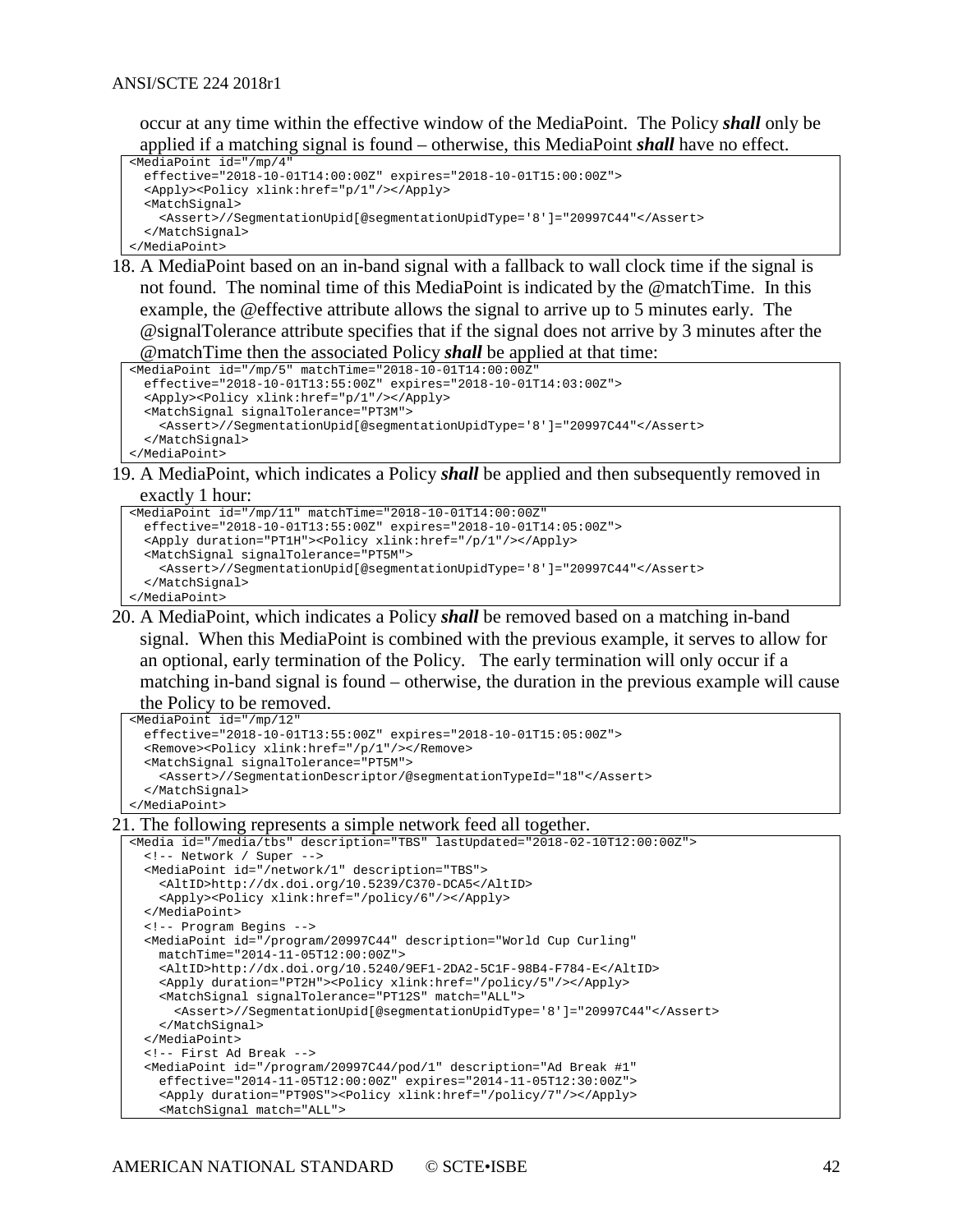```
 <Assert>//SpliceInsert</Assert>
     </MatchSignal>
   </MediaPoint>
  <!-- Second Ad Break -->
  <MediaPoint id="/program/20997C44/pod/2" description="Ad Break #2"
    effective="2014-11-05T12:30:00Z" expires="2014-11-05T01:15:00Z">
     <Apply duration="PT120S"><Policy xlink:href="/policy/8"/></Apply>
    <MatchSignal match="ALL">
       <Assert>//SpliceInsert</Assert>
     </MatchSignal>
  </MediaPoint>
  <!-- Third Ad Break -->
  <MediaPoint id="/program/20997C44/pod/3" description="Ad Break #3"
    effective="2014-11-05T01:15:00Z" expires="2014-11-05T02:00:00Z">
    <Apply duration="PT60S"><Policy xlink:href="/policy/9"/></Apply>
    <MatchSignal match="ALL">
       <Assert>/SpliceInsert/Program</Assert>
     </MatchSignal>
  </MediaPoint>
  <!-- Potential Program Breakaway (may never happen) -->
  <MediaPoint id="/program/20997C44/breakaway" description="Breakaway"
    effective="2014-11-05T12:00:00Z" expires="2014-11-05T02:00:00Z">
     <Remove><Policy xlink:href="/policy/5"/></Remove>
     <MatchSignal match="ALL">
      <Assert>/SegmentationDescriptor[@segmentationTypeId='19']</Assert>
     </MatchSignal>
  </MediaPoint>
   <!-- Next Program Begins (has no associated policy) -->
  <MediaPoint id="/program/20997C45" description="News" 
    matchTime="2014-11-05T02:00:00Z">
     <Remove><Policy xlink:href="/policy/5"/></Remove>
     <MatchSignal signalTolerance="PT12S" match="ALL">
       <Assert>//SegmentationUpid[@segmentationUpidType='8']="20997C45"</Assert>
     </MatchSignal>
  </MediaPoint>
</Media>
```
22. The Results of an Audit of the first MediaPoint from example [21:](#page-41-0)

```
<Results size="1">
   <Audit id="/audit/1" 
     xlink:role="Media" xlink:href="/media/tbs" trigger="NONE">
     <Audit id="/audit/2" lastUpdated="2014-11-05T12:00:00Z" 
       xlink:role="MediaPoint" xlink:href="/media/tbs/program/20997C44" trigger="SIGNAL">
       <Audit id="/audit/3" lastUpdated="2014-11-05T12:00:00Z" result="SUCCESS"
         xlink:role="Policy" xlink:href="/policy/5" trigger="SIGNAL" policyMode="APPLY">
         <Audit id="/audit/4" lastUpdated="2014-11-05T12:00:00Z" result="SUCCESS"
           xlink:role="ViewingPolicy" xlink:href="/vp/1" trigger="SIGNAL" policyMode="APPLY"/>
       </Audit>
     </Audit> 
   </Audit>
</Results>
```
- 23. Based on **Audience** in example [1](#page-38-1) and **ViewingPolicy** in example [8,](#page-38-2) the following is an example Result of an **Audit** query request on **ViewingPolicy**
	- a. A status request for any ViewingPolicy being applied at 2018-04-01 2:00AM UTC, referencing an Audience with @id="audience/co/boulder":

| GET https://esni.somecompany.com                                                              |
|-----------------------------------------------------------------------------------------------|
| /audit?role=ViewinqPolicy&audience=%2Faudience%2Fco%2Fboulder&status=2018-04-01T02%3A00%3A00Z |
| b. This returns the following results:                                                        |
| $2D$ can <sup>1</sup> $+$ a aireal <sup>11</sup> s                                            |

```
<Results size="1">
   <Audit id="/audit/1" 
    xlink:role="Media" xlink:href="/media/tbs" trigger="STATUS">
     <Audit id="/audit/2" lastUpdated="2018-04-01T02:00:00+00:00" 
      xlink:role="MediaPoint" xlink:href="/media/tbs/mp1" trigger="STATUS">
       <Audit id="/audit/3" lastUpdated="2018-04-01T02:00:00+00:00" result="SUCCESS"
        xlink:role="Policy" xlink:href="/policy/1" trigger="STATUS">
         <Audit id="/audit/4" lastUpdated="2018-04-01T02:00:00+00:00" result="SUCCESS"
           xlink:role="ViewingPolicy" xlink:href="/viewingpolicy/2" trigger="STATUS"/>
       </Audit>
```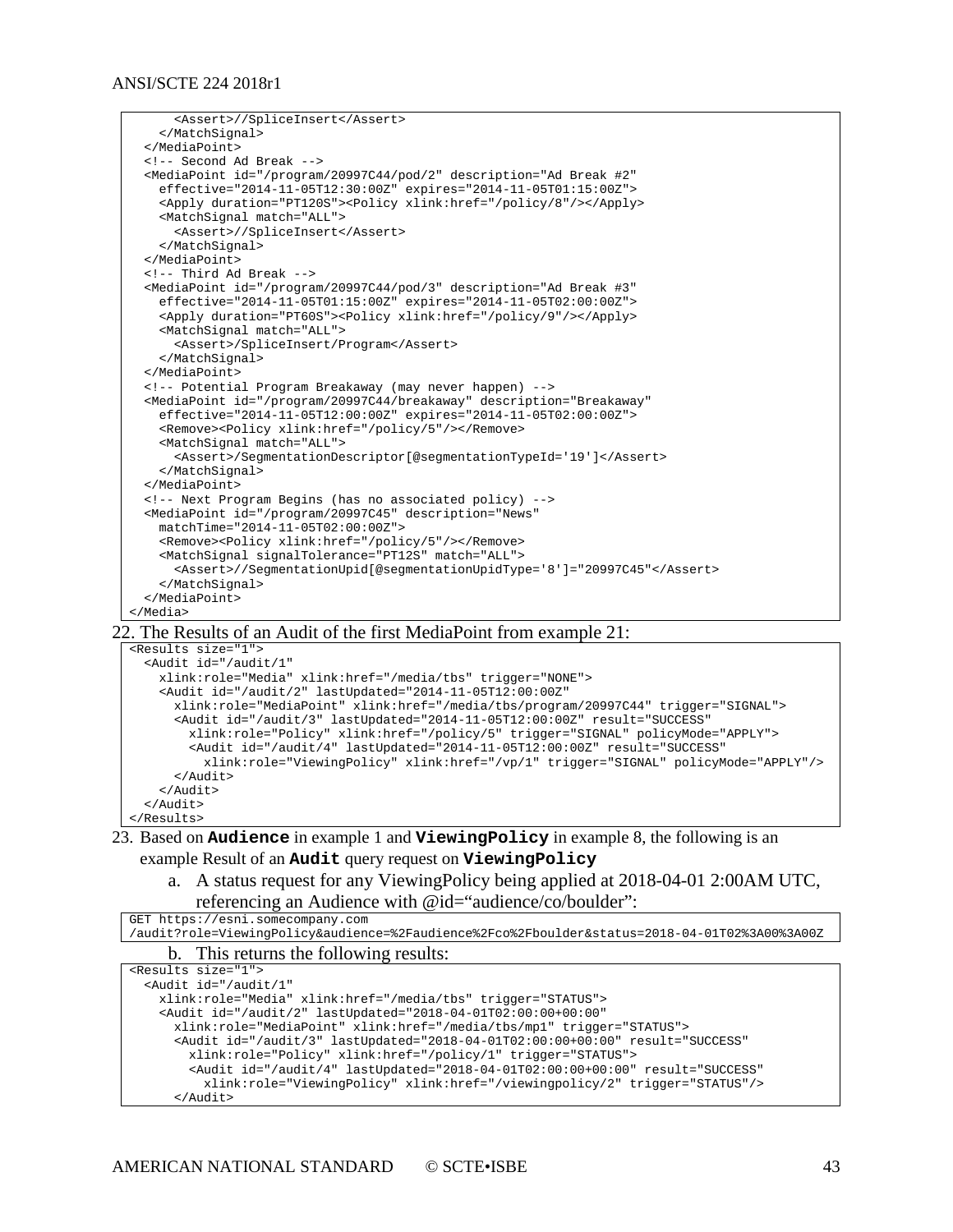</Audit> </Audit> </Results>

24. Based on **Media** in example [21,](#page-41-0) the following is an example Result of an **Audit** query

#### request for **Policy**.

a. A status request for any Policy being applied at 2014-11-06 1:00AM UTC on a Media with @id="/media/tbs"

```
GET https://esni.somecompany.com/audit?role=Policy&status=2014-11-
06T01%3A00%3A00Z&media=%2Fmedia%2Ftbs
```
#### b. The following results indicates that one ViewingPolicy has failed:

| <results size="1"></results>                                                                      |
|---------------------------------------------------------------------------------------------------|
| <audit <="" id="/audit/1" td=""></audit>                                                          |
| xlink:role="Media" xlink:href="/media/tbs" triqqer="STATUS">                                      |
| <audit <="" id="/audit/2" lastupdated="2018-04-01T02:00:00+00:00" td=""></audit>                  |
| xlink:role="MediaPoint" xlink:href="/media/tbs/mpl" triqqer="STATUS">                             |
| <audit <="" id="/audit/3" lastupdated="2018-04-01T02:00:00+00:00" result="FAIL" td=""></audit>    |
| xlink:role="Policy" xlink:href="/policy/7" triqqer="STATUS"                                       |
| description="See ViewingPolicy status">                                                           |
| <audit <="" id="/audit/4" lastupdated="2018-04-01T02:00:00+00:00" result="SUCCESS" td=""></audit> |
| xlink:role="ViewingPolicy" xlink:href="/viewingpolicy/1" trigger="STATUS"/>                       |
| <audit <="" id="/audit/5" lastupdated="2018-04-01T02:00:00+00:00" result="FAIL" td=""></audit>    |
| xlink:role="ViewingPolicy" xlink:href="/viewingpolicy/2" trigger="STATUS"                         |
| description="This ViewingPolicy was not executed due to some reason"/>                            |
| $\langle$ Audit>                                                                                  |
| $\langle$ Audit>                                                                                  |
| $\langle$ Audit>                                                                                  |
|                                                                                                   |

## 25. Based on **Media** in example 16, the following is an example Result of an Decision query

#### request.

GET

|  |  |  |  |  | a. A request for a decision 2018-10-01 2:05PM UTC, with an audience of |
|--|--|--|--|--|------------------------------------------------------------------------|
|--|--|--|--|--|------------------------------------------------------------------------|

https://esni.somecompany.com/decide?source=xyz&audiencetype=zip&audiencevalue=80820&eventtime= 2018-10-01T014%3A05%3A00Z&segmentationupidtypeid=8&signalid=20997C44

#### b. The following results indicates that one ViewingPolicy has failed:

| <results size="1"></results>                                                                      |
|---------------------------------------------------------------------------------------------------|
| <audit <="" id="/audit/1" td=""></audit>                                                          |
| xlink:role="Media" xlink:href="/media/tbs" triqqer="STATUS">                                      |
| <audit <="" id="/audit/2" lastupdated="2018-04-01T02:00:00+00:00" td=""></audit>                  |
| xlink:role="MediaPoint" xlink:href="/media/tbs/mp1" trigger="STATUS">                             |
| <audit <="" id="/audit/3" lastupdated="2018-04-01T02:00:00+00:00" result="FAIL" td=""></audit>    |
| xlink:role="Policy" xlink:href="/policy/7" triqqer="STATUS"                                       |
| description="See ViewingPolicy status">                                                           |
| <audit <="" id="/audit/4" lastupdated="2018-04-01T02:00:00+00:00" result="SUCCESS" td=""></audit> |
| xlink:role="ViewingPolicy" xlink:href="/viewingpolicy/1" trigger="STATUS"                         |
| description="We have a match so action would be action: Content http://slate"/>                   |
| <audit <="" id="/audit/5" lastupdated="2018-04-01T02:00:00+00:00" result="FAIL" td=""></audit>    |
| xlink:role="Audience" xlink:href="/audience/2" triqqer="STATUS"/>                                 |
| $\langle$ Audit>                                                                                  |
| $\langle$ Audit>                                                                                  |
| $\langle$ Audit>                                                                                  |
|                                                                                                   |

26. A ViewingPolicy, which indicates no midroll DAI replacement based on the C3 window for a viewer in a Placement Opportunity. This could be used to protect C3 content replacement.

```
<ViewingPolicy id="/vp/25_C3" description="DAI for C3">
   <Audience xlink:href="/audience/placement_opportunity"/>
   <Capture>
    <StartWindow>
       <Offset>0</Offset>
     </StartWindow>
     <StopWindow>
       <Offset>PT3D3H</Offset>
     </StopWindow>
     <MidrollDAI>false</MidrollDAI>
```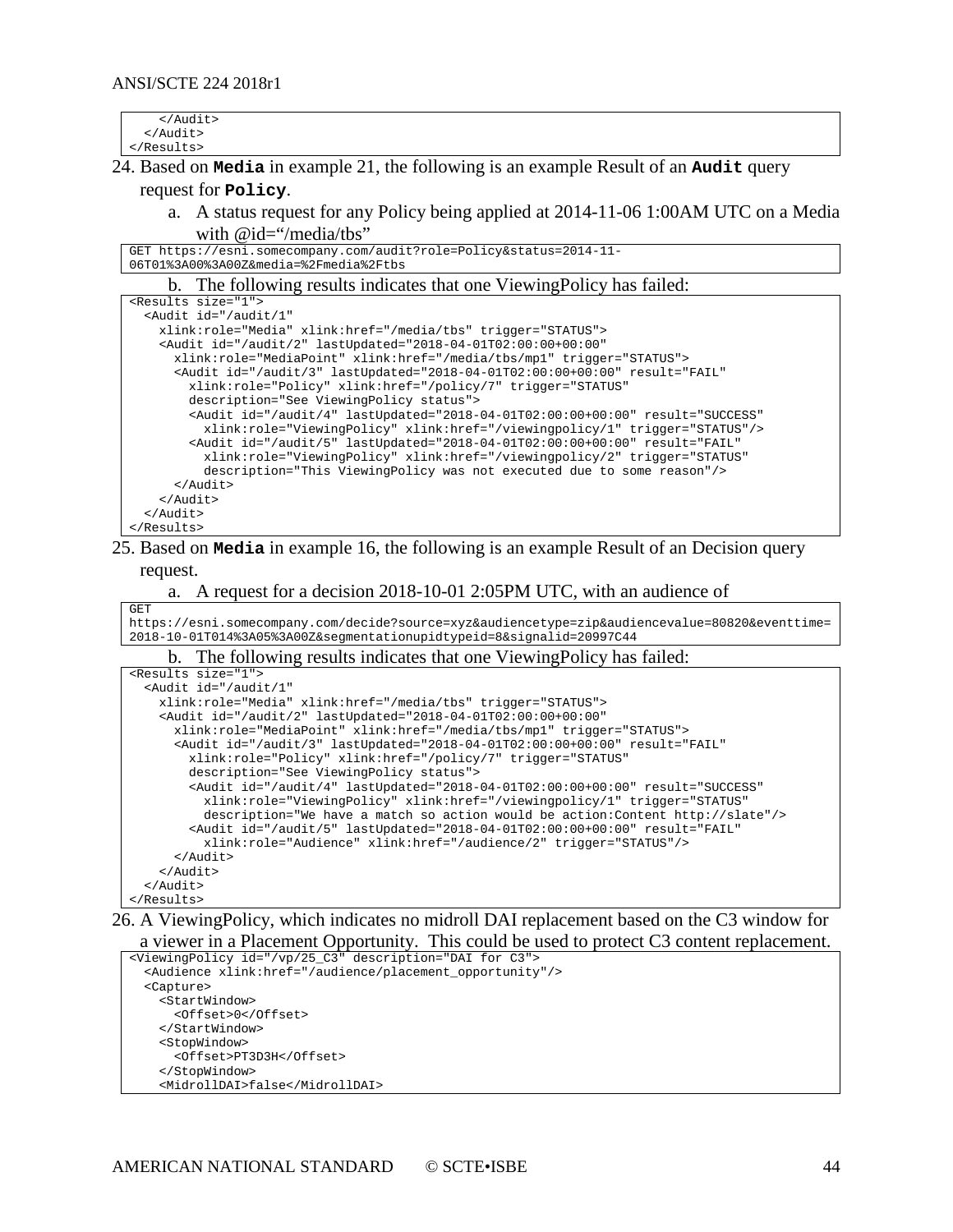$\sim$   $(Contrans)$ 

| $\cdot$ , cupcument                                                                         |
|---------------------------------------------------------------------------------------------|
|                                                                                             |
| 27. A Viewing Policy, which indicates no midroll DAI replacement based on the C7 window for |
| a viewer in a Placement Opportunity. This could be used to protect C7 content replacement   |
| <viewingpolicy description="DAI for C7" id="/vp/25 C7"></viewingpolicy>                     |
| <audience href="/audience/placement opportunity" xlink:=""></audience>                      |
|                                                                                             |

 <Capture> <StartWindow> <Offset>0</Offset> </StartWindow> <StopWindow> <Offset>PT7D1H</Offset> </StopWindow> <MidrollDAI>false</MidrollDAI> </Capture> </ViewingPolicy>

#### 28. A ViewingPolicy, which indicates ad exclusion for a viewer in a Placement Opportunity.

<ViewingPolicy id="/vp/ad\_exclusion" description="Ad exclusion"> <Audience xlink:href="/audience/placement\_opportunity"/> <AdExclusion>true</AdExclusion> </ViewingPolicy>

#### 29. A Policy, which indicates ad exclusion ViewingPolicy.

```
<Policy id="/vp/ad_exclusion" description="Ad exclusion">
   <ViewingPolicy xlink:href="/vp/ad_exclusion"/>
</Policy>
```
30. A MediaPoint, which indicates an approach to convey break metadata for exclusion, using the urn:scte:224:metadata namespace and the NetworkSpotProduct.

```
<MediaPoint id="providerXYZ.com/media/break/1233/start"
    description="Avail Start">
    effective="2016-07-05T14:59:50.0Z"
    expires="2016-07-05T15:10:00.0Z"
    matchTime="2016-07-05T15:00:00.0Z"
    expectedDuration="PT60S">
    <Metadata>
       <metadata:Slot ownerType="PROVIDER" ownerName="XYZ" DAIModel="SINGLE_ADVERTISER"
position=1 duration="PT30S">
       </metadata:Slot>
       <metadata:Slot ownerType="DISTRIBUTOR" ownerName="ABCD" DAIModel="SINGLE_ADVERTISER"
position=2 duration="PT30S">
         <metadata:NetworkSpotProduct productCategory="SUV" productCode="T111"/>
       </metadata:Slot>
    </Metadata>
    <Apply duration="PT60S">
      <Policy xlink:href="/policy/ad_exclusion"/>
    </Apply>
    <MatchSignal signalTolerance="PT5M">
       <Assert> 
          /SpliceInfoSection/SegmentationDescriptor[@segmentationTypeId=35]/SegmentationUpid[ 
@segmenationUpidType=14 text()=`CNPA0484000H`]
       </Assert>
    </MatchSignal>
</MediaPoint>
```
31. A MediaPoint, which indicates no midroll DAI replacement based on the C3 window for a viewer in a Placement Opportunity. This MediaPoint also shows an approach to convey

```
break metadata, using AltID element.
<MediaPoint id="providerXYZ.com/media/break/1234/start"
```

```
 description="Avail Start">
    effective="2016-07-05T14:59:50.0Z"
    expires="2016-07-05T15:10:00.0Z"
    matchTime="2016-07-05T15:00:00.0Z"
    expectedDuration="PT30S">
    <AltID description="Ad-ID">CNPA0484000H</AltID>
      <Metadata>
       <metadata:Slot ownerType="PROVIDER" ownerName="XYZ" DAIModel="SINGLE_ADVERTISER"
duration="PT30S" offset="PT0S">
       </metadata:Slot>
```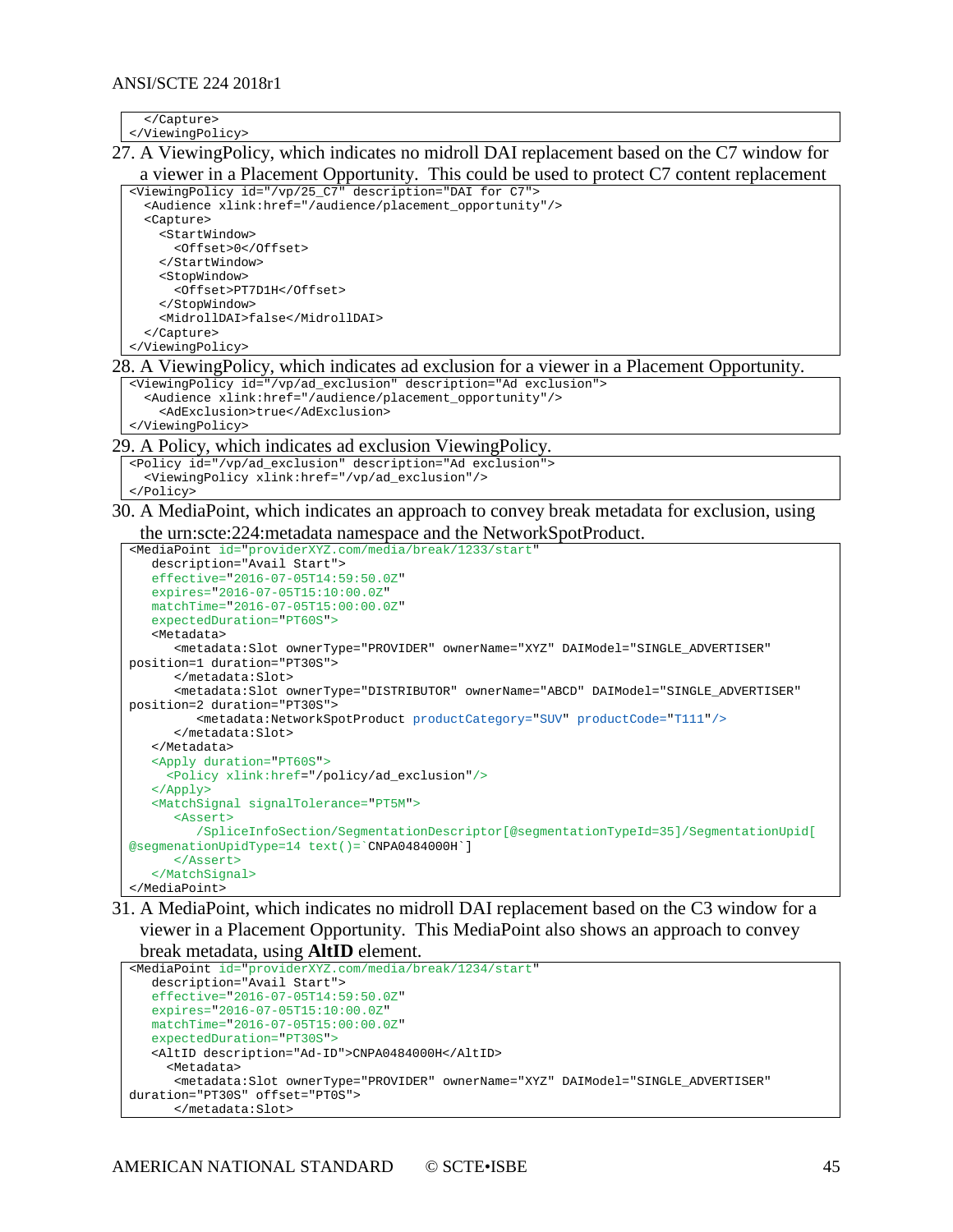```
 <metadata:Slot ownerType="DISTRIBUTOR" ownerName="ABCD" DAIModel="SINGLE_ADVERTISER"
duration="PT30S" offset="PT30S">
      </metadata:Slot>
    </Metadata>
    <Apply duration="PT30S">
     <Policy xlink:href="/policy/NoDAI_C3"/>
    </Apply>
</MediaPoint>
```
## **Appendix B: Request signing**

<span id="page-45-0"></span>This appendix details the process to sign a request. The signature is used to authorize requests submitted to all interfaces.

The process documented herein specifies how to generate the signature value which *shall* be added to the request with the Authorization header. Adding the Authorization header to the HTTP request is referred to as signing the request.

There are four tasks to be completed to create a signed request. Each task is a multi-step process, with the result of each task being fed into the subsequent task.

#### **Signing Tasks**

- 1. Create a Canonical Request
	- a. Arrange the request contents into a standard (canonical) format.
	- b. Create a hash (digest) of the canonical request and add the hash to the canonical request.
	- c. Create a digest of the updated canonical request.
- 2. Create a String to Sign
	- a. The string to sign is composed of specific elements of the request including the algorithm (e.g. SHA256), date, credential and digest (hash) of the canonical request (from Task 1).
- 3. Create a Signature
	- a. Derive a signing key by performing a succession of recursive keyed hash operations (HMAC) on the request date, service and signing value using a supplied secret as the key for the hashing operation.
	- b. Calculate a signature using the derived signing key as the hash key
- 4. Add Signing Information to the Request
	- a. Add the calculated signature to the request using the Authorization header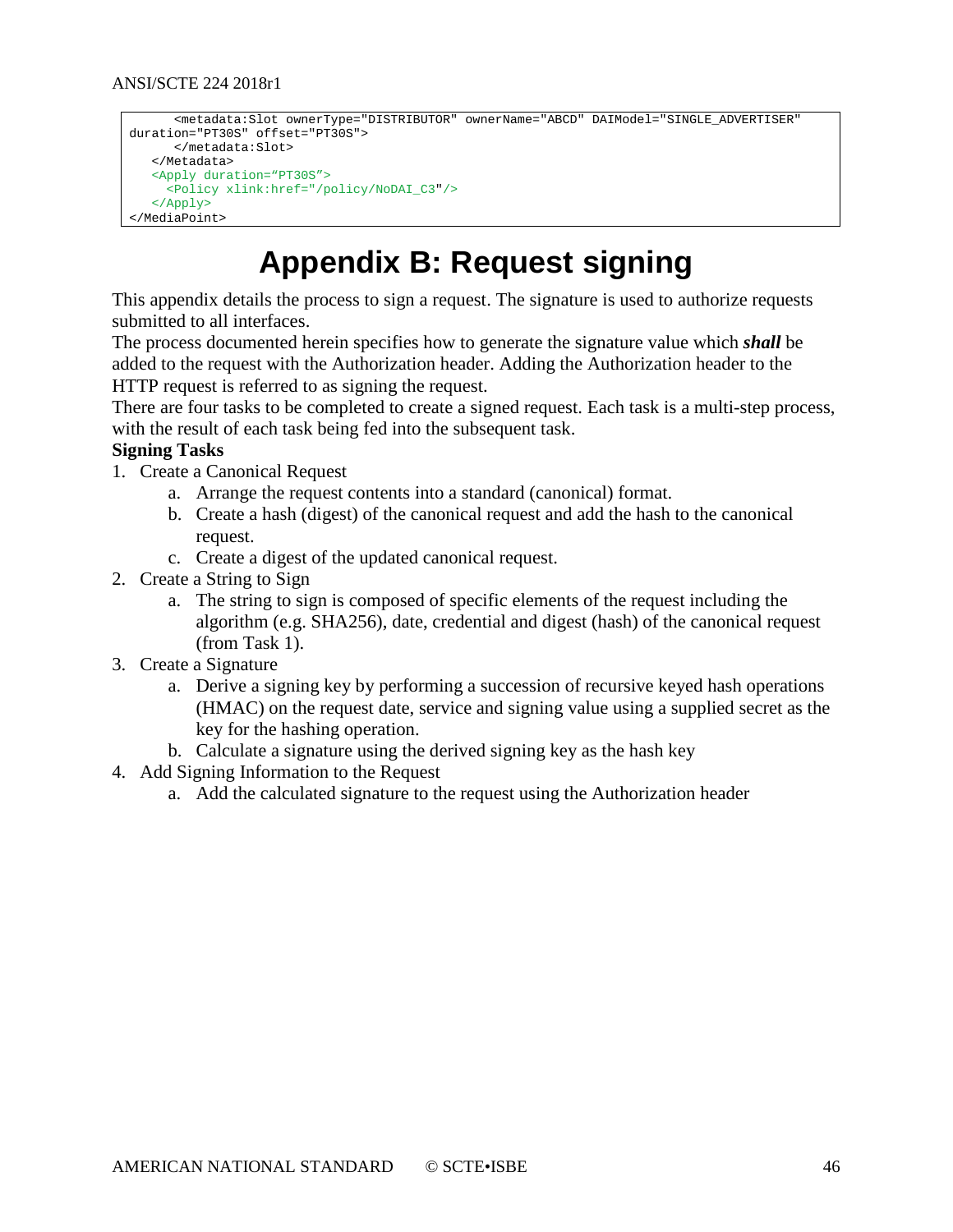#### **Task 1: Create a Canonical Request For Signature**

To begin the signing process, you create a string that includes information from your request in a standardized (canonical) format. Formatting the request into an unambiguous, canonical format before signing it ensures that when implementation receives the request, it can calculate the same signature that you calculated. You must the follow the steps here to create a canonical version of the request; otherwise, your version and the version calculated by the implementer won't match, and the request denied.

The following example shows the pseudocode for how to create a canonical request.

#### **Canonical request pseudocode**

```
CanonicalRequest = 
   HTTPRequestMethod + '\n' +
    CanonicalURI + '\n' +
    CanonicalQueryString + '\n' +
    CanonicalHeaders + '\n' +
   SignedHeaders + '\n' +
    HexEncode(Hash(RequestPayload))
```
In this pseudocode, Hash represents a function that produces a message digest, typically SHA-256. (Later in the process you specify which hashing algorithm you're using.) HexEncode represents a function that returns the base-16 encoding of the digest in lowercase characters. For example, HexEncode("m") returns the value 6d rather than 6D. Each input byte must be represented as exactly two hexadecimal characters.

To show you how to construct the canonical form of an HTTP request, we'll use the following sample request. This is what a request might look like as it is sent from the provider to a distributor, except this example does not include the signing information yet.

#### **Sample request**

```
PUT /policy/1 HTTP/1.1
Host: esni.somecompany.com
Content-Type: application/xml
Date: Mon, 16 Mar 2018 22:32:15 GMT
<?xml version="1.0" encoding="UTF-8"?>
<Policy id="/policy/1" xmlns="http://www.scte.org/schemas/224" 
  xmlns:xlink="http://www.w3.org/1999/xlink">
   <ViewingPolicy xlink:href="/viewingpolicy/1"/>
   <ViewingPolicy xlink:href="/viewingpolicy/2"/>
</Policy>
```
The sample request is a PUT request (method) that sends an **Policy** message to the service. This action takes a single message payload – the reusable **Policy**.

#### **To create a canonical request, concatenate the following components from each step into a single string:**

1. Start with the HTTP request method (GET, PUT, etc.), followed by a newline character. **Sample request: request method**

```
PUT
```
2. Add the canonical URI parameter, followed by a newline character. The canonical URI is the URI-encoded version of the absolute path component of the URI—everything in the URI from the HTTP host to the question mark character ("?") that begins the query string parameters (if any). Then add a newline character.

Normalize URI paths according to RFC 3986 by removing redundant and relative path components. Each path segment must be URI-encoded. If the absolute path is empty, use a forward slash (/). In the example request, "audience" follows the host in the URI, so the absolute path is shown in the following example.

#### **Sample request: canonical URI**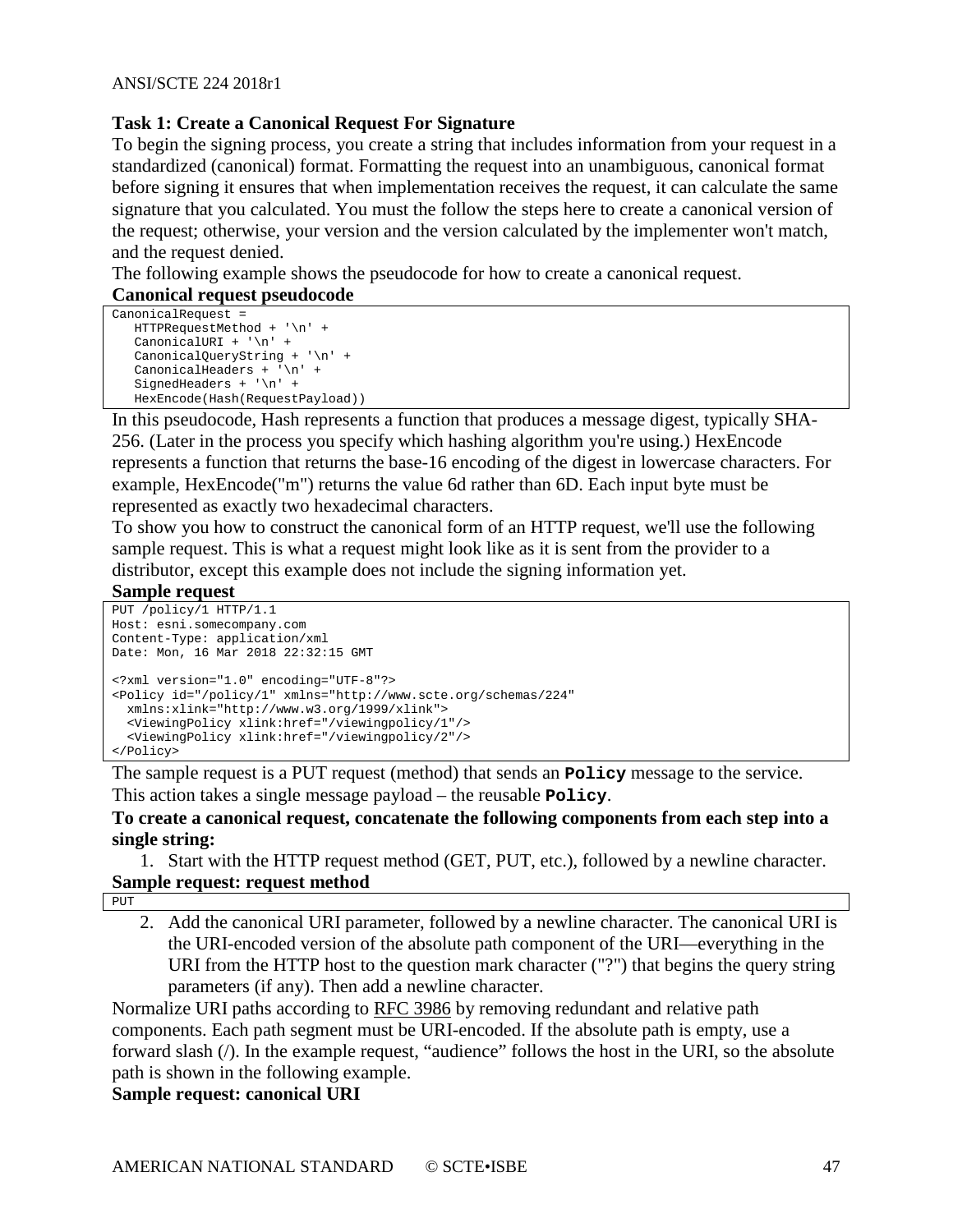/policy/1

3. Add the canonical query string, followed by a newline character. If the request does not include a query string, set this value in the canonical query to an empty string (essentially, a blank line). The example query does not contain a query string. **Sample request: canonical query string (NOTE: intentionally blank given the PUT example)**

## 4. Add the canonical headers, followed by a newline character. The canonical headers consist of a list of all the HTTP headers that you are intend to be validated as part of the request. At a minimum the client *shall* include host, content-type and date.

#### **Sample request: canonical headers**

```
content-type:application/xml
date:Mon, 16 Mar 2018 22:32:15 GMT
host:esni.somecompany.com
```
To create the canonical headers list, convert all header names to lowercase and trim excess white space characters out of the header values. When you trim, remove leading spaces and trailing spaces, and convert sequential spaces in the value to a single space. However, do not remove extra spaces from any values that are inside quotation marks.

The following pseudocode describes how to construct the canonical list of headers: CanonicalHeadersEntry = Lowercase(HeaderName) + ':' + Trimall(HeaderValue)  $CanonicalHeaders = CanonicalHeadersEntry0 + CanonicalHeadersEntry1 + ... +$ 

#### CanonicalHeadersEntryN

Lowercase represents a function that converts all characters to lowercase. The Trimall function removes excess white space before and after values and from inside non-quoted strings, per RFC 7230 Section 3.2.3.

Build the canonical headers list by iterating through the collection of header names and sorting the headers lowercase character code. Construct each header by using the following rules:

- Append the lowercase header name followed by a colon.
- Append a comma-separated list of values for that header. If there are duplicate headers, the values are comma-separated. Do not sort the values in headers that have multiple values.
- Append a new line  $(\ln)$ .

#### **Note**

Each individual header is followed by a newline character, meaning that the complete list ends with a newline character.

5. Add the signed headers, followed by a newline. This value is a list of the names of the headers that you included in the canonical headers. By adding this list of headers, you tell recipient which headers in the request are part of the signing process. By including this value, you indicate that the implementers service can ignore any additional headers (for example, any headers added by a proxy) for purposes of validating the request.

The host, content-type, and date headers must be included as signed headers. They must be included in the list of signed headers.

**Sample request: signed headers**

content-type;date;host

To create the signed headers list, convert all header names to lowercase, sort them by character code, and use a semicolon to separate the header names. The following pseudocode describes how to construct a list of signed headers. LOWERCASE represents a function that converts all characters to lowercase.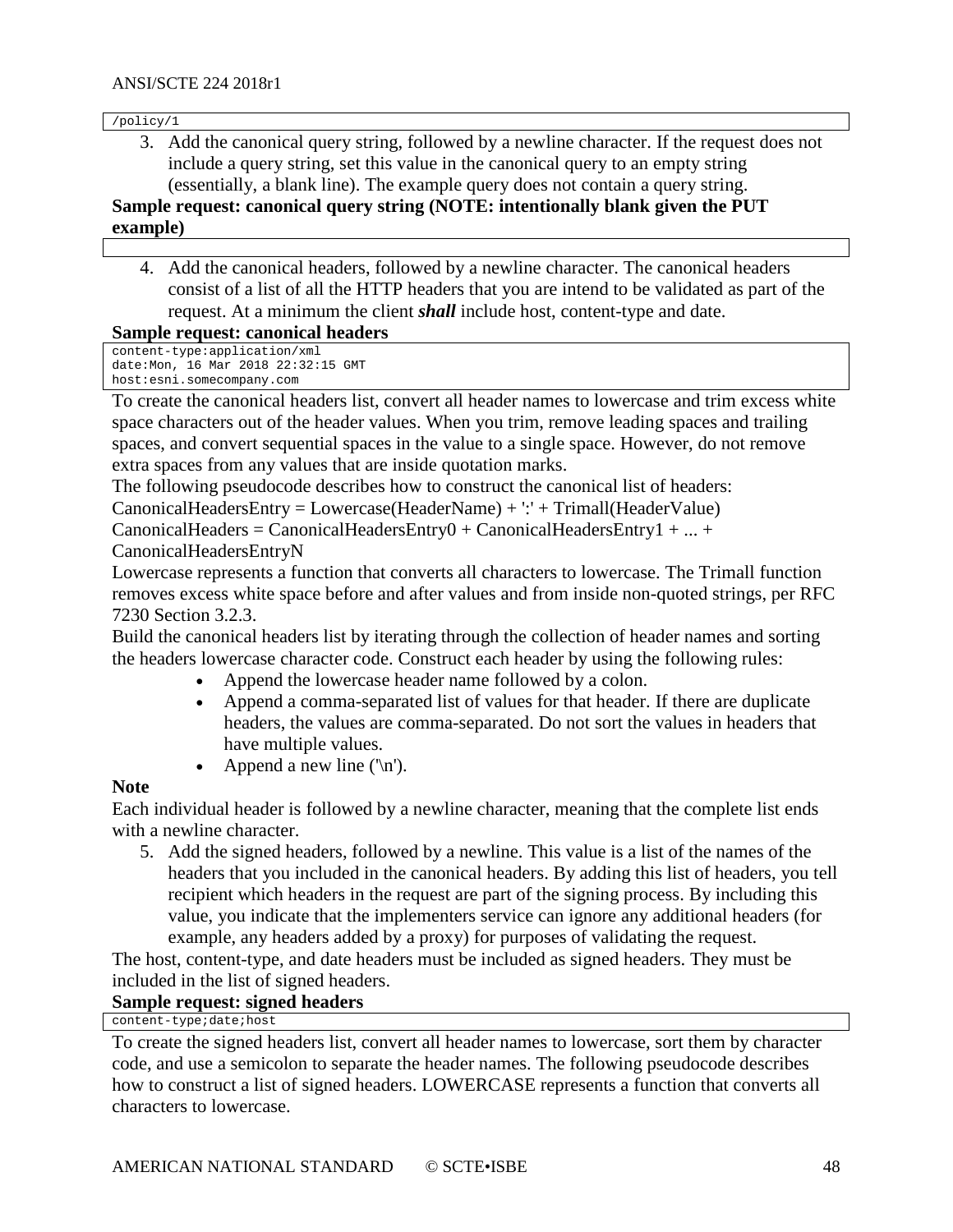SignedHeaders = Lowercase(HeaderName0) +  $\cdot$ ; + Lowercase(HeaderName1) + "; + ... + Lowercase(HeaderNameN)

Build the signed headers list by iterating through the collection of header names, sorted by lowercase character code. For each header name except the last, append a semicolon (';') to the header name to separate it from the following header name.

6. Using a SHA256 hash (digest) function, create a hashed value from the payload in the body of the HTTP request:

#### **Structure of payload**

HashedPayload = Lowercase(HexEncode(Hash(requestPayload)))

If the payload is empty, use the empty string as the input to the hash function. For example, suppose that your request includes the following payload:

#### **Sample request: payload**

```
PUT /policy/1 HTTP/1.1
Host: esni.somecompany.com
Content-Type: application/xml
Date: Mon, 16 Mar 2018 22:32:15 GMT
<?xml version="1.0" encoding="UTF-8"?>
<Policy id="/policy/1" xmlns="http://www.scte.org/schemas/224" 
  xmlns:xlink="http://www.w3.org/1999/xlink">
   <ViewingPolicy xlink:href="/viewingpolicy/1"/>
   <ViewingPolicy xlink:href="/viewingpolicy/2"/>
</Policy>
```
The following example shows the result of using HMAC SHA-256 hash of the example payload. (When you create the string to sign (*Task 2: Create a String to Sign*), you will specify the signing algorithm that you used to hash the payload. This standard will be using HMAC and SHA256, therefore you will specify HMAC-SHA256 as the signing algorithm.) The hashed payload must be represented as a lowercase hexadecimal string.

#### **Sample request: hashed payload**

2a7857979b2ecf99c79f23a36015eebd590b9b9178ee137f773be7191e745887

7. To construct the finished canonical request, combine all the components from each step as a single string. As noted, each component ends with a newline character. If you follow the canonical request pseudocode explained earlier, the resulting canonical request is shown in the following example:

#### **Sample request: Canonical form**

```
PUT
/policy/1
content-type:application/xml
date:Mon, 16 Mar 2018 22:32:15 GMT
host:esni.somecompany.com
content-type;date;host
2a7857979b2ecf99c79f23a36015eebd590b9b9178ee137f773be7191e745887
```
8. Create a digest (hash) of the canonical request by using the same algorithm that you used to hash the payload. The hashed canonical request must be represented as a string of lowercase hexadecimal characters. The following sample example shows the result of using HMAC SHA-256 to hash the example canonical request.

#### **Sample request: Hashed canonical request**

c960e4c7c1c1d72d7191408834b690f520b0b5ffdf72a7950ec8a7de313abda0

You include the hashed canonical request as part of the string to sign in *Task 2: Create a String to Sign*.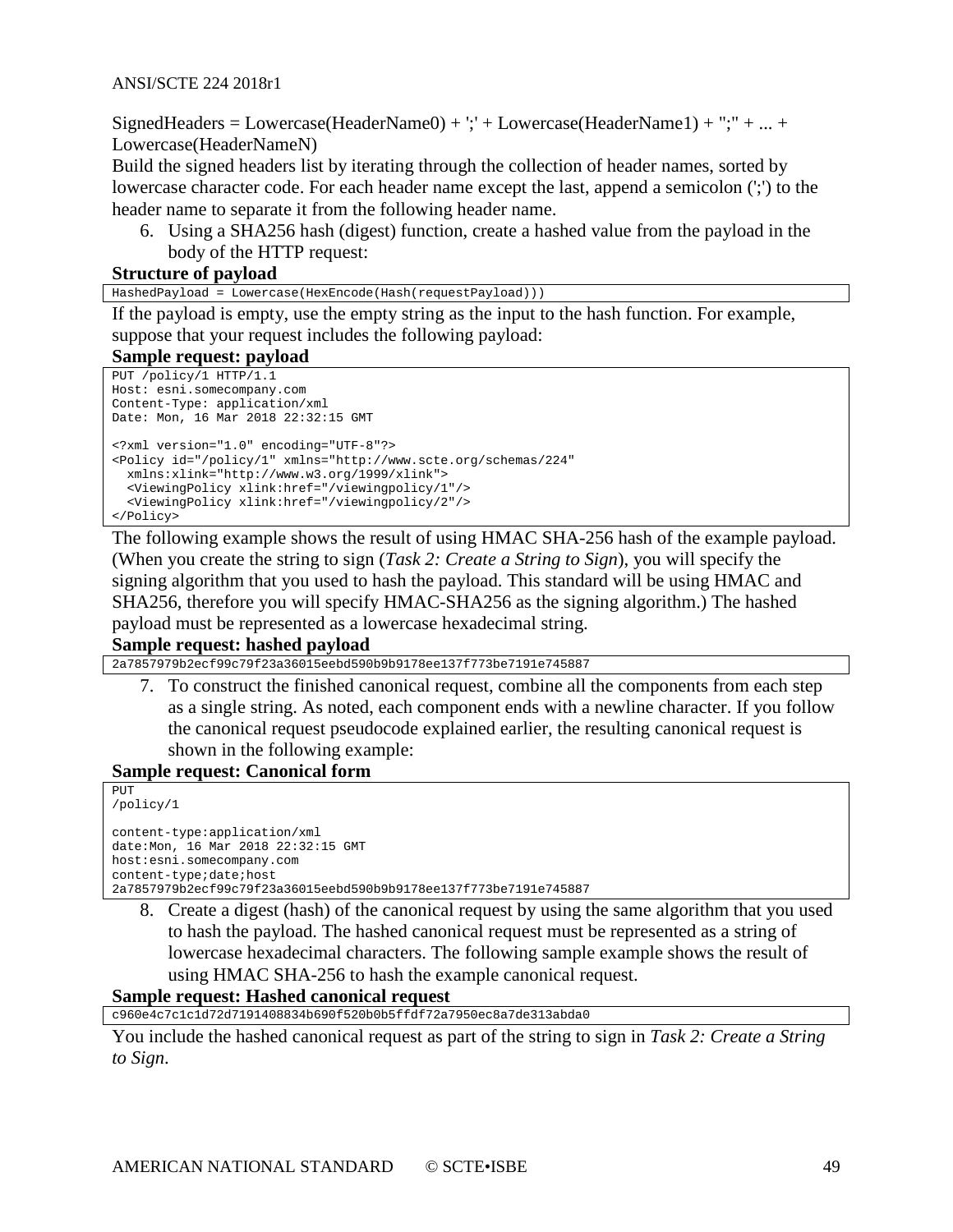#### **Task 2: Create a String to Sign**

The *string to sign* includes meta information about your request and about the canonical request that you created in *Task 1: Create Canonical Request*. You will use the string to sign and a derived key that you create later as inputs when you calculate the request signature (*Task 3: Create a Signature*).

To create the string to sign, concatenate the algorithm, date, credential scope, and the digest of the canonical request, as shown in the following pseudocode. NOTE: The

HashedCanonicalRequest can be and *should* be an empty string for GET and DELETE requests. **Structure of string to sign**

 $StringToSign =$ 

Algorithm  $+ \ln' +$ RequestDate +  $\ln'$  +  $CredentialScope + \n\ln' +$ HashedCanonicalRequest))

As an example, let's construct the string to sign by using the same sample request from Task 1:

Create A Canonical Request:

**Sample HTTPS request**

```
PUT /policy/1 HTTP/1.1
Host: esni.somecompany.com
Content-Type: application/xml
Date: Mon, 16 Mar 2018 22:32:15 GMT
<?xml version="1.0" encoding="UTF-8"?>
<Policy id="/policy/1" xmlns="http://www.scte.org/schemas/224" 
  xmlns:xlink="http://www.w3.org/1999/xlink">
   <ViewingPolicy xlink:href="/viewingpolicy/1"/>
   <ViewingPolicy xlink:href="/viewingpolicy/2"/>
</Policy>
```
#### **To create the string to sign**

1. Start with the algorithm designation, followed by a newline character. This value is the hashing algorithm that you're using to calculate the digests in the canonical request. (For SHA256, HMAC-SHA256 is the algorithm.)

| HMAC-SHA256 |  |
|-------------|--|

2. Append the request date value, followed by a newline character.

The value must conform to the "preferred" Date/Time formats as specified in RFC 7231 and must include a time zone designator. This value must match the value used in any previous steps. For example:

Mon, 16 Mar 2018 22:32:15 GMT

3. Append the credential scope value, followed by a newline character. This value is simply the termination string ("esni") in lowercase characters.

esni

4. Append the hash of the canonical request that you created in task 1. This value is not followed by a newline character. The hashed canonical request must be lowercase base-16 encoded, as defined by Section 8 of RFC 4648.

c960e4c7c1c1d72d7191408834b690f520b0b5ffdf72a7950ec8a7de313abda0

The following string to sign is a request to PUT **Policy** element on March 16, 2018.

```
Sample string to sign
```

```
HMAC-SHA256
Mon, 16 Mar 2018 22:32:15 GMT
esni
c960e4c7c1c1d72d7191408834b690f520b0b5ffdf72a7950ec8a7de313abda0
```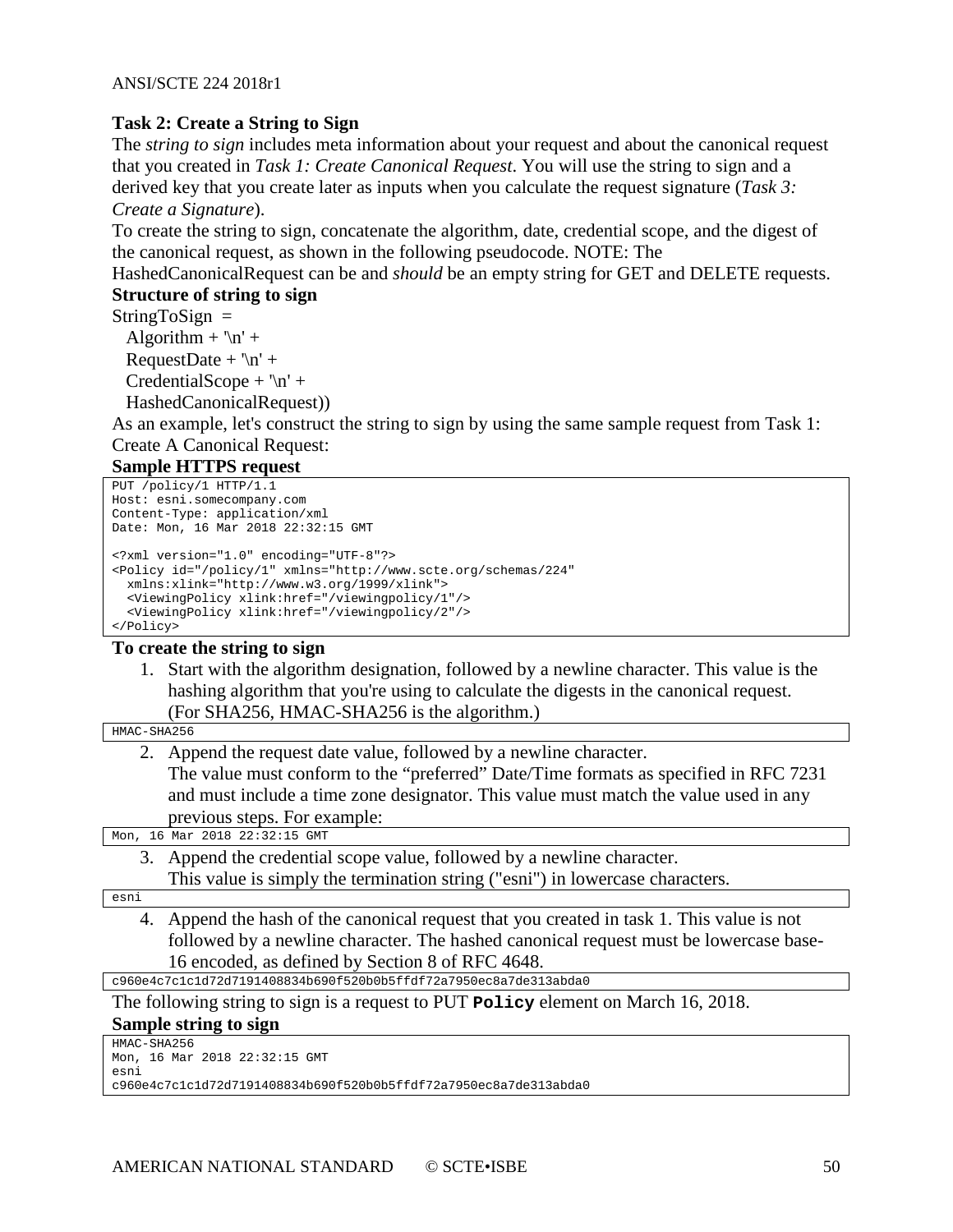#### **Task 3: Calculate the Signature**

Before you calculate a signature, you derive a signing key from your provided secret key. (Don't just use your secret key to sign the request.)

You then use the *derived signing key* and the *string to sign* that you created in *Task 2: Create a String to Sign* as the inputs to a keyed hash function. The hex-encoded result from the keyed hash function is the signature.

## **To calculate a signature**

1. Derive your signing key. To do this, you use your secret access key to create a series of hash-based message authentication codes (HMACs) as shown by the following pseudocode, where HMAC(key, data) represents an HMAC-SHA256 function that returns output in binary format. The result of each hash function becomes input for the next one.

#### **Pseudocode for deriving a signing key**

 $kSecret = Your Secret Key$ 

kService = HMAC(kSecret, "esni")

Make sure that you specify the HMAC parameters in the correct order for the programming language that you are using. This example shows the key as the first parameter and the data as the second parameter, but the function you are using might specify the key and data in a different order.

Use the digest for the key derivation. Most languages have functions to compute either a binary format hash, commonly called a digest, or a hex-encoded hash, called a hexdigest. The key derivation requires that you use a digest.

As an example, the follow two example show the inputs to deriving a signing key and the resulting output, where  $kSecret = superSecretKey!$ .

The following example uses the same parameters from the sample request in Task 1 and Task 2 (a request to PUT **Policy** element on March 16, 2018).

#### **Sample inputs**

HMAC("superSecretKey!","esni")

2. Calculate the signature. To do this, use the signing key that you derived and the string to sign as inputs to the keyed hash function. After you've calculated the signature as a digest, convert the binary value to a hexadecimal representation.

The following pseudocode shows how to calculate the signature.

signature = HexEncode(HMAC(derived-signing-key, string-to-sign))

The following example shows the resulting signature if you use the sample signing key and the sample string to sign from Task 2:

#### **Sample signature**

626d60b90ec50654aa8ced29e066febbcd70664648bedefba54b3f025e33c339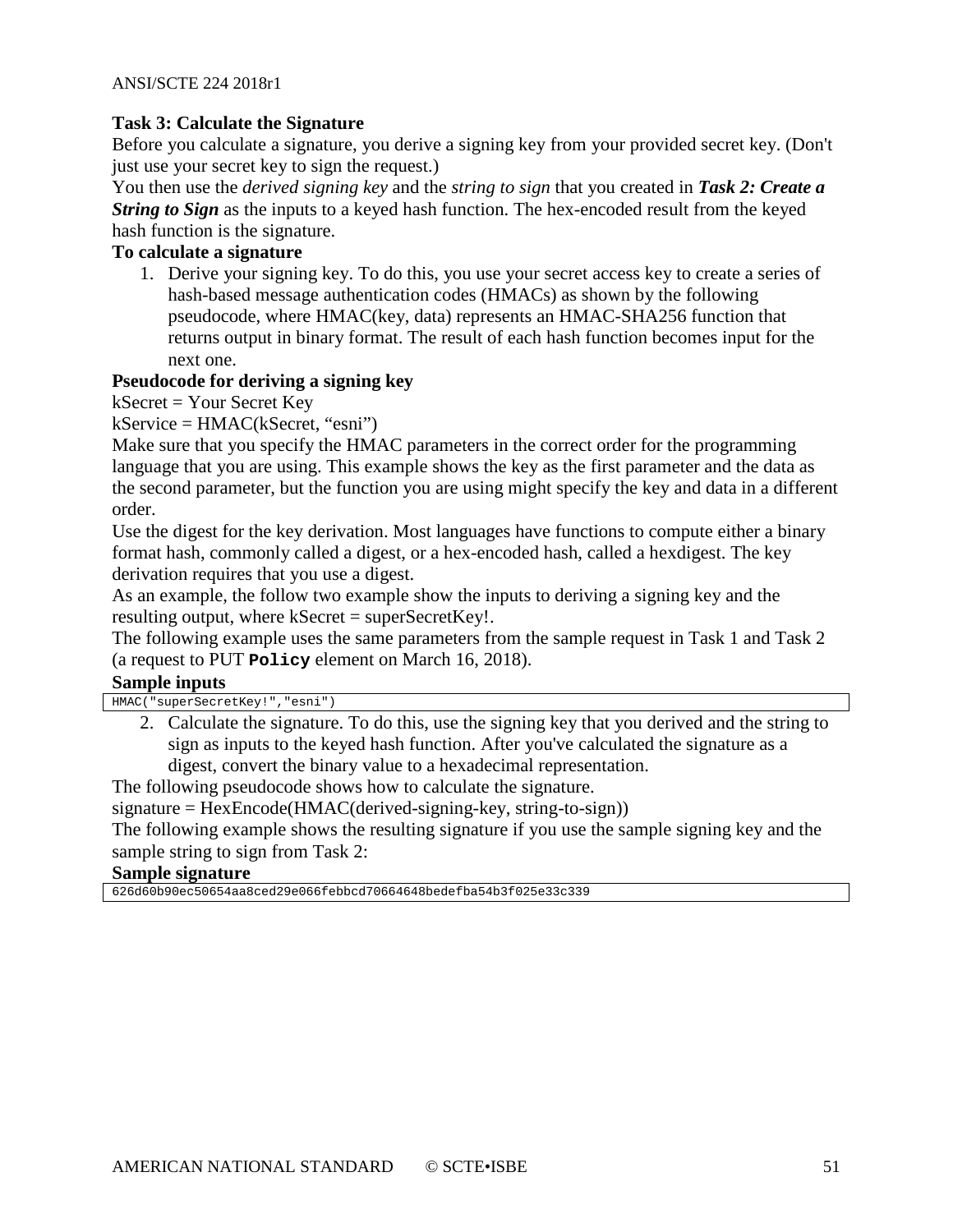#### **Task 4: Add the Signing Information to the Request**

After you calculate the signature, you add it to the request. The signature information must be added to a request in the following way:

• In a header named Authorization. (Although the header is named Authorization, the signing information is actually used for authentication—establishing who the request came from.)

## **Adding Signing Information to the Authorization Header**

Include signing information by adding it to header named Authorization. The contents of the header are created after you have calculated the signature as described in the preceding steps, so the Authorization header is not included in the list of signed headers.

The following pseudocode shows the construction of the Authorization header.

Authorization: algorithm Credential=access key ID/credential scope,

SignedHeaders=SignedHeaders, Signature=signature

The following example shows a finished Authorization header (Note the example value is a single line, but is folded for readability):

```
Authorization: HMAC-SHA256 Credential=testAccessKeyId1/esni,SignedHeaders=content-
type;date;host,Signature=626d60b90ec50654aa8ced29e066febbcd70664648bedefba54b3f025e33c339
```
Take note of the following:

- There is a space between the algorithm and Credential, not a comma. On the other hand, the SignedHeaders and Signature values are separated from the earlier values using a comma.
- The Credential value starts with the client identifier, which is prefixed with a slash  $\left\langle \right\rangle$ onto the credential scope value that you calculated earlier. In contrast, the secret key is used to derive the signing key for the signature, but is not included in the signing information that's sent in the request.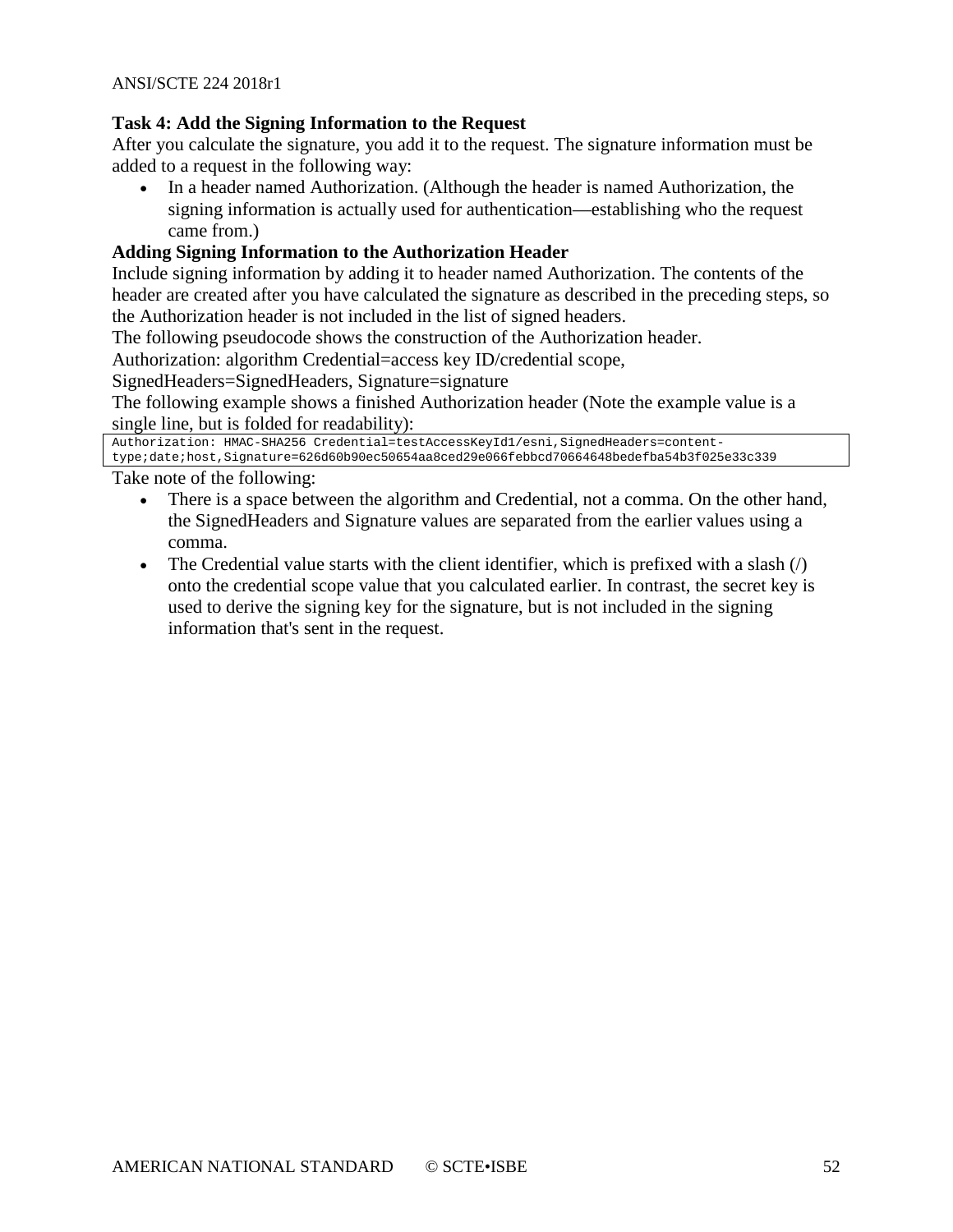# <span id="page-52-0"></span>**Appendix C: User's Guide Recommendations**

This ESNI Standard defines the details and format for implementing ESNI, but providers have found that for a distributor to fully utilize the providers implementation and execute the instructions properly, Informative User's Guides should be created. Each providers user's guide will be slightly different based on their implementation, but following sections identify the minimum items that should be detailed in a provider's User's Guide.

## <span id="page-52-1"></span>**C.1 Audience Messages**

## <span id="page-52-2"></span>**C.1.1 Identifiers**

This ESNI standard says that the @id element of each message can be any text based Uniform Resource Identifier (URI). Using that guidance, providers should further identify the structure of their identifiers, for audiences, such as the following: {provider}/audience/{callsign}/name as an example of an audience id.

## <span id="page-52-3"></span>**C.4.1 Metadata**

This ESNI standard allows for Metadata to use urn:scte:224:metadata or any proprietary namespace to convey information about an Audience. A provider needs to describe the namespace it will use if at all. Additionally, it will need to define the elements of the namespace used and what the consumer is to do with the metadata.

## <span id="page-52-4"></span>**C.1.2 Audience Types**

This ESNI audience message allows a large number of audience types based on the audience schema. As a provider, the User's Guide should detail the audiences used in your implementation and any unique requirements for using your audience definitions.

## <span id="page-52-5"></span>**C.1.3 Audience Uses**

This ESNI audience has multiple settings for the @match attribute for audiences. A provider should describe their audience concepts, for example, whether their audiences are whitelist, blacklist, or both.

## <span id="page-52-6"></span>**C.2 ViewingPolicy Messages**

#### <span id="page-52-7"></span>**C.2.1 Identifiers**

This ESNI standard says that the @id element of each message can be any text based Uniform Resource Identifier (URI). Using that guidance, providers should further identify the structure of their identifiers, for ViewingPolicy, such as the following:

<span id="page-52-8"></span>{provider}/viewingpolicy/<Callsign}/name as an example of a ViewingPolicy id.

#### **C.4.1 Metadata**

This ESNI standard allows for Metadata to use urn:scte:224:metadata or any proprietary namespace to convey information about a ViewingPolicy. A provider needs to describe the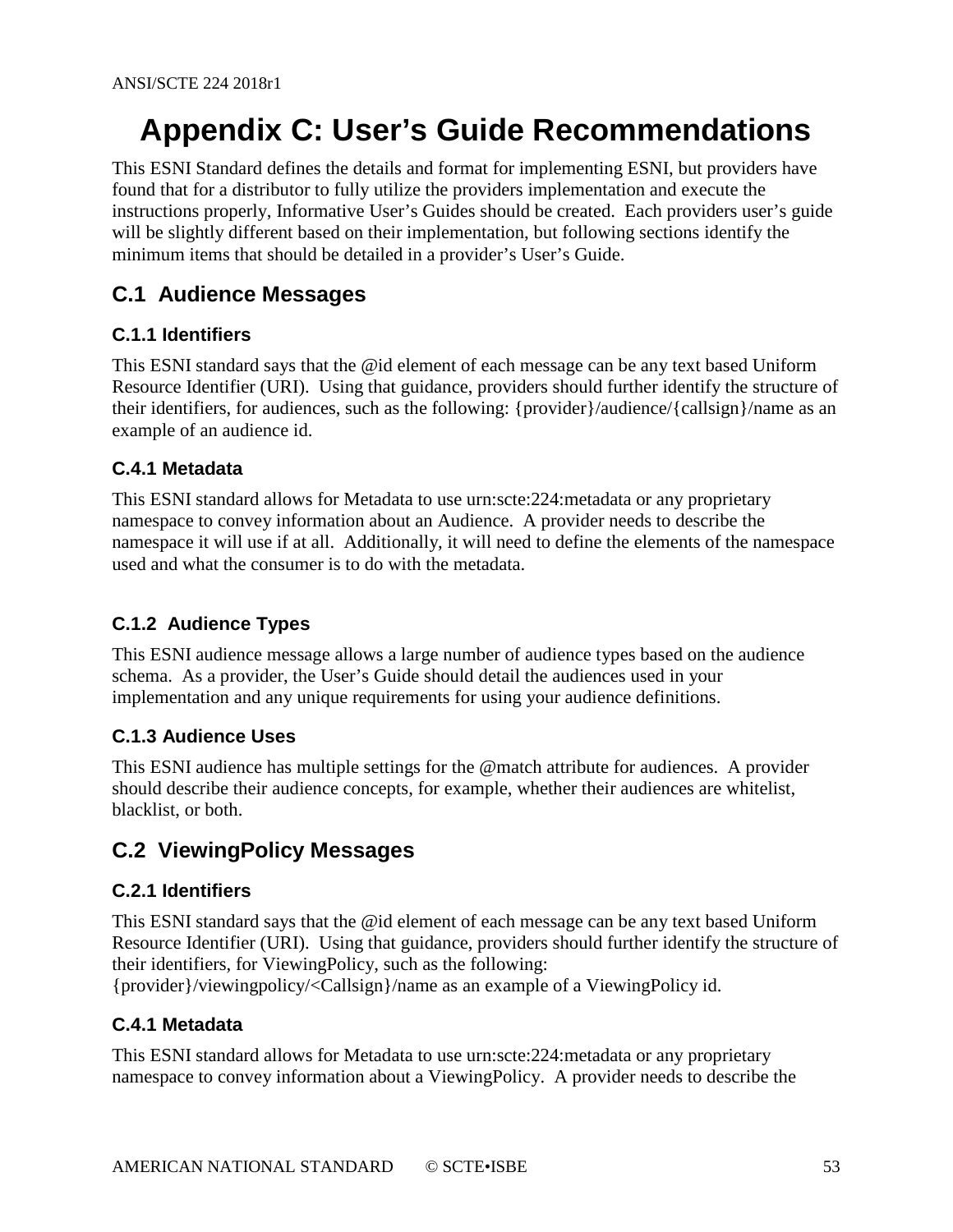namespace it will use if at all. Additionally, it will need to define the elements of the namespace used and what the consumer is to do with the metadata.

## <span id="page-53-0"></span>**C.2.2 ViewingPolicy Action Types**

This ESNI ViewingPolicy message allows a large number of actions based on the audience schema. As a provider, the User's Guide should detail the actions used in your implementation and any unique requirements for using your action definitions.

## <span id="page-53-1"></span>**C.3. Policy Messages**

## <span id="page-53-2"></span>**C.3.1 Identifiers**

This ESNI standard says that the @id element of each message can be any text based Uniform Resource Identifier (URI). Using that guidance, providers should further identify the structure of their identifiers, for Policy, such as the following: {provider}/policy/{callsign}/name as an example of a Policy id.

## <span id="page-53-3"></span>**C.4.1 Metadata**

This ESNI standard allows for Metadata to use urn:scte:224:metadata or any proprietary namespace to convey information about a Policy. A provider needs to describe the namespace it will use if at all. Additionally, it will need to define the elements of the namespace used and what the consumer is to do with the metadata.

## <span id="page-53-4"></span>**C.3.1 Priority**

This ESNI standard provides a @priority attribute (in the **Apply**) when a Policy is applied. If a provider is going to utilize the @priority, they need to detail how the priorities are implemented at a minimum.

## <span id="page-53-5"></span>**C.4 Media and MediaPoint Messages**

## <span id="page-53-6"></span>**C.4.1 MediaPoint Types**

This ESNI standard describes general MediaPoints and "resident" MediaPoints. A provider should detail the use of "resident" MediaPoints relative to their implementation.

#### <span id="page-53-7"></span>**C.4.2 Identifiers**

This ESNI standard says that the @id element of each message can be any text based Uniform Resource Identifier (URI). Using that guidance, providers should further identify the structure of their identifiers, for Policy, such as the following: {provider}/policy/{callsign}/name as an example of a Policy id.

## <span id="page-53-8"></span>**C.4.2 AltIDs**

This ESNI standard says that the AltID element can be any text value. The AltID element does provide a @description attribute to clarify what the alternate id is, but since the descriptions are